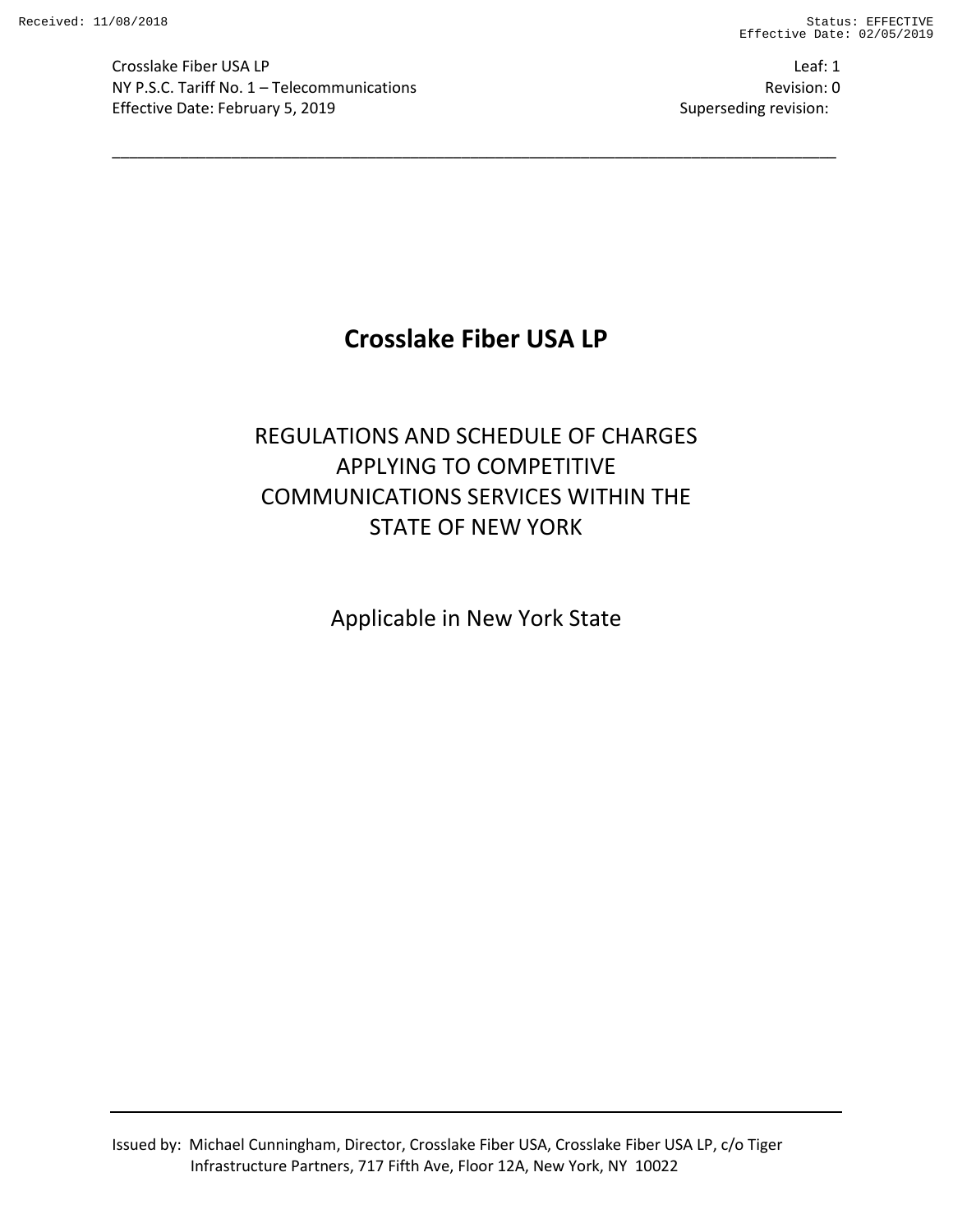Crosslake Fiber USA LP Leaf: 2 NY P.S.C. Tariff No. 1 – Telecommunications Revision: 0 Effective Date: February 5, 2019 Superseding revision:

Contacting the Public Service Commission

In the case of a dispute between the Customer and the Company which cannot be resolved with mutual satisfaction, the Customer may file a complaint by contacting the New York State Department of Public Service by phone, online or by mail.

1. By Phone:

Helpline (for complaints/inquiries): 1-800-342-3377 for Continental United States or, 1-800-662-1220 for Hearing/Speech Impaired: TDD or, 518-472-8502 for fax

\_\_\_\_\_\_\_\_\_\_\_\_\_\_\_\_\_\_\_\_\_\_\_\_\_\_\_\_\_\_\_\_\_\_\_\_\_\_\_\_\_\_\_\_\_\_\_\_\_\_\_\_\_\_\_\_\_\_\_\_\_\_\_\_\_\_\_\_\_\_\_\_\_\_\_\_\_\_\_\_\_\_\_\_\_

- 2. Online: http://www.dps.ny.gov/complaints.html or,
- 3. By Mail:

NYS Department of Public Service Office of Consumer Services 3 Empire State Plaza Albany, NY 12223-1350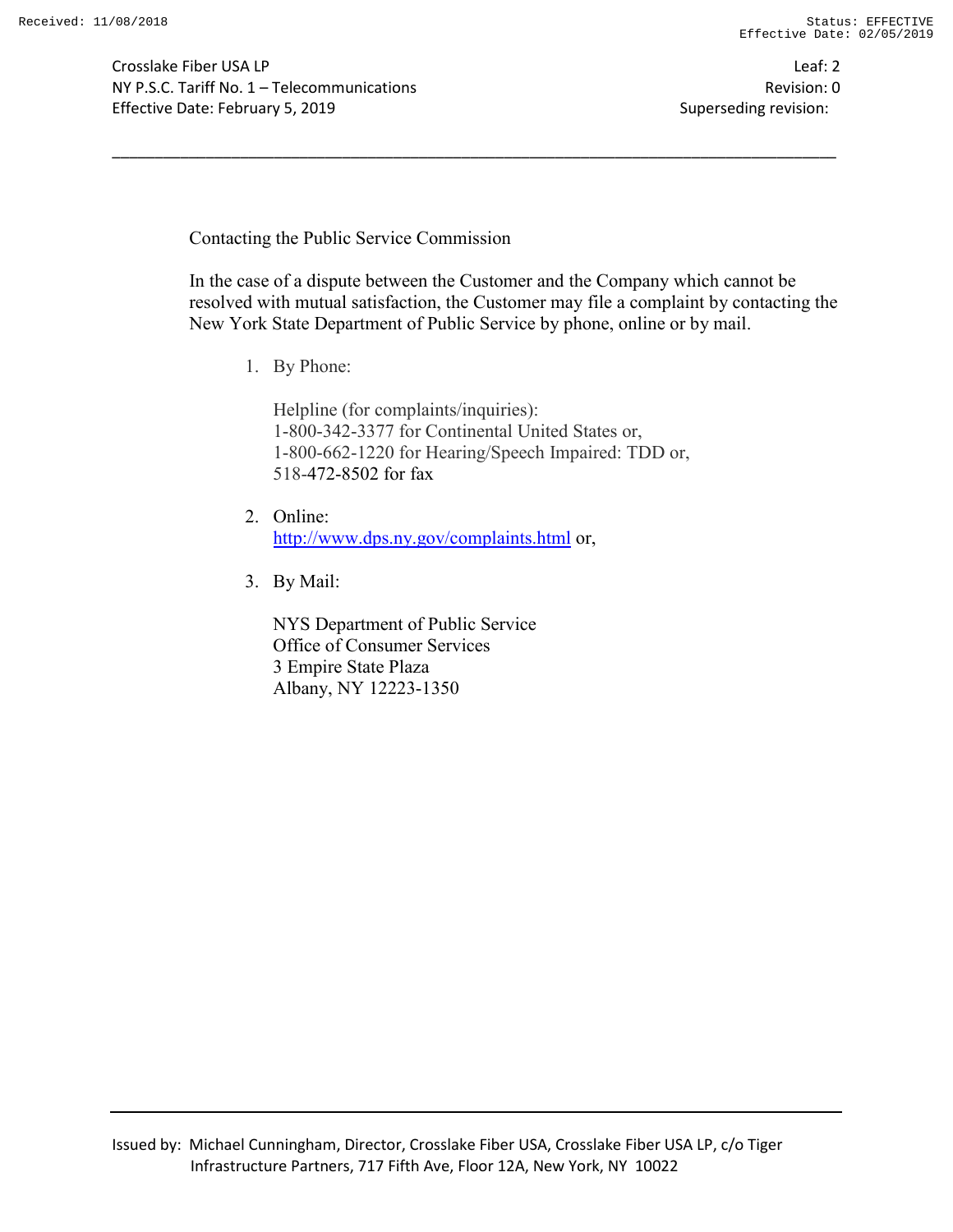Leaf: 3 Revision: 1 Superseding revision: 0

# **CHECK SHEET**

| Page           | <b>Revision</b>             | Page   | <b>Revision</b>             | Page | <b>Revision</b>               |             |
|----------------|-----------------------------|--------|-----------------------------|------|-------------------------------|-------------|
| $\mathbf{1}$   | $\boldsymbol{0}$            | 23     | $\boldsymbol{0}$            | 45   | $\boldsymbol{0}$              |             |
| $\overline{2}$ | $\boldsymbol{0}$            | 24     | $\mathbf T$<br>$\mathbf{1}$ | 46   | $\boldsymbol{0}$              | $\mathbf T$ |
| $\overline{3}$ | $\mathbf T$<br>$\mathbf{1}$ | 25     | $\boldsymbol{0}$            | 47   | $\boldsymbol{0}$              | $\mathbf T$ |
| $\overline{4}$ | $\boldsymbol{0}$            | 26     | $\boldsymbol{0}$            | 48   | $\boldsymbol{0}$              |             |
| 5              | $\boldsymbol{0}$            | 27     | $\boldsymbol{0}$            | 49   | $\boldsymbol{0}$              |             |
| 6              | $\boldsymbol{0}$            | $28\,$ | $\boldsymbol{0}$            | 50   | $\boldsymbol{0}$              |             |
| $\tau$         | $\boldsymbol{0}$            | 29     | $\boldsymbol{0}$            | 51   | $\boldsymbol{0}$              |             |
| $\,$ $\,$      | $\boldsymbol{0}$            | 30     | $\boldsymbol{0}$            | 52   | $\boldsymbol{0}$              |             |
| 9              | $\boldsymbol{0}$            | 31     | $\boldsymbol{0}$            | 53   | $\boldsymbol{0}$              |             |
| 10             | $\boldsymbol{0}$            | 32     | $\boldsymbol{0}$            | 54   | $\boldsymbol{0}$              |             |
| 11             | $\boldsymbol{0}$            | 33     | $\boldsymbol{0}$            | 55   | $\boldsymbol{0}$              |             |
| 12             | $\boldsymbol{0}$            | 34     | $\boldsymbol{0}$            | 56   | $\boldsymbol{0}$              |             |
| 13             | $\mathbf T$<br>$\mathbf{1}$ | 35     | $\boldsymbol{0}$            | 57   | $\mathbf T$<br>$\mathbf{1}$   | $\mathbf T$ |
| 14             | $\boldsymbol{0}$            | 36     | $\boldsymbol{0}$            | 58   | $\boldsymbol{0}$<br>${\bf N}$ | $\mathbf N$ |
| 15             | $\boldsymbol{0}$            | 37     | $\boldsymbol{0}$            | 59   | $\boldsymbol{0}$<br>${\bf N}$ | $\mathbf N$ |
| 16             | $\boldsymbol{0}$            | 38     | $\boldsymbol{0}$            | 60   | $\boldsymbol{0}$<br>${\bf N}$ | $\mathbf N$ |
| 17             | $\boldsymbol{0}$            | 39     | $\boldsymbol{0}$            | 61   | $\boldsymbol{0}$<br>${\bf N}$ | $\mathbf N$ |
| 18             | $\boldsymbol{0}$            | 40     | $\boldsymbol{0}$            | 62   | $\boldsymbol{0}$<br>${\bf N}$ | $\mathbf N$ |
| 19             | $\boldsymbol{0}$            | 41     | $\boldsymbol{0}$            | 63   | ${\bf N}$<br>$\boldsymbol{0}$ | $\mathbf N$ |
| $20\,$         | $\boldsymbol{0}$            | 42     | $\boldsymbol{0}$            | 64   | $\boldsymbol{0}$<br>${\bf N}$ | $\mathbf N$ |
| 21             | $\boldsymbol{0}$            | 43     | $\boldsymbol{0}$            |      |                               |             |
| 22             | $\boldsymbol{0}$            | 44     | $\boldsymbol{0}$            |      |                               |             |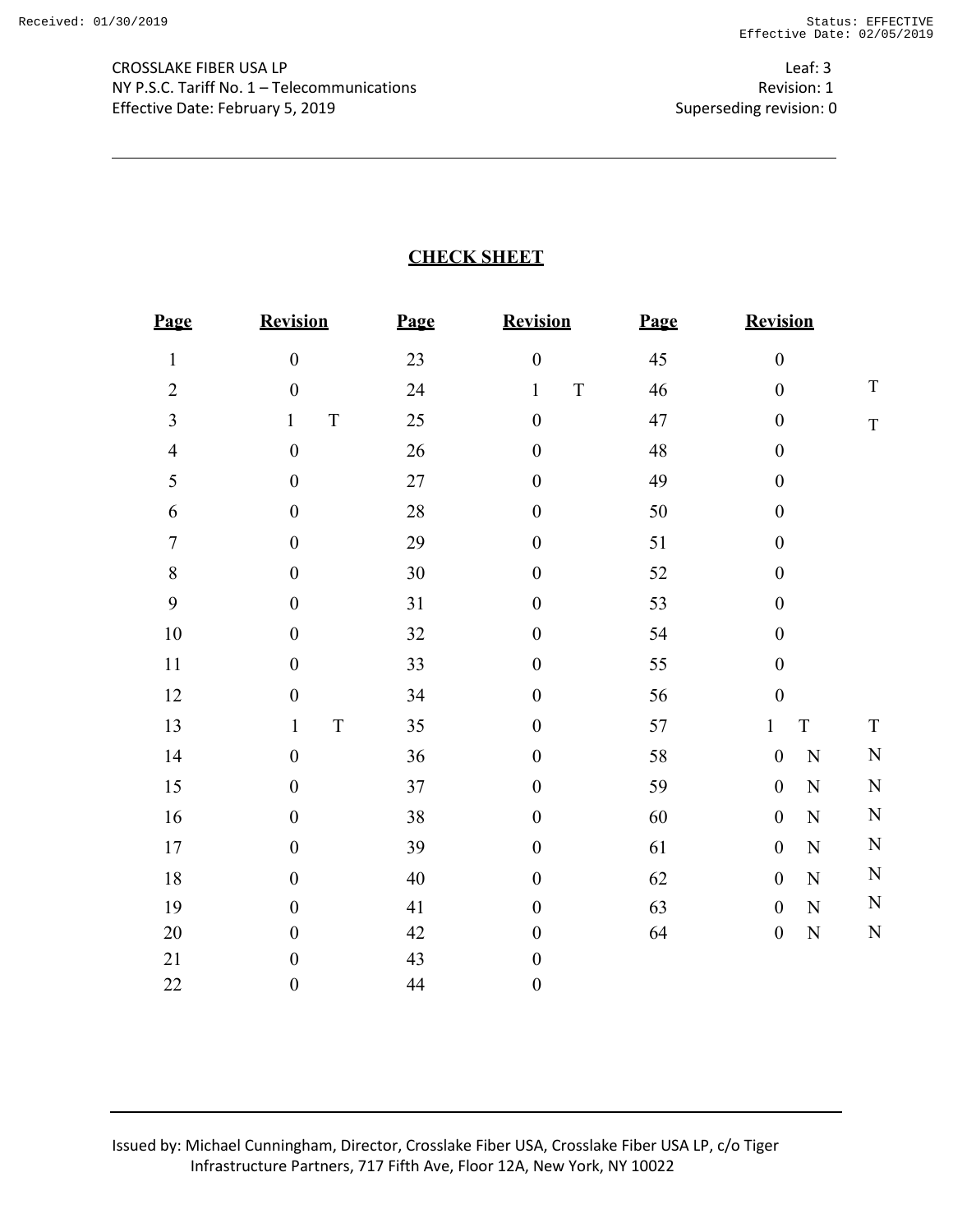Crosslake Fiber USA LP Leaf: 4 NY P.S.C. Tariff No. 1 – Telecommunications Revision: 0 Effective Date: February 5, 2019 Superseding revision:

# **TABLE OF CONTENTS**

\_\_\_\_\_\_\_\_\_\_\_\_\_\_\_\_\_\_\_\_\_\_\_\_\_\_\_\_\_\_\_\_\_\_\_\_\_\_\_\_\_\_\_\_\_\_\_\_\_\_\_\_\_\_\_\_\_\_\_\_\_\_\_\_\_\_\_\_\_\_\_\_\_\_\_\_\_\_\_\_\_\_\_\_\_

#### Page

| CONTACTING THE PUBLIC SERVICE COMMISSION CHECK SHEET 2 |
|--------------------------------------------------------|
|                                                        |
|                                                        |
|                                                        |
|                                                        |
|                                                        |
|                                                        |
|                                                        |
|                                                        |
|                                                        |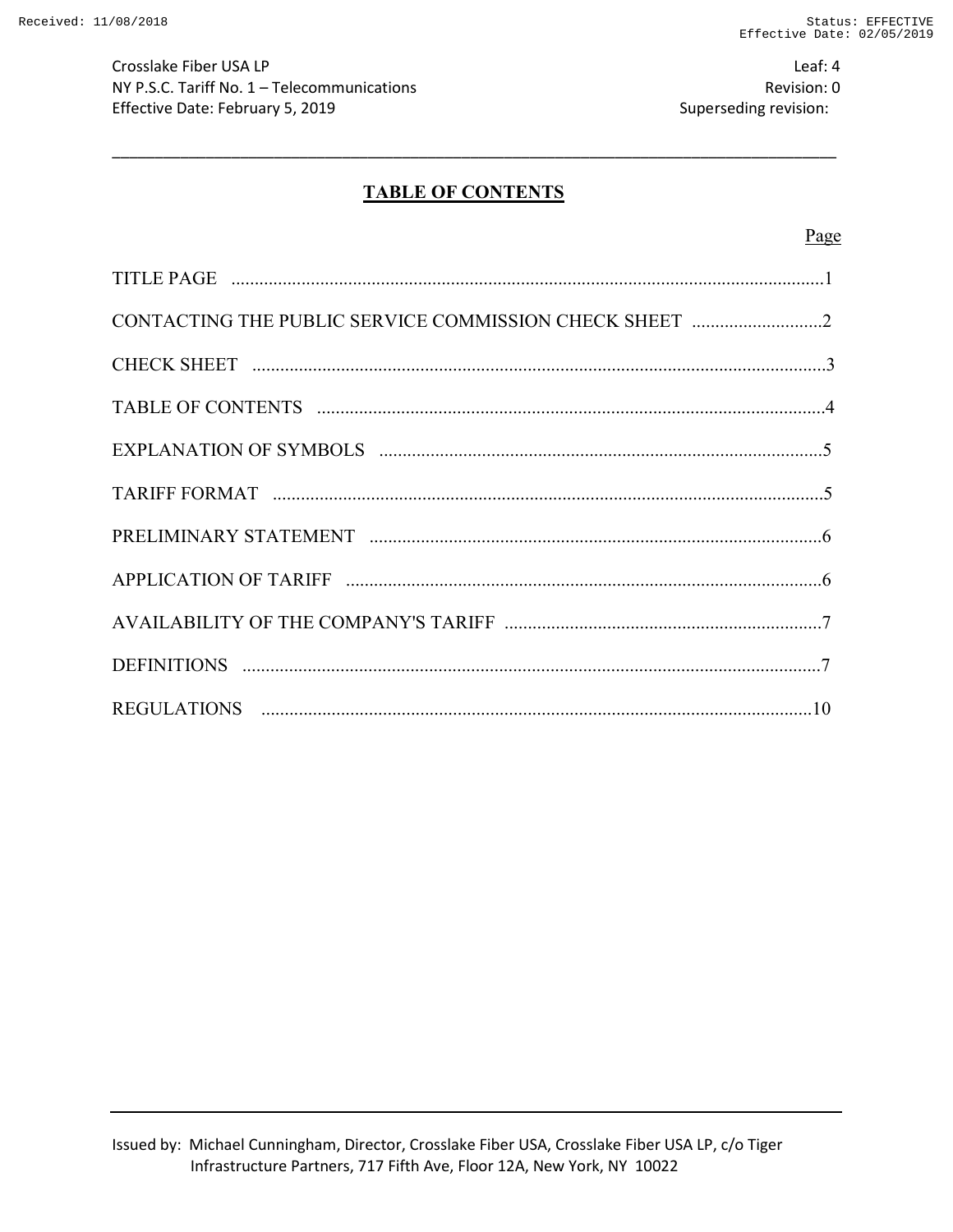Crosslake Fiber USA LP Leaf: 5 NY P.S.C. Tariff No. 1 – Telecommunications Revision: 0 Effective Date: February 5, 2019 **Superseding revision:** Superseding revision:

# **EXPLANATION OF SYMBOLS**

\_\_\_\_\_\_\_\_\_\_\_\_\_\_\_\_\_\_\_\_\_\_\_\_\_\_\_\_\_\_\_\_\_\_\_\_\_\_\_\_\_\_\_\_\_\_\_\_\_\_\_\_\_\_\_\_\_\_\_\_\_\_\_\_\_\_\_\_\_\_\_\_\_\_\_\_\_\_\_\_\_\_\_\_\_

The following symbols shall be used in this tariff for the purpose indicated below:

- C To signify changed regulation.
- D To signify discontinued rate or regulation.
- I To signify increased rate.
- M To signify a move in the location of text.
- N To signify new rate or regulation.
- R To signify reduced rate.
- T To signify a change in text but no change in rate or regulation.

# **TARIFF FORMAT**

- A. Page Numbering Page numbers appear in the upper right corner of the page. Each page is numbered sequentially. However, a new page is occasionally added to the Tariff. When a new page is added between those already in effect, a decimal is added. For example, a new page added between page 15 and page 16 would be page 15.1.
- B. Page Revision Numbers Revision numbers also appear in the upper right corner of each page. These numbers are used to determine the most current page version on file with the New York Public Service Commission ("NYPSC"). For example, the 4th Revised Page 15 Cancels the 3rd Revised Page 15.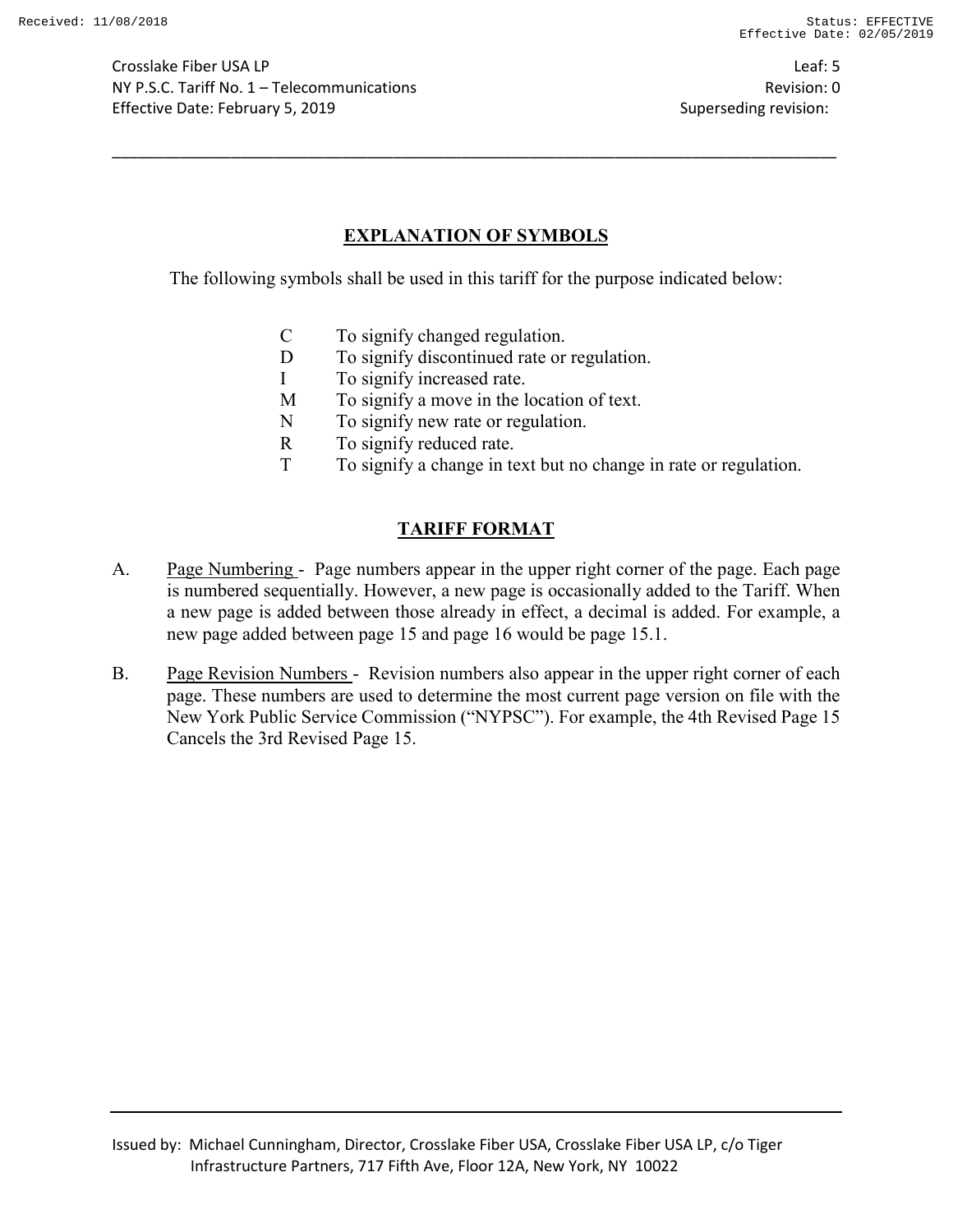Crosslake Fiber USA LP Leaf: 6 NY P.S.C. Tariff No. 1 – Telecommunications Revision: 0 Effective Date: February 5, 2019 Superseding revision:

## **PRELIMINARY STATEMENT**

\_\_\_\_\_\_\_\_\_\_\_\_\_\_\_\_\_\_\_\_\_\_\_\_\_\_\_\_\_\_\_\_\_\_\_\_\_\_\_\_\_\_\_\_\_\_\_\_\_\_\_\_\_\_\_\_\_\_\_\_\_\_\_\_\_\_\_\_\_\_\_\_\_\_\_\_\_\_\_\_\_\_\_\_\_

This tariff sets forth the rates, rules and regulations of Crosslake Fiber USA LP ('Company') applicable to its provision of dedicated Point-to-Point Service(s) within the State of New York to Customers throughout the State.

The rates, rules and regulations contained herein are subject to change pursuant to the rules and regulations of the NYPSC.

## **APPLICATION OF TARIFF**

This tariff sets forth the service offerings, rates, terms, and conditions applicable to the furnishing of intrastate Point-to-Point Service(s) by Crosslake Fiber USA LP to Customers within the State of New York.

This tariff applies only for the use of the Company's Service(s) for communications between points within the State of New York; this includes the use of the Company's network to complete an endto-end intrastate communication. The Company will not provide switched voice Service(s), but, rather, it will provide Dark Fiber wholesale services to be used for private line data Service(s).

In the event that terms and conditions of a Service Order shall be inconsistent with this Tariff, the terms and conditions of the individual case base ("ICB") arrangement set forth in the Service Order will control.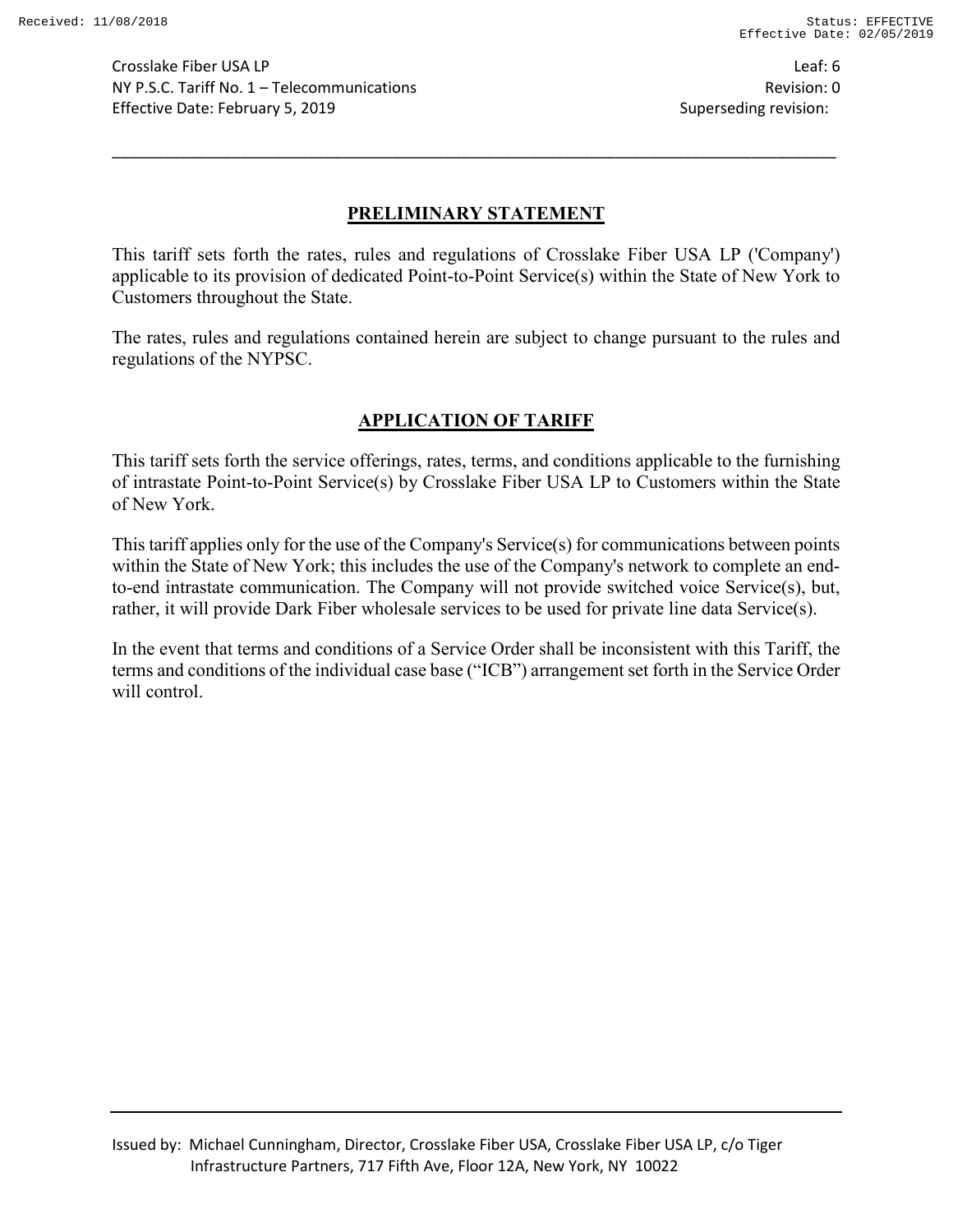Crosslake Fiber USA LP Leaf: 7 NY P.S.C. Tariff No. 1 – Telecommunications Revision: 0 Effective Date: February 5, 2019 **Superseding revision:** Superseding revision:

# **AVAILABILITY OF THE COMPANY'S TARIFF**

\_\_\_\_\_\_\_\_\_\_\_\_\_\_\_\_\_\_\_\_\_\_\_\_\_\_\_\_\_\_\_\_\_\_\_\_\_\_\_\_\_\_\_\_\_\_\_\_\_\_\_\_\_\_\_\_\_\_\_\_\_\_\_\_\_\_\_\_\_\_\_\_\_\_\_\_\_\_\_\_\_\_\_\_\_

A complete copy of the Company's current tariff is maintained at the Company's business offices located at:

Crosslake Fiber USA LP, c/o Tiger Infrastructure Partners, 717 Fifth Ave., Floor 12A, New York, NY 10022

The tariff is also available for public inspection at the NYPSC.

# **DEFINITIONS**

Customer: A person, firm or corporation authorized to utilize Crosslake Fiber USA LP's Services provided under this Tariff.

Customer Fiber: The specific Fiber optic strands owned and designated by the Company for use by the Customer.

Dark Fiber: Point-to-point optical Fiber strand(s) made available to Customer for the purpose of facilitating telecommunications over leased Fiber strand(s).

Facilities: Equipment, materials or other items used or utilized as part of or in connection with the Company's communications network.

LEC: An individual, firm or corporation engaged in providing communications within an exchange.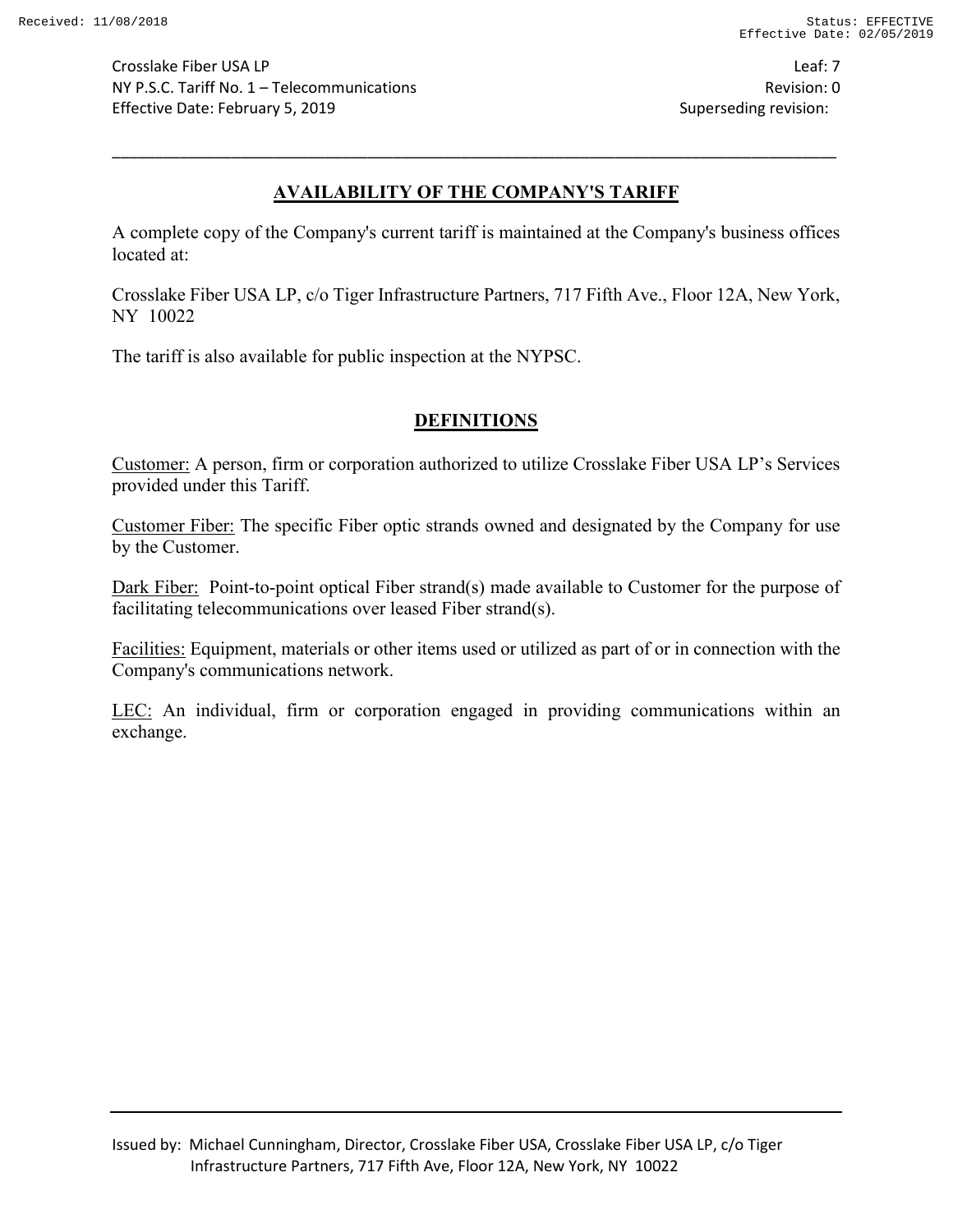Crosslake Fiber USA LP Leaf: 8 NY P.S.C. Tariff No. 1 – Telecommunications Revision: 0 Effective Date: February 5, 2019 Superseding revision:

Party: Either Crosslake Fiber USA LP or a Customer of Crosslake Fiber USA LP or, if appropriate in the context, both Crosslake Fiber USA LP and its Customers.

\_\_\_\_\_\_\_\_\_\_\_\_\_\_\_\_\_\_\_\_\_\_\_\_\_\_\_\_\_\_\_\_\_\_\_\_\_\_\_\_\_\_\_\_\_\_\_\_\_\_\_\_\_\_\_\_\_\_\_\_\_\_\_\_\_\_\_\_\_\_\_\_\_\_\_\_\_\_\_\_\_\_\_\_\_

Point of presence or POP: The physical location associated with Company's communication system.

Service Commencement Date: The first day following the date on which the Company notified the Customer that the requested Service(s) or facilities is or are available for use, unless extended by the Customer's refusal to accept a Service that does not conform to standards set forth in the Service Order or this Tariff, in which case the Service Commencement Date is the date of the Customer's acceptance. The Company and Customer may mutually agree on a substitute Service Commencement Date.

Service Order. The written agreement for the provision of Service(s) executed by the Customer and the Company in the format devised by the Company. The signing of the Service Order by the Customer and acceptance by the Company initiates the respective obligations of the Parties as set forth therein and pursuant to this Tariff, but the duration of the Service(s) is calculated from the Service Commencement Date.

Services: The service(s) provided by Crosslake Fiber USA LP in accordance with a fully executed Service Order with a Customer.

Targeted Completion Date: The date set forth in a Service Order as the date anticipated by Company for completion of necessary work to enable Company to begin providing Service(s) to Customer.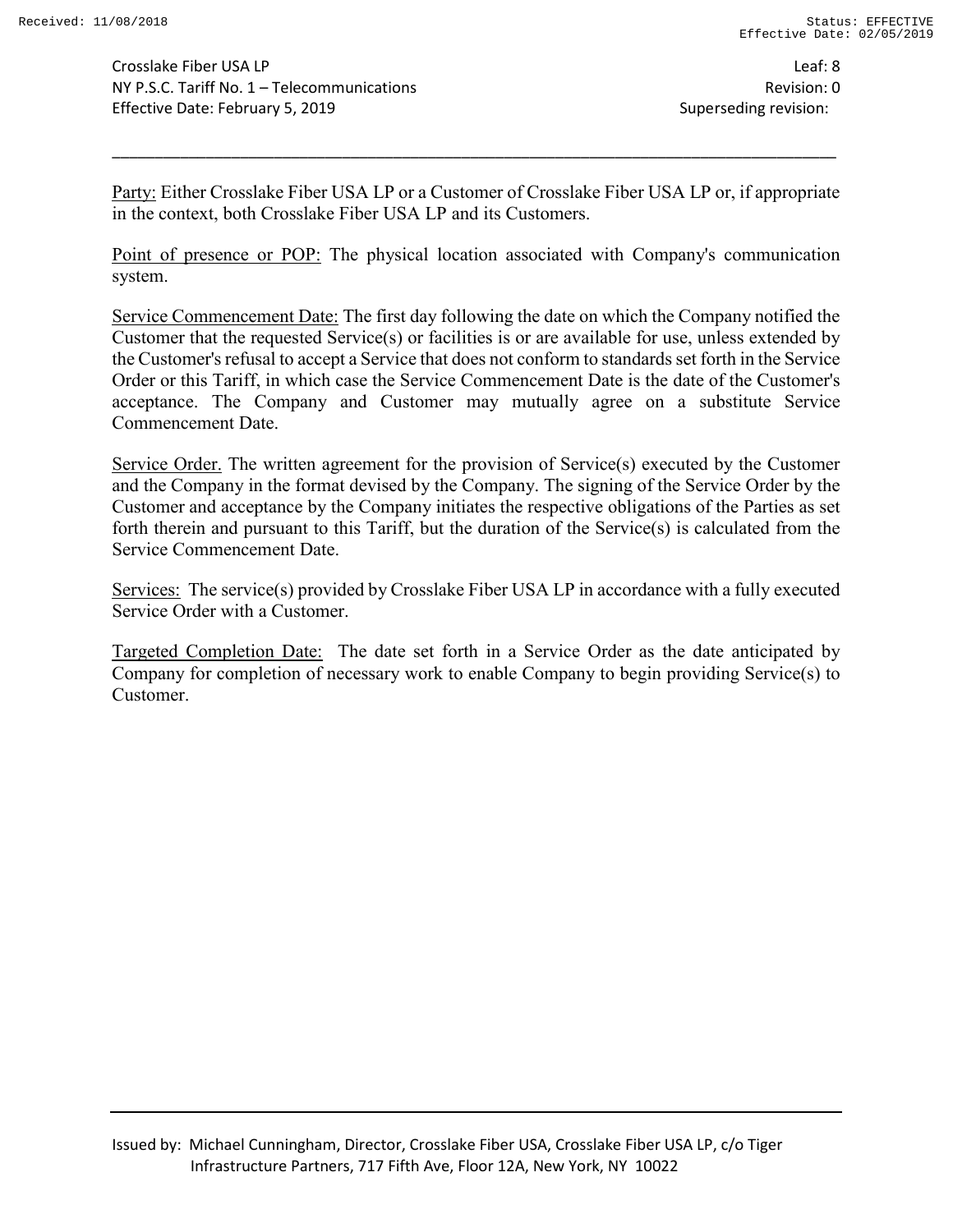Code: United States Internal Revenue Code of 1986, as amended from-time to time.

Lease Term: The total period of time expressed in months under a Service Order, commencing on the date the Customer has use of the Customer Fibers, and ending 11:59 p.m. (Eastern Standard Time) on the Service Order expiration date, unless the Service Order is earlier terminated in accordance with its terms or the applicable terms of this Tariff.

\_\_\_\_\_\_\_\_\_\_\_\_\_\_\_\_\_\_\_\_\_\_\_\_\_\_\_\_\_\_\_\_\_\_\_\_\_\_\_\_\_\_\_\_\_\_\_\_\_\_\_\_\_\_\_\_\_\_\_\_\_\_\_\_\_\_\_\_\_\_\_\_\_\_\_\_\_\_\_\_\_\_\_\_\_

Lit Fiber Services: Point-to-point optical bandwidth using optical equipment as the basic terminating component.

Rent: The amount of rent payable pursuant to a Service Order.

Rental Period: Each monthly period during the Lease Term, with the first Rental Period commencing on the date the Customer has use of the Customer Fibers.

Treasury Regulations: The Treasury Regulations, as amended from time to time, promulgated under the United States Internal Revenue Code of 1986 by the United States Treasury Department.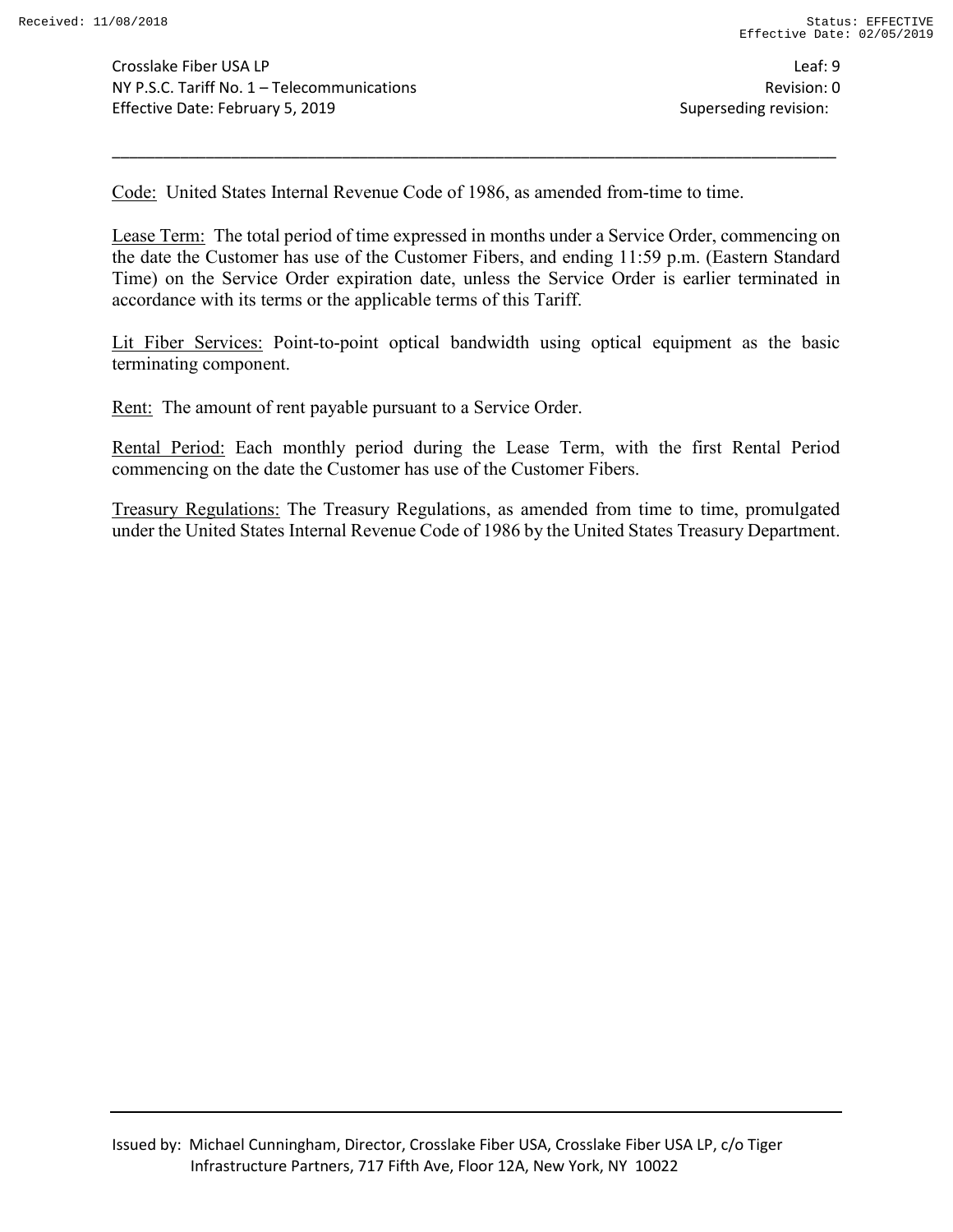Crosslake Fiber USA LP Leaf: 10 NY P.S.C. Tariff No. 1 – Telecommunications Revision: 0 Effective Date: February 5, 2019 Superseding revision:

# **REGULATIONS**

\_\_\_\_\_\_\_\_\_\_\_\_\_\_\_\_\_\_\_\_\_\_\_\_\_\_\_\_\_\_\_\_\_\_\_\_\_\_\_\_\_\_\_\_\_\_\_\_\_\_\_\_\_\_\_\_\_\_\_\_\_\_\_\_\_\_\_\_\_\_\_\_\_\_\_\_\_\_\_\_\_\_\_\_\_

- 1.0 Dedicated Transport Service
	- 1.1 General
		- A. Calculation of Distance

Charges for all mileage sensitive dedicated transport Service(s) are based on the actual Fiber mileage between the originating and terminating locations of the service.

- B. Standard Pricing Plan Description
	- 1. Recurring Charges

Recurring charges for Dedicated Transport Service are priced on an ICB arrangement and reflect the unique service needs of the Customer.

Recurring charges will vary based on the locality of service, capacity of service, the distance of service and the Term selected. Recurring charges are applied on a circuit basis and reflect complete end-to-end charges.

2. Term

Recurring charges for Service(s) purchased under for a Term will be fixed for the life of the Term.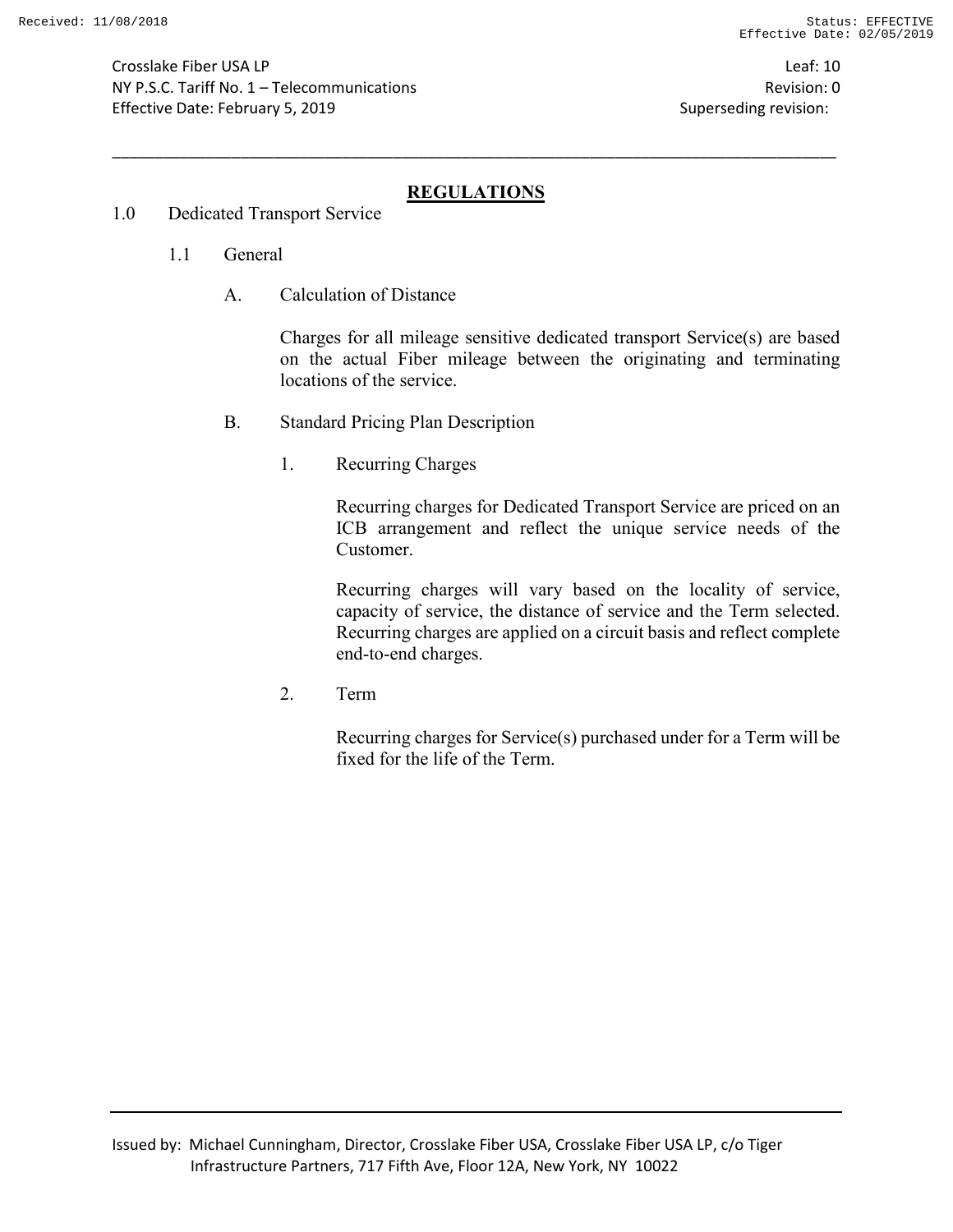Crosslake Fiber USA LP Leaf: 11 NY P.S.C. Tariff No. 1 – Telecommunications Revision: 0 Effective Date: February 5, 2019 Superseding revision:

C. Orders; Changes in Orders; Order Cancellation Policy.

\_\_\_\_\_\_\_\_\_\_\_\_\_\_\_\_\_\_\_\_\_\_\_\_\_\_\_\_\_\_\_\_\_\_\_\_\_\_\_\_\_\_\_\_\_\_\_\_\_\_\_\_\_\_\_\_\_\_\_\_\_\_\_\_\_\_\_\_\_\_\_\_\_\_\_\_\_\_\_\_\_\_\_\_\_

The Company will provide a Service Order agreement for the placement and acceptance of Customer orders for Service. If the Customer changes the order, a change order charge will apply, based on the scope of the change. If the Customer cancels the order, the Customer must reimburse the Company for the amounts due for the entire Term of the Service Order. Additional credits, charges and/or costs may apply as set forth in an ICB arrangement included in or incorporated by the Service Order.

- D. Service Description Point-to-Point Service
	- 1. Point-to-Point Service is a Private Line Service which is Customer monitored and provided on a point-to-point basis between the following locations and can be provided with segments independent of the Incumbent Local Exchange Carrier's Local Network:
		- (a) Customer designated premises; and
		- (b) a Company designated POP and a Customer designated POP
	- 2. Crosslake Fiber USA LP shall lease to the Customer and grant exclusive use of the Customer Fibers to Customer for the Service Order Term as more particularly described in the applicable Service Order, following the delivery and Acceptance of the Customer Fibers.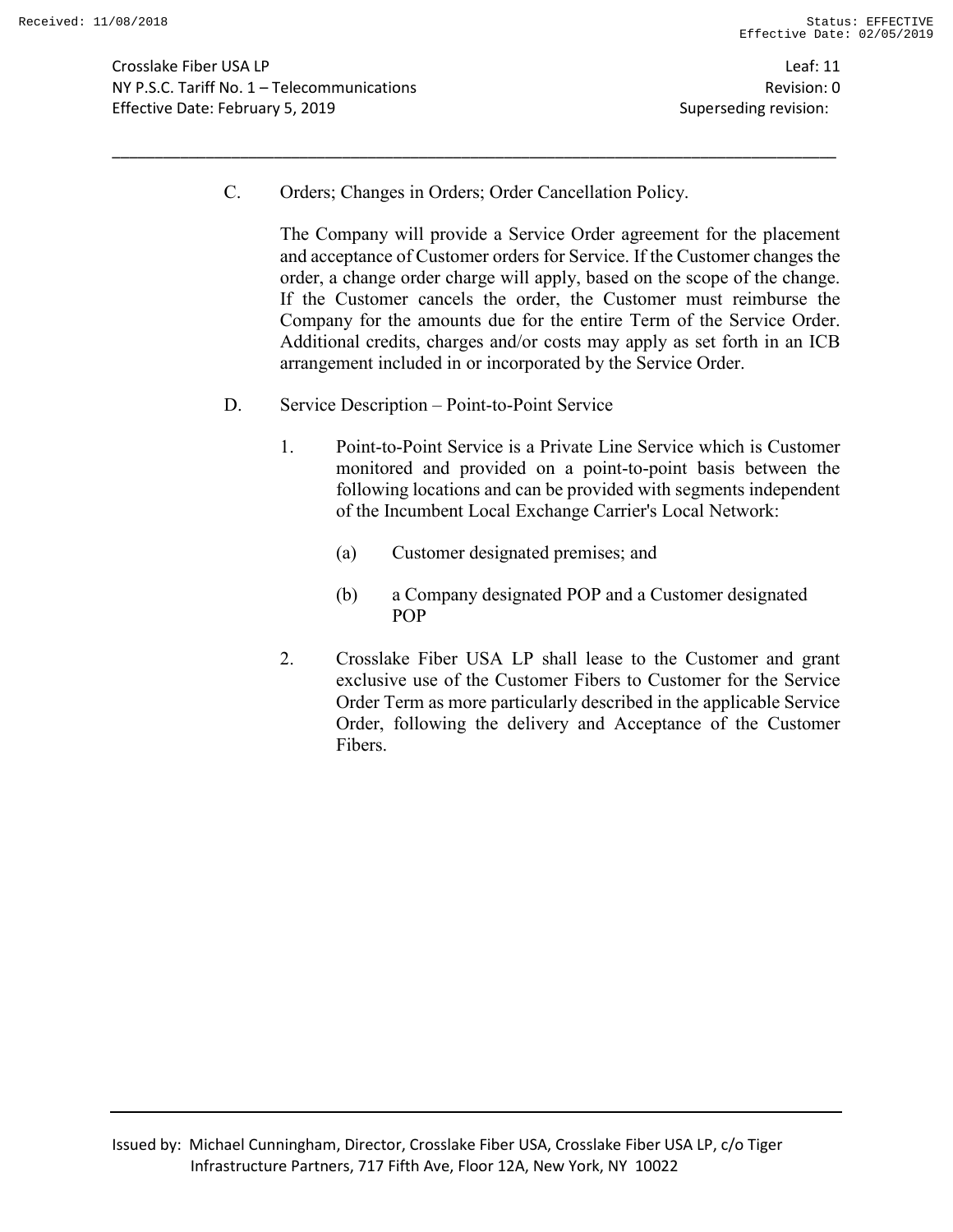Crosslake Fiber USA LP Leaf: 12 NY P.S.C. Tariff No. 1 – Telecommunications Revision: 0 Effective Date: February 5, 2019 **Superseding revision:** Superseding revision:

(a) Direct Local Transport Service is a Private Line Service provided on a twopoint basis between the following locations:

- (i) a Customer designated premises; and
- (ii) a Company designated POP and a Customer designated POP
- (b) Direct Local Transport Service is provided only where facilities are available and is subject to the technical limitations of the digital equipment used by the Company. If equipment, new facilities or changes to existing facilities are required for the provision of this service, a special construction charge will apply in addition to the rates for Direct Local Transport Service.
- (c) Direct Local Transport Service is a service for the transmission and switching of digital signals, and uses digital transmission facilities.
- (d) Direct Local Transport Service is furnished on a full-time basis, 24 hours a day, seven days a week.
- (e) Direct Local Transport Service is available in DS3, OC-3, OC-12, OC-48, OC192, Ethernet and Dark Fiber and other line rates.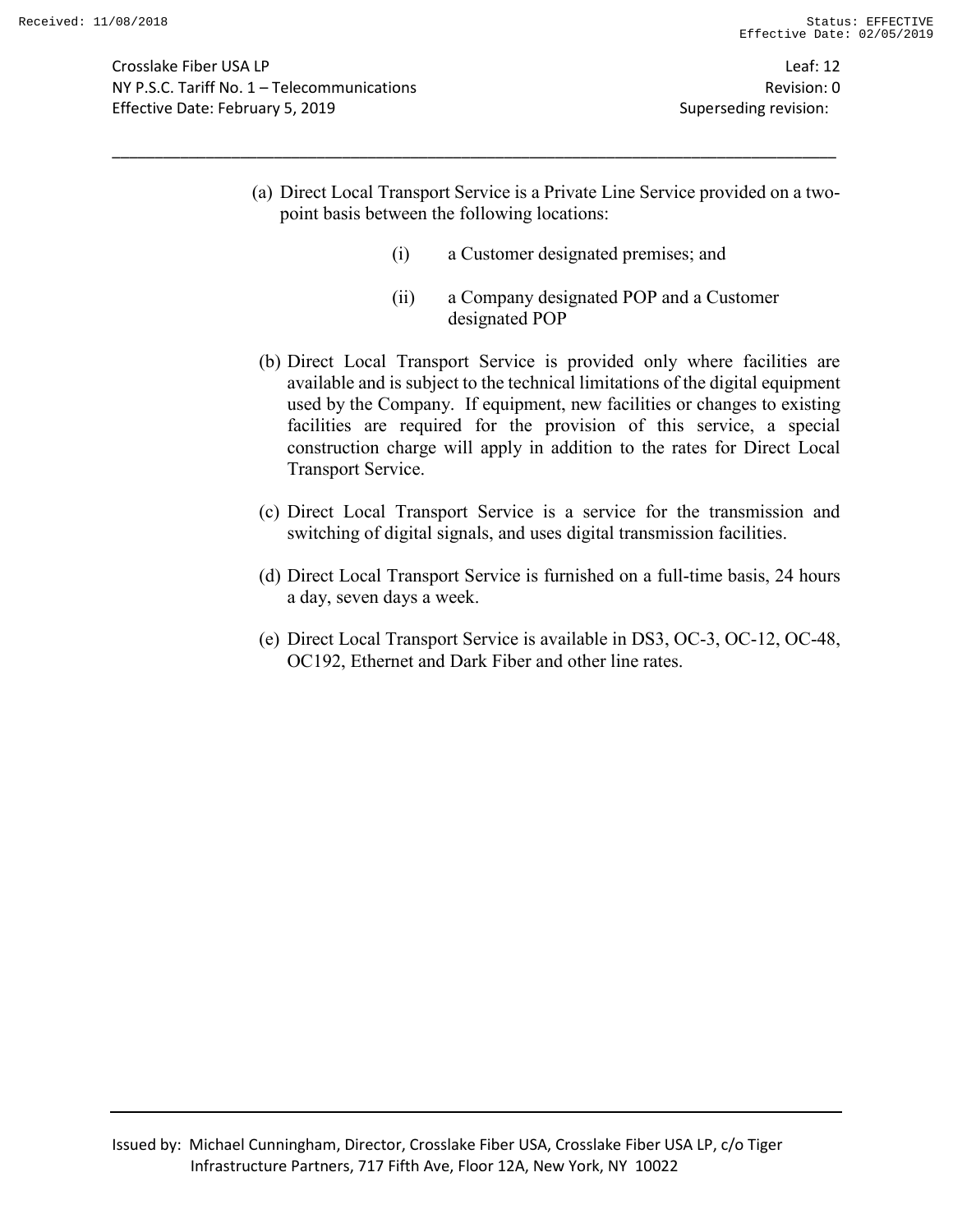Leaf: 13 Revision: 1 Superseding revision: 0

#### 2.0 Collocation Service

2.1 General

Collocation Service allows a Customer to place Customer's telecommunications equipment in designated locations on the Company's premises, and in Company's collocation spaces in LEC and other offices, conditions permitting. Collocation Service is subject to the availability of appropriately sized and located space at such locations. The prices, terms and conditions of collocation shall be negotiated between the Company and Customer on a site-specific basis. The Company shall provide space that is appropriately conditioned for Customer's equipment, as well as primary and backup power, HVAC, and cross-connections to Company telecommunications equipment.

Consistent with the provisions of the Company's interconnection agreements with LECs and/or LECS' collocation tariffs, Customer may also place its equipment in the Company's collocation spaces and/or collocation arrangements provided by other third parties. Such collocation shall be subject to space availability, and to all the constraints and requirements imposed by the owner of the space at the location where the collocation occurs. T

2.2 Rates, Terms and Conditions

Rates, Terms and Conditions for collocation service shall be provided pursuant to an ICB.

3.0 Custom Network Engineering Designs and Special Construction.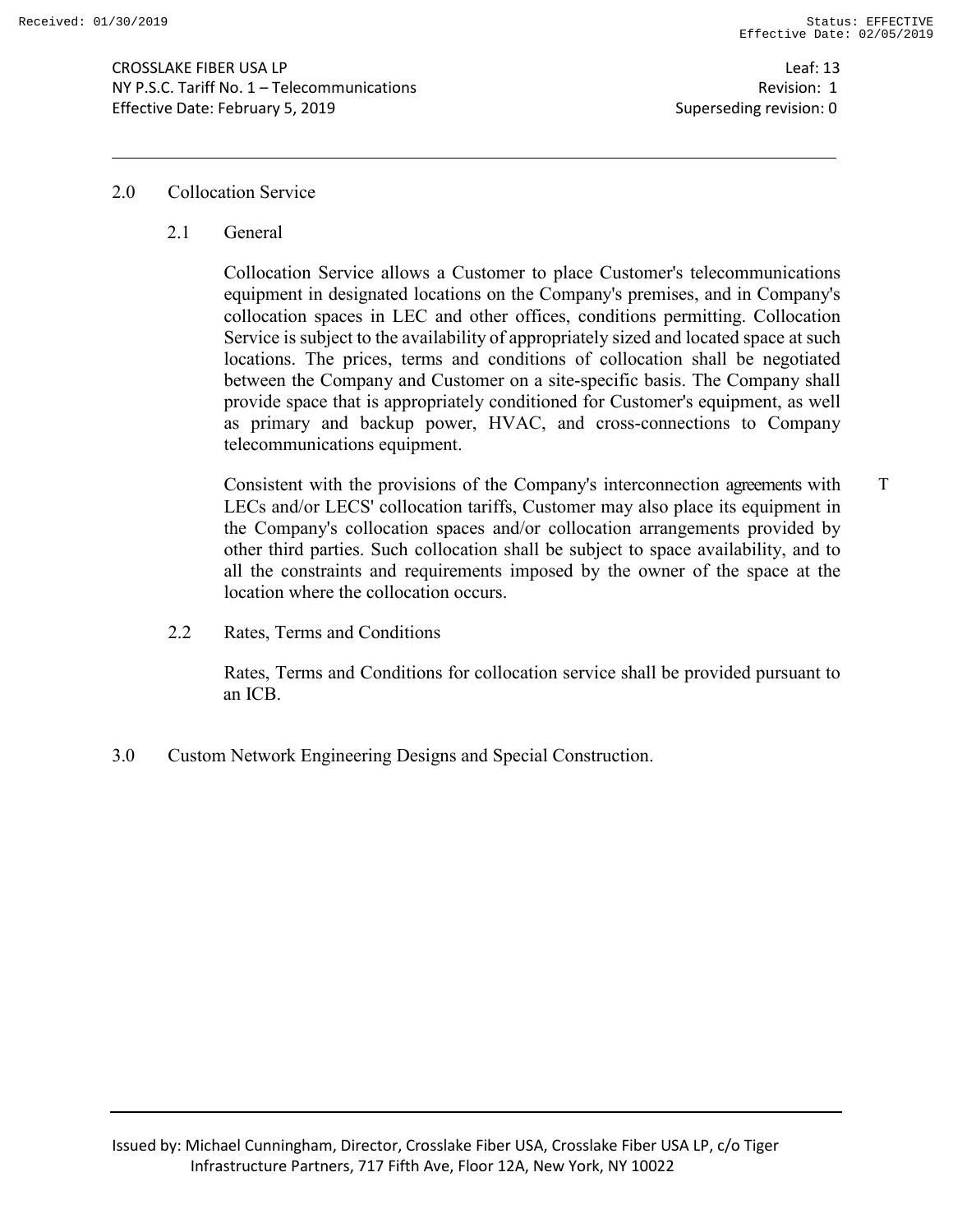Crosslake Fiber USA LP Leaf: 14 NY P.S.C. Tariff No. 1 – Telecommunications Revision: 0 Effective Date: February 5, 2019 **Superseding revision:** Superseding revision:

#### 3.1 General

Special Custom Network Engineering Designs, construction or arrangement of facilities may be undertaken on a reasonable efforts basis at the request of the Customer, and upon a determination by the Company that such charges should apply in that particular instance. Custom Network Engineering Designs and Special Construction are undertaken:

- A. where facilities are not presently available and an extension of service is required;
	- 1. An extension of service means any construction or installation of plant and/or facilities to convey service from existing and/or new plant or facilities to a Customer. Plant and/or facilities consists of equipment, including wires, cable and poles.
- B. where type of service is of a type other than that which the Company would normally utilize in the furnishing of its service;
- C. where the service is requested over a route other than that which the Company would normally utilize in the furnishing of its Service(s);
- D. where the service is in a quantity greater than that which the Company would normally provide;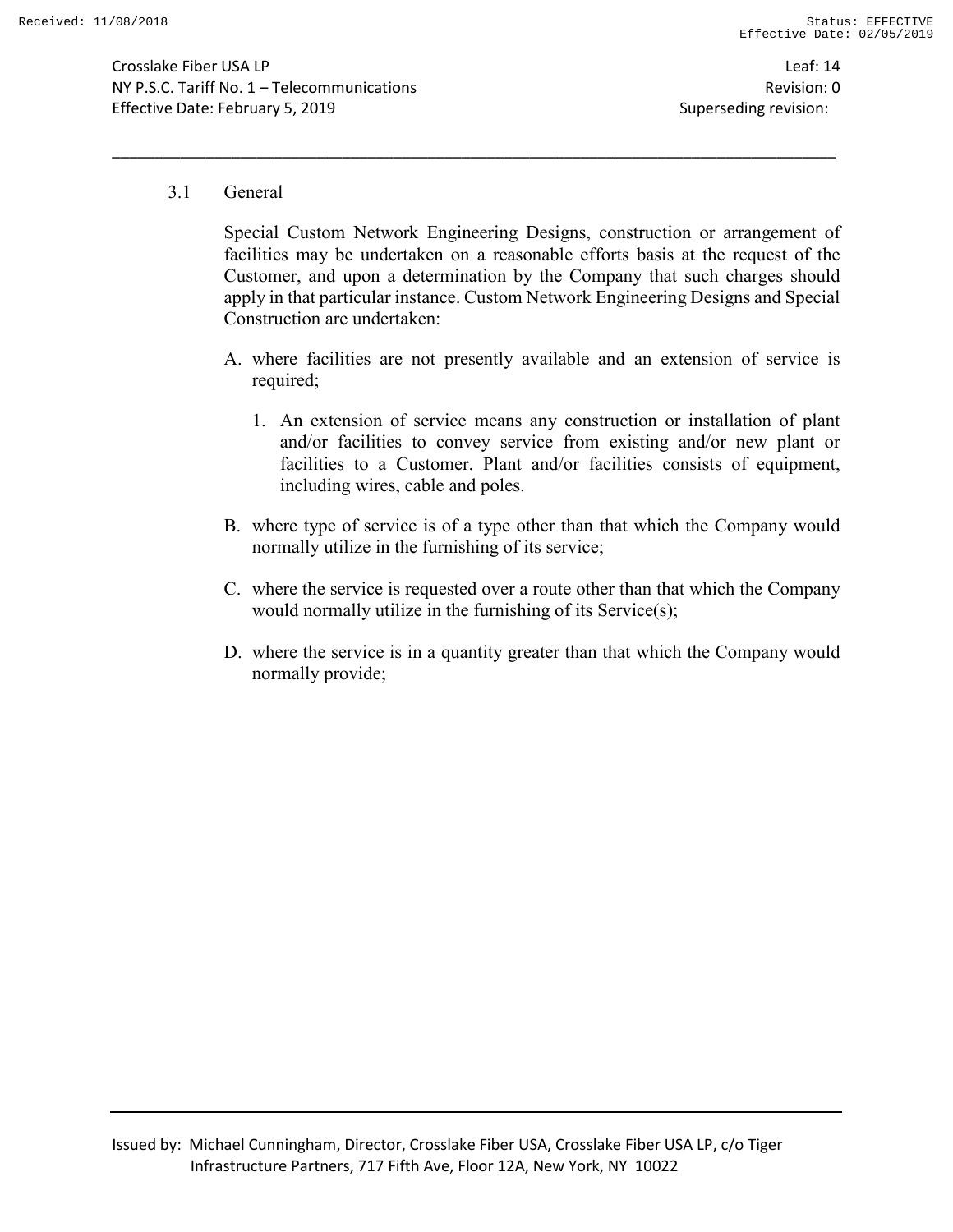Crosslake Fiber USA LP Leaf: 15 NY P.S.C. Tariff No. 1 – Telecommunications Revision: 0 Effective Date: February 5, 2019 Superseding revision:

- E. where service is requested on an expedited basis;
- F. where service is requested on a temporary basis until permanent facilities are available;
- G. where the service requested involves abnormal costs; or

\_\_\_\_\_\_\_\_\_\_\_\_\_\_\_\_\_\_\_\_\_\_\_\_\_\_\_\_\_\_\_\_\_\_\_\_\_\_\_\_\_\_\_\_\_\_\_\_\_\_\_\_\_\_\_\_\_\_\_\_\_\_\_\_\_\_\_\_\_\_\_\_\_\_\_\_\_\_\_\_\_\_\_\_\_

- H. where service is requested in advance of the Company's normal construction schedule.
- 3.2 Rates, Terms and Conditions
	- A. The maximum rate for Customers with existing Fiber used in or as part of an existing Crosslake Fiber USA LP backbone network serving no more than two (2) buildings or sites shall be as follows:

Length of Fiber:

| Less than 1 mile from origination point      | $-ICB$ |
|----------------------------------------------|--------|
| Between 1 and 2 miles from origination point | -- ICB |
| Between 2 and 5 miles from origination point | -- ICB |
| Between 5 and 10 miles from origination      | $-ICB$ |
| Greater than 10 miles from origination point | -- ICB |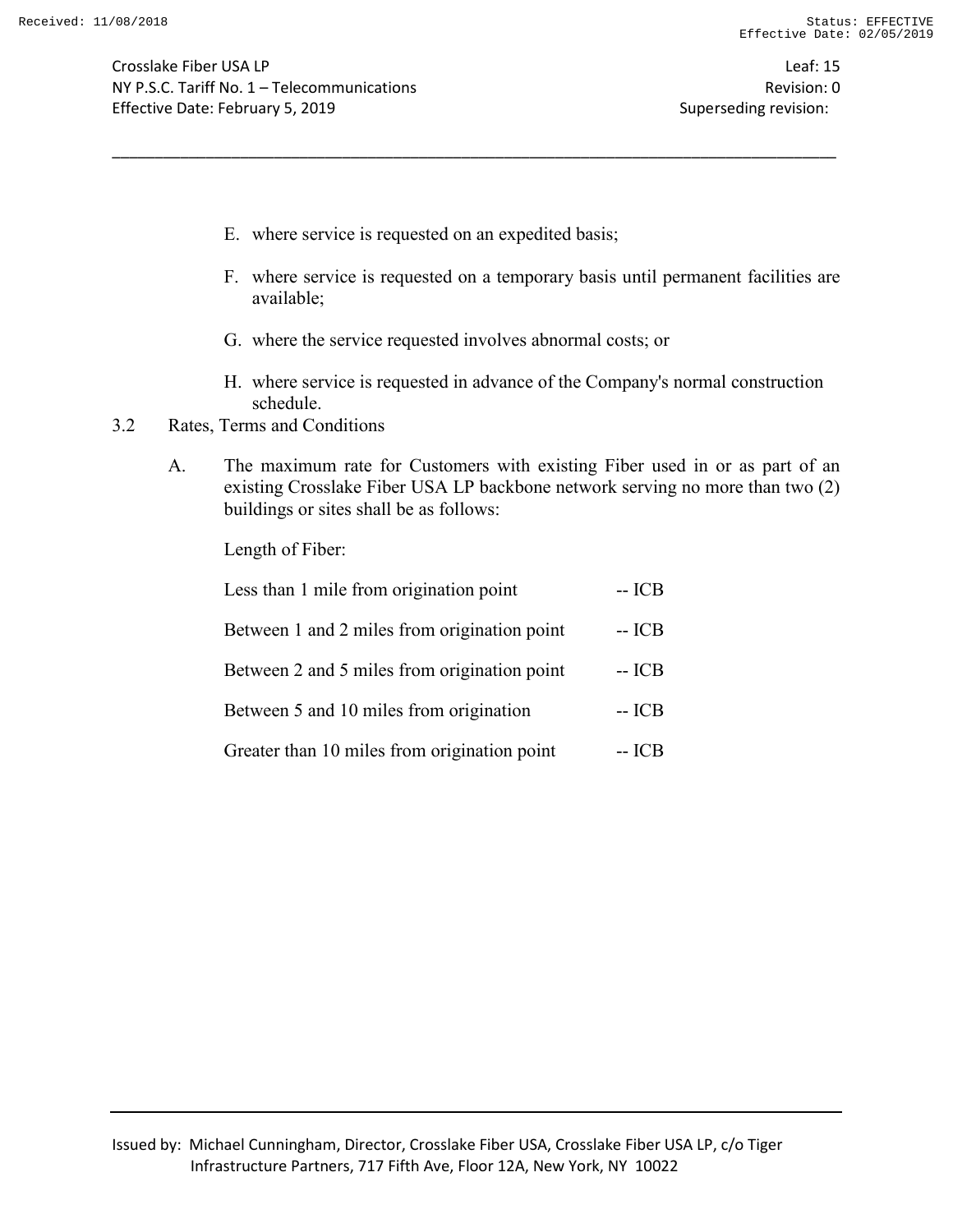Crosslake Fiber USA LP Leaf: 16 NY P.S.C. Tariff No. 1 – Telecommunications Revision: 0 Effective Date: February 5, 2019 Superseding revision:

Rates for Customers with existing Fiber used in or as part of an existing Crosslake Fiber USA LP backbone network serving more than two (2) buildings or sites shall be provided pursuant to an ICB as set forth in a Service Order.

B. The maximum rate for a Municipal or County Agency to connect a building to an existing Crosslake Fiber USA LP backbone network facility that is located within the jurisdiction of such agency and a portion of which is already leased to another Municipal or county Agency, shall be established via ICB to such Municipal or County Agency per Fiber pair.

- 1. Non-recurring installation charges for a Municipal or County Agency shall be provided ICB.
- C. Lit Fiber services may be provided pursuant to an ICB as set forth in a Service Order.
- D. Rates, Terms and Conditions for custom network engineering designs and new construction shall be provided pursuant to an ICB as set forth in a Service Order.
- E. The Lease Term shall be as set forth in the applicable Service Order.
- F. The maximum rate for service calls (excluding installation) shall be per ICB plus an additional charge established by ICB per technician, per hour.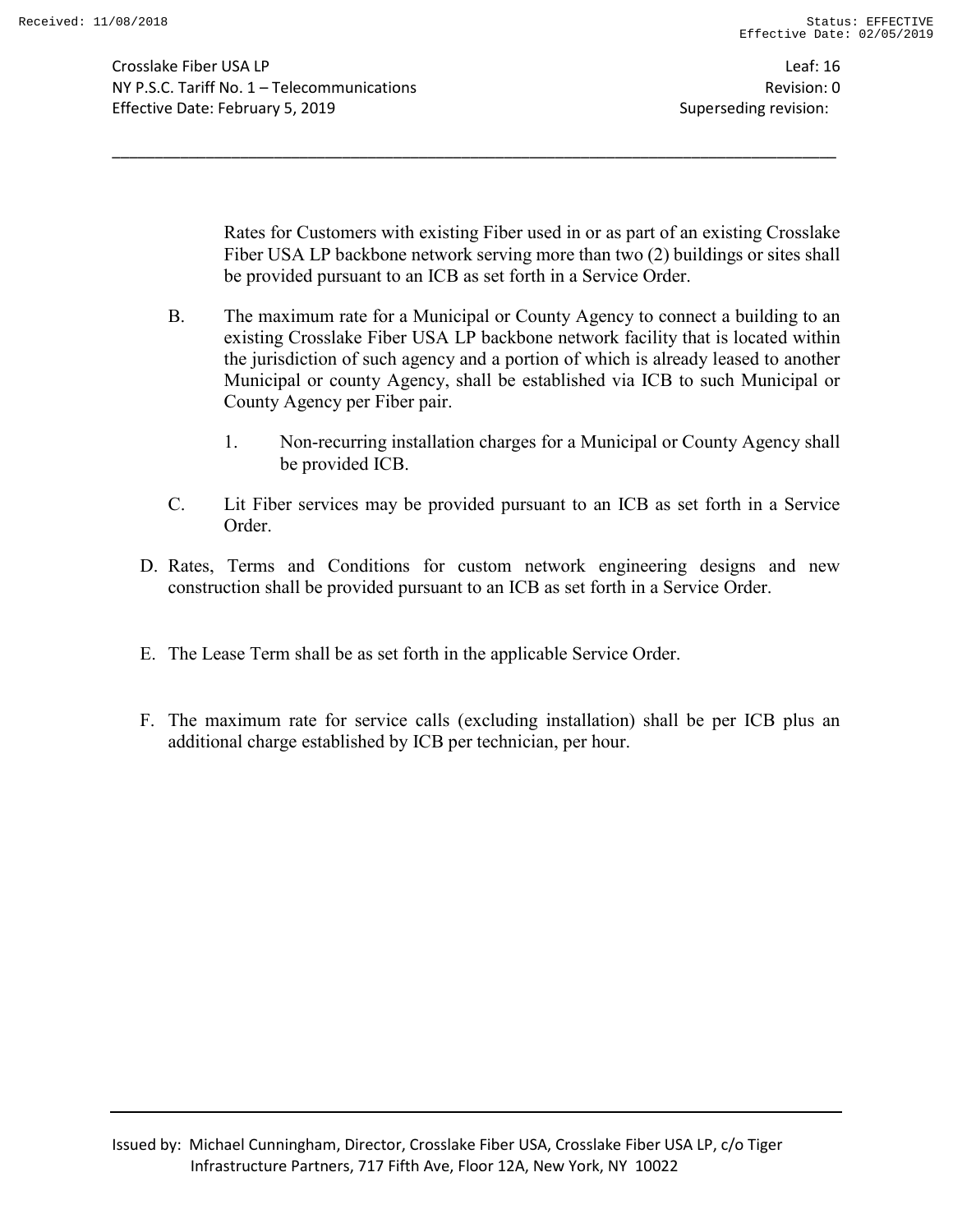Crosslake Fiber USA LP Leaf: 17 NY P.S.C. Tariff No. 1 – Telecommunications Revision: 0 Effective Date: February 5, 2019 **Superseding revision:** Superseding revision:

#### 4.0 Time and Materials Service

#### 4.1 General

This service provides for the Time and Materials charges associated with the installation, maintenance, testing and repair of equipment and facilities not provided by the Company or deemed to be non-standard or non-routine.

\_\_\_\_\_\_\_\_\_\_\_\_\_\_\_\_\_\_\_\_\_\_\_\_\_\_\_\_\_\_\_\_\_\_\_\_\_\_\_\_\_\_\_\_\_\_\_\_\_\_\_\_\_\_\_\_\_\_\_\_\_\_\_\_\_\_\_\_\_\_\_\_\_\_\_\_\_\_\_\_\_\_\_\_\_

The Company shall have no responsibility for maintenance and repair of any kind with respect to equipment and facilities not provided by the Company. The Company will charge the Customer time and materials plus charges described in Section 4.2 for any maintenance visits with respect to service problems that are determined to arise from equipment or facilities not provided by the Company.

When a Customer submits a trouble report to the Company for clearance and no trouble is found in the Company's facilities, the Customer shall be responsible for payment of Time and Materials charges as listed in Section 4.2 for the period of time from when the Company personnel were dispatched to the Customer's premises to when the work is completed. Failure of Company personnel to find trouble in Company facilities will result in no charge if the trouble is actually in those facilities, but not discovered at the time. If the Customer, after being informed that the trouble is not in Company facilities, wishes to have the maintenance work performed by Company, and the Company agrees to perform the work, the Time and Materials charges listed herein shall apply.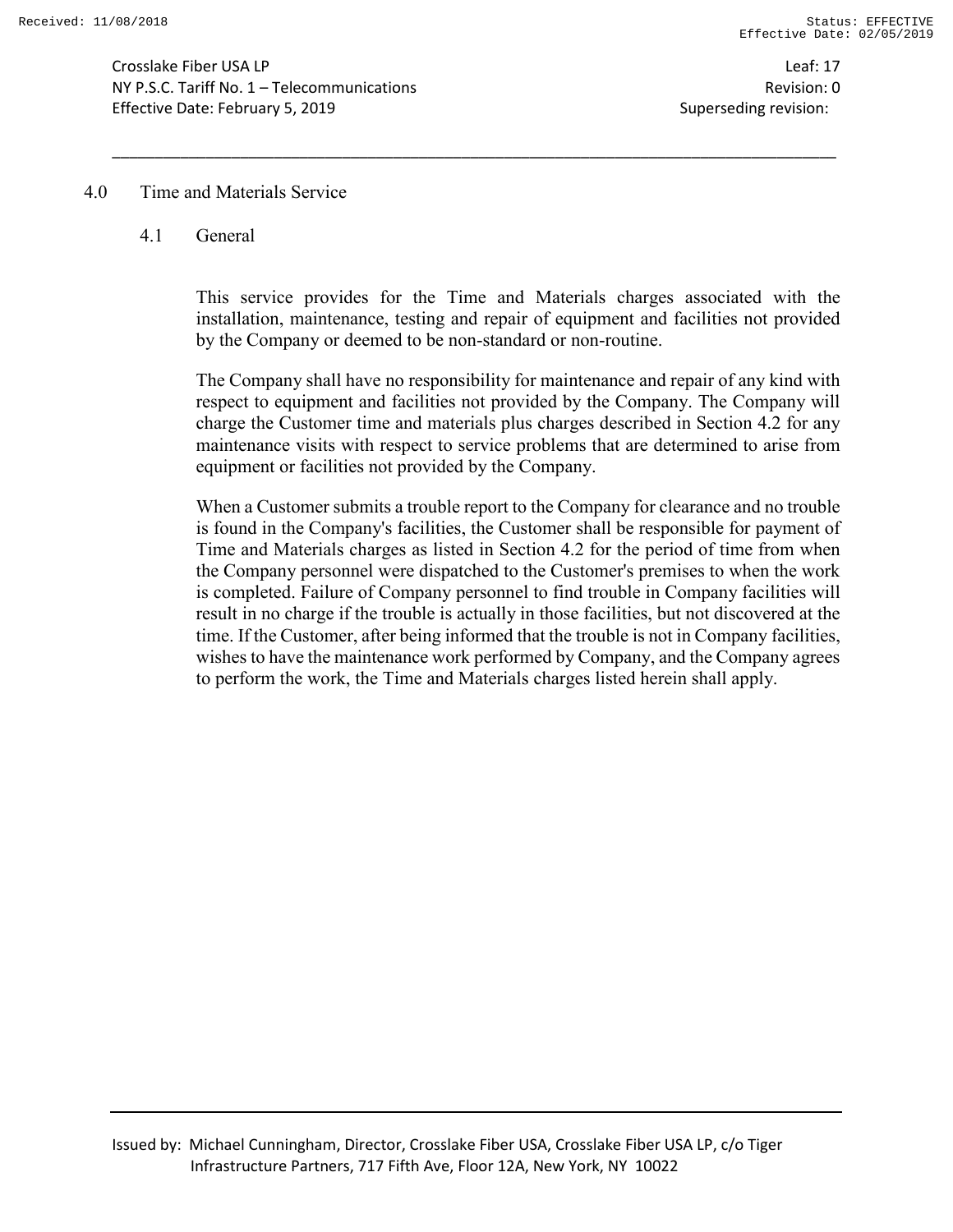Crosslake Fiber USA LP Leaf: 18 NY P.S.C. Tariff No. 1 – Telecommunications Revision: 0 Effective Date: February 5, 2019 **Superseding revision:** Superseding revision:

At the Customer's request, installation and/or maintenance may be performed outside the Company's regular business hours or in hazardous locations. In such cases Time and Materials charges will apply. If installation is started during regular business hours but, at the Customer's request, extends beyond regular business hours into time periods including, but not limited to, weekends, holidays, and/or night hours, additional charges may apply.

\_\_\_\_\_\_\_\_\_\_\_\_\_\_\_\_\_\_\_\_\_\_\_\_\_\_\_\_\_\_\_\_\_\_\_\_\_\_\_\_\_\_\_\_\_\_\_\_\_\_\_\_\_\_\_\_\_\_\_\_\_\_\_\_\_\_\_\_\_\_\_\_\_\_\_\_\_\_\_\_\_\_\_\_\_

4.2 Time and Material Charges

Standard charges for Time and Materials Service shall be as set forth in a Service Order or as set forth below.

Time:

For services performed during normal working hours (9 a.m. to 5 p.m. M-F): Rate set forth in ICB or \$225 per hour per technician if no rate in ICB.

For services performed at other times: Rate set forth in ICB or \$375 per hour per technician if no rate in ICB.

Materials:

Charges for materials used in connection with Time and Materials Services shall be based on Company's costs plus an administrative overhead of 15% or otherwise as established by ICB.

- 5.0 Special Conditions Applicable to All Service(s)
	- 5.1 Application of Rates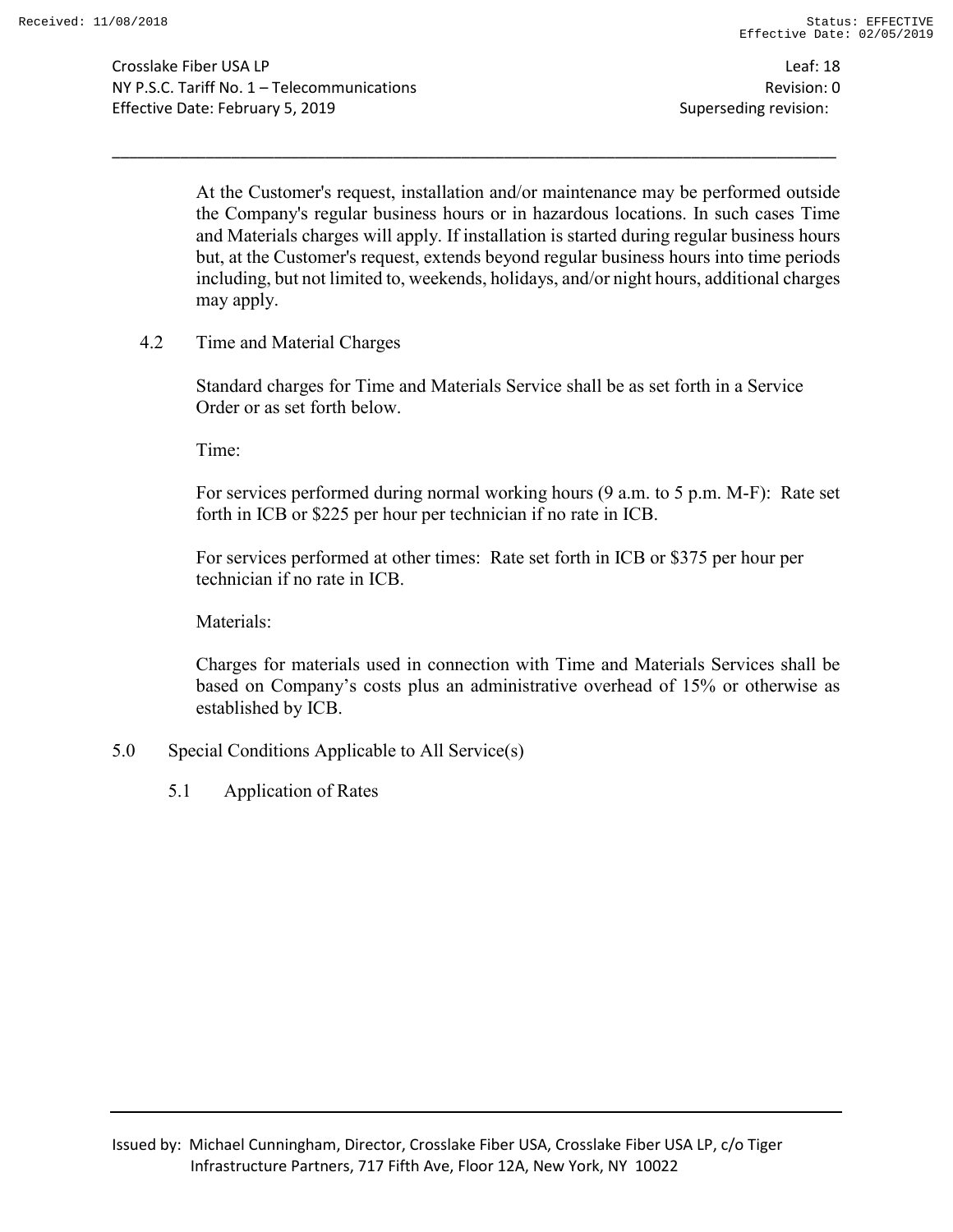Crosslake Fiber USA LP Leaf: 19 NY P.S.C. Tariff No. 1 – Telecommunications Revision: 0 Effective Date: February 5, 2019 Superseding revision:

The regulations set forth in this Section govern the application of rates contained in Sections 1.0 through 4.0 of this Tariff.

\_\_\_\_\_\_\_\_\_\_\_\_\_\_\_\_\_\_\_\_\_\_\_\_\_\_\_\_\_\_\_\_\_\_\_\_\_\_\_\_\_\_\_\_\_\_\_\_\_\_\_\_\_\_\_\_\_\_\_\_\_\_\_\_\_\_\_\_\_\_\_\_\_\_\_\_\_\_\_\_\_\_\_\_\_

A. Rates Based on Distance

Where the charges for service are specified based upon distance, the following rule applies:

Distance between two points is measured as the Fiber miles between the origination point and the termination point of the circuit.

B. Other Rates

Other rates shall be in accordance with ICB as set forth in a Service Order.

#### 5.2 Limitations

- A. Tariff pricing shall apply to retail Customers only and shall not apply to other carriers or the provision of Fiber for resale.
- 5.3 Cancellation of Order
	- A. A Customer may cancel an order within 24 hours of executing such a Service Order via fax to the Company's principal fax number of:

Fax: 212-201-2182 Rich Trabulsi Attention: CFO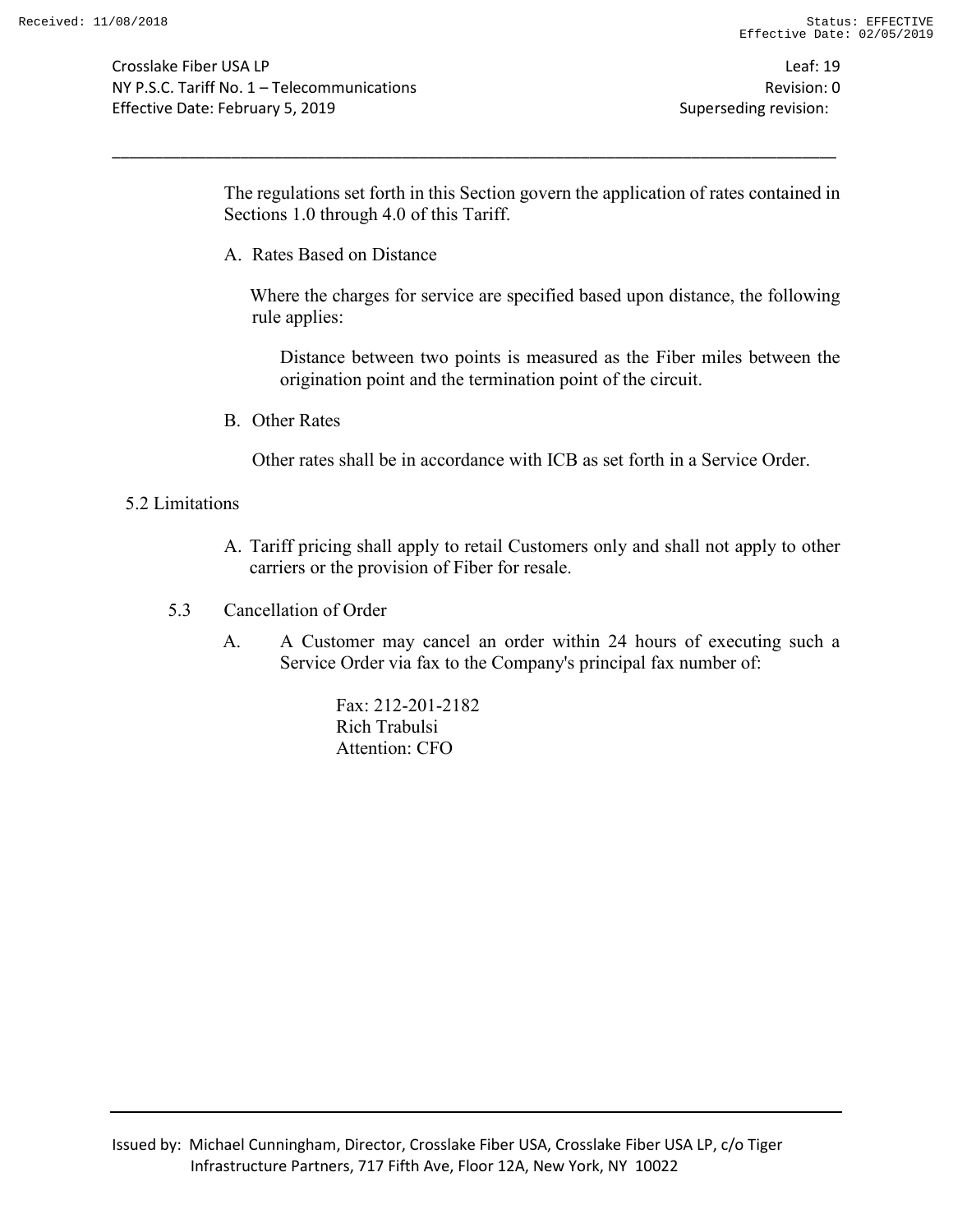Crosslake Fiber USA LP Leaf: 20 NY P.S.C. Tariff No. 1 – Telecommunications Revision: 0 Effective Date: February 5, 2019 Superseding revision:

Upon receipt by the Company of such cancellation, the order will be canceled, and applicable charges will apply. If an order is canceled according to this Section  $5.2(A)$ , the Customer will be billed (1) a cancellation fee as established in the ICB or a flat cancellation fee of \$10,000 if no fee established in the ICB, (2) or the actual incurred costs by the Company, whichever is greater.

B. Additional provisions and/or charges relating to cancellation of orders may apply and are set forth in Section 18 if cancellation notice is provided after the 24-hour cancellation period.

\_\_\_\_\_\_\_\_\_\_\_\_\_\_\_\_\_\_\_\_\_\_\_\_\_\_\_\_\_\_\_\_\_\_\_\_\_\_\_\_\_\_\_\_\_\_\_\_\_\_\_\_\_\_\_\_\_\_\_\_\_\_\_\_\_\_\_\_\_\_\_\_\_\_\_\_\_\_\_\_\_\_\_\_\_

6.0 Contracts

Given the unique nature of Customer needs and Company offerings to meet those needs, the Company and Customers generally agree to ICB service offerings. The Company and Customers can enter into contracts for all Service(s) offered by the Company. The terms and conditions of each contract offering are subject to this Tariff, except that bills shall be rendered annually, monthly, bi-monthly, or quarterly and shall be pro-rated. Such contract offerings will be made available to similarly situated Customers in substantially similar circumstances.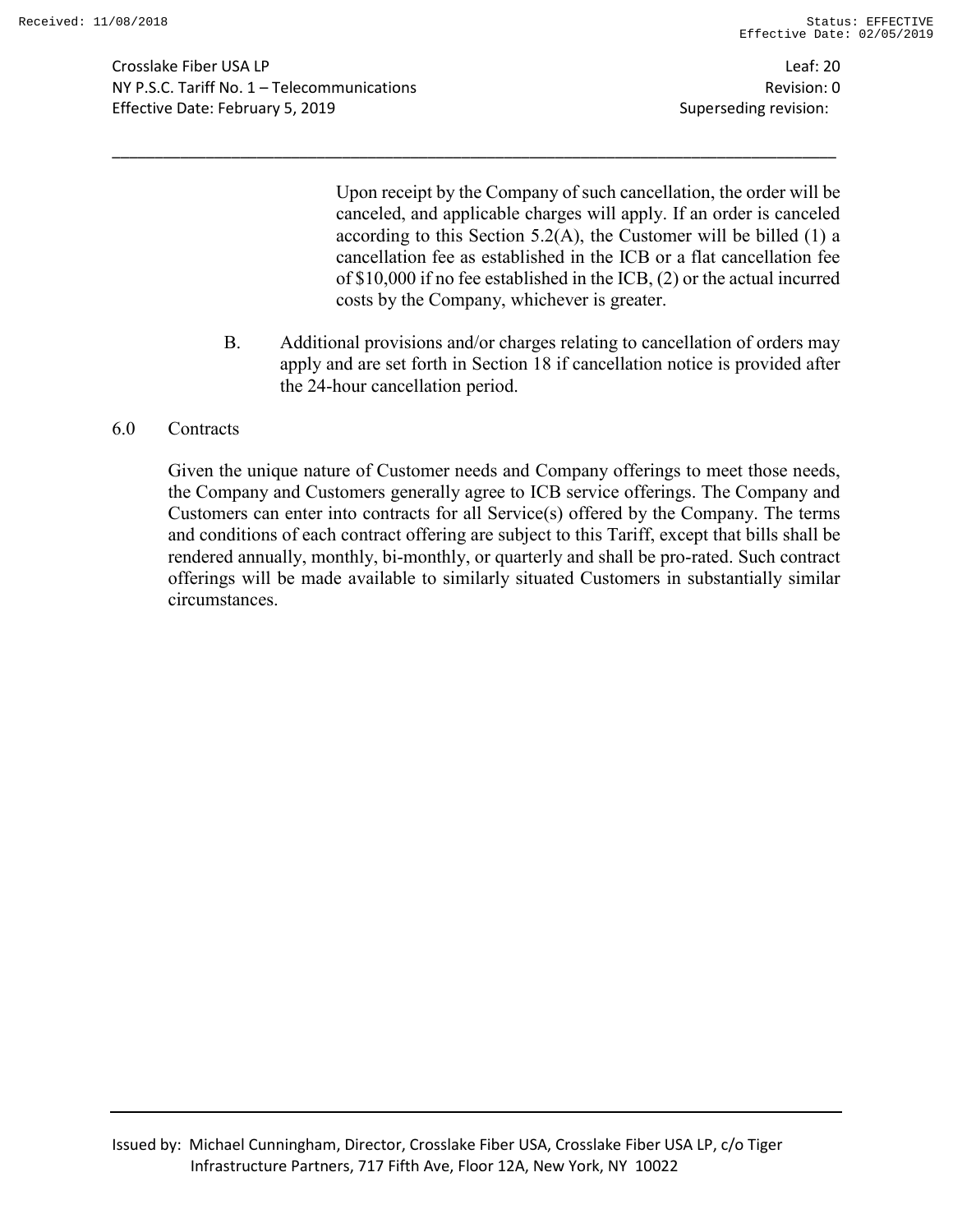Crosslake Fiber USA LP Leaf: 21 NY P.S.C. Tariff No. 1 – Telecommunications Revision: 0 Effective Date: February 5, 2019 Superseding revision:

### 7.0 Establishment and Re-establishment of Credit

The Company may require Customers or potential Customers to provide information pertaining to their financial ability to pay for service. In order to establish credit, the Company may require an applicant or Customer to demonstrate good paying habits by showing that the applicant or Customer:

\_\_\_\_\_\_\_\_\_\_\_\_\_\_\_\_\_\_\_\_\_\_\_\_\_\_\_\_\_\_\_\_\_\_\_\_\_\_\_\_\_\_\_\_\_\_\_\_\_\_\_\_\_\_\_\_\_\_\_\_\_\_\_\_\_\_\_\_\_\_\_\_\_\_\_\_\_\_\_\_\_\_\_\_\_

Was a customer of a utility for at least twelve (12) months within the proceeding two (2) years;

Does not currently owe any outstanding bills for utility service to a utility doing business in New York;

Did not have service disconnected for nonpayment of a utility bill during the last twelve (12) months that service was provided; and

Did not fail, on more than two occasions during the last twelve (12) months that service was provided, to pay a utility bill when it became due.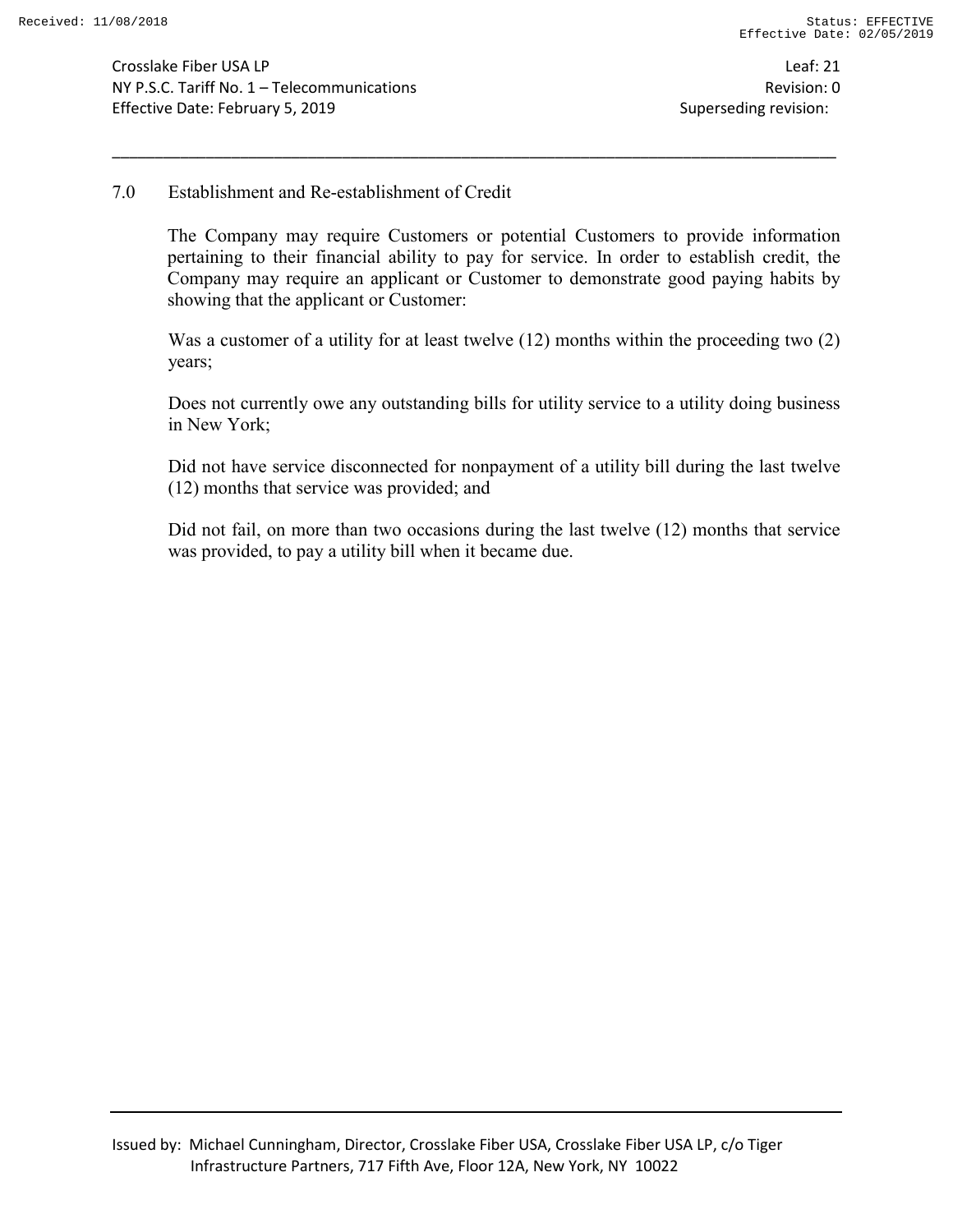Crosslake Fiber USA LP Leaf: 22 NY P.S.C. Tariff No. 1 – Telecommunications Revision: 0 Effective Date: February 5, 2019 Superseding revision:

8.0 Advance Payments, Deposits, and Guarantors

8.1 Advance Payments

At the time an application for service is made through a Service Order agreement, an applicant may be required to pay an amount equal to one month's service charges and/or the service connection and/or equipment charges which may be applicable as well as any nonrecurring charges for any required special construction, or such other amount as is established by ICB. The amount of the first month's service is accepted as a non-recurring installation cost and credited to the Customer's account on the first bill rendered.

- 8.2 Deposits
	- A. Requirement: The Company may, at its sole discretion, require an applicant or an existing Customer to post a guarantee for the payment of charges as a condition to receiving service or additional Service(s). The Company reserves the right to review an applicant's or a Customer's credit history at any time to determine if a deposit is required.
	- B. Nondiscrimination: Deposits will not be required by the Company based on race, sex, creed, national origin, marital status, age, number of dependents, condition of physical handicap, source of income, or geographical area of business.
	- C. Amount: The amount of a deposit shall be reasonably related to the probable charge for service during a billing period based upon the average monthly charge over an estimated twelve-month service period increased by one month's average bill. If the amount of the deposit is insufficient, the Company may require an additional deposit.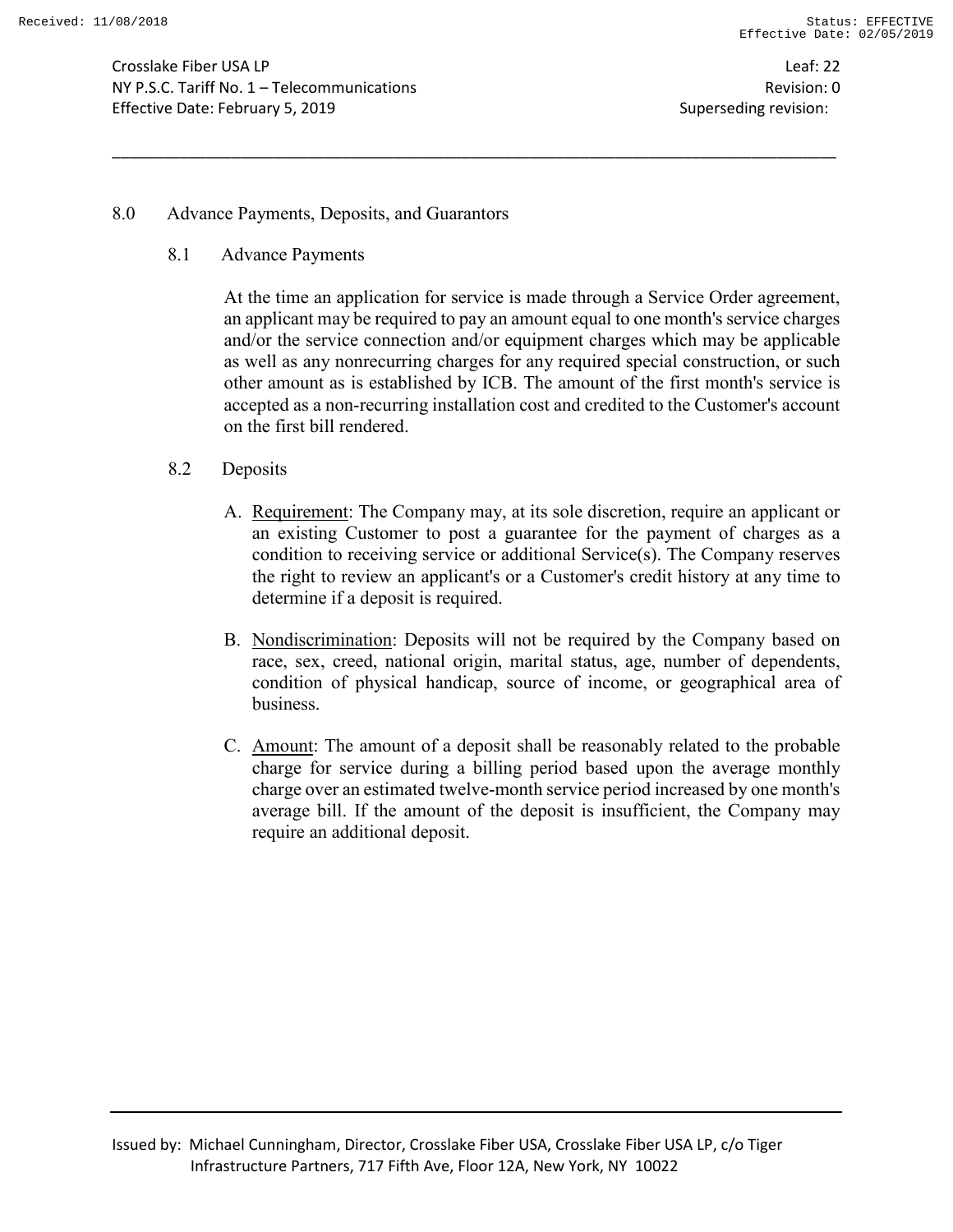Crosslake Fiber USA LP Leaf: 23 NY P.S.C. Tariff No. 1 – Telecommunications Revision: 0 Effective Date: February 5, 2019 Superseding revision:

D. Interest: Deposits will accrue simple interest at a rate determined by the NYPSC. Interest payments on deposits shall be made at least once during each twelve-month period in which a deposit is held and shall take the form of credits on bills toward the service rendered or to be rendered.

- E. Refund upon Discontinuance: Upon discontinuance or termination of service, the Company will credit the deposit to the charges stated on the final bill. The balance, if any, will be returned to the Customer within 30 days of rendition of the final bill, and will not include any interest on the deposit.
- F. Refund after Satisfactory Payment: After prompt and timely payment of all charges for 12 consecutive billing periods, within 30 days, the Company will refund the deposit to the Customer by crediting the deposit to the Customer's bill or by issuing a separate check. The refund will not include interest. Payment of a charge is satisfactory if received prior to the date that the charge becomes delinquent provided that it is not returned for insufficient funds or closed account.
- G. Conditions under which a deposit shall not be required:
	- 1. If the applicant provides a satisfactory credit history acceptable to the Company, a deposit shall not be required. Credit information contained in the applicant's account record may include, but shall not be limited to, account established date, 'can-be-reached' number, name of employer, employer's address, Customer's driver's license number or other acceptable personal identification, billing name, and location of current and previous Service. Credit cannot be denied for failure to provide a social security number.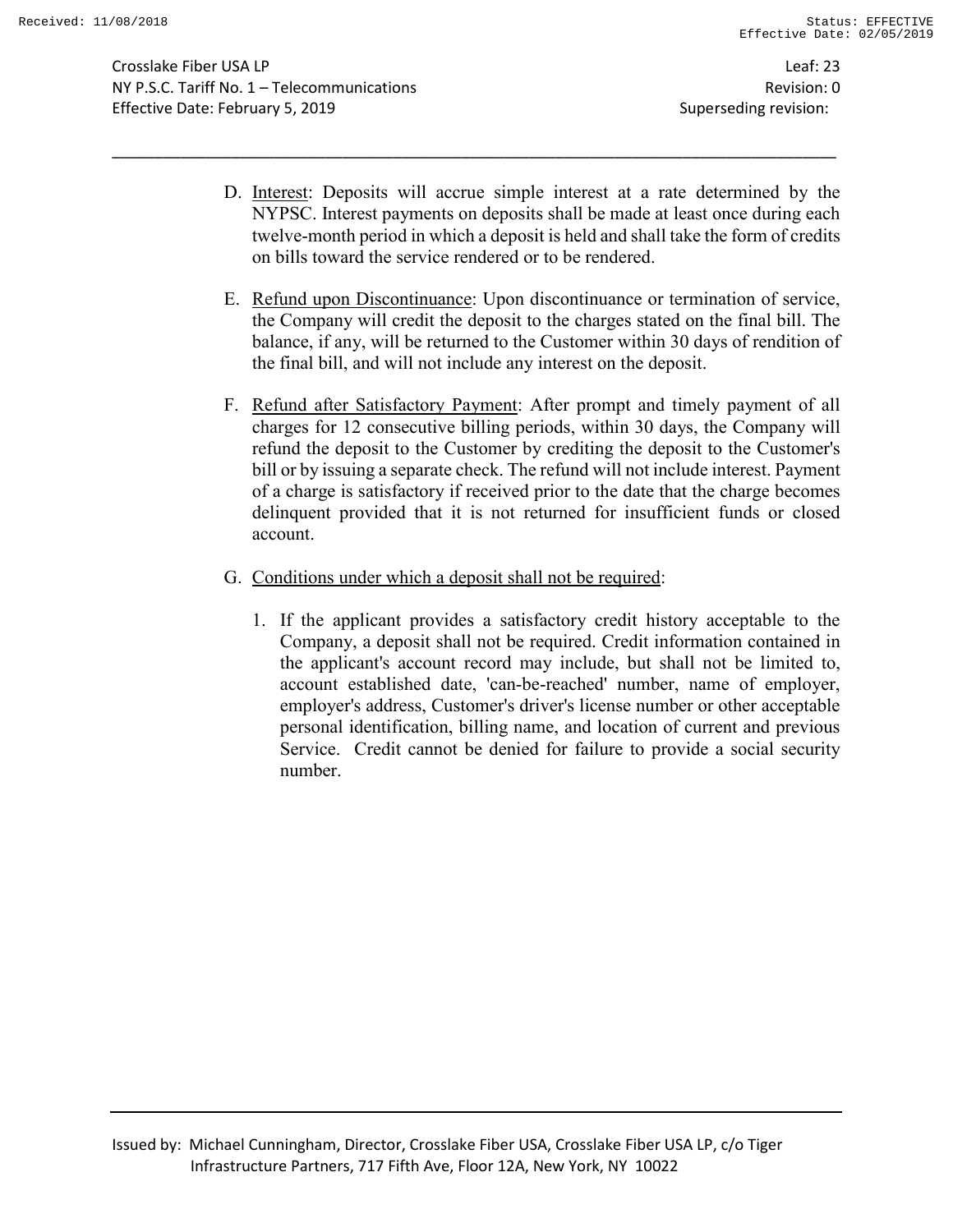- 2. A co-signer or guarantor may be used, provided the co-signer or guarantor has acceptable credit history with the Company or another acceptable local exchange carrier.
- 3. The Company cannot refuse a deposit to establish credit for service. However, it may request that the deposit be in cash or other acceptable form of payment (e.g., cashier's check, money order, bond, letter of credit, etc.).

#### 9.0 Notices and Communications

9.1 Notice by the Company:

Unless otherwise provided, any notice by the Company to the Customer or to the Customer's authorized representative will be given in writing either by facsimile or by written notice mailed to the Customer's or the authorized representative's last known address. The Company may provide verbal notice to a Customer or to an authorized representative thereof only in emergencies, where a delay may result in impaired service or a hazard to a Customer. All notices and other communications of either party, and all bills mailed by the Company, shall be presumed to have been delivered to the other party on the third business day following the placement of the notice, communication or bill with the U.S. Mail or a private delivery service, prepaid and properly addressed, or when actually received or refused by the addressee, whichever occurs first. Notices delivered by facsimile shall be deemed to have been delivered upon receipt of confirmation of transmission.

9.2 Notice by the Company Regarding Change in Ownership:

Pursuant to PSL 92-e, the Company will notify Customer in writing of a change in ownership or identity of the Company on the Customer's next monthly billing cycle.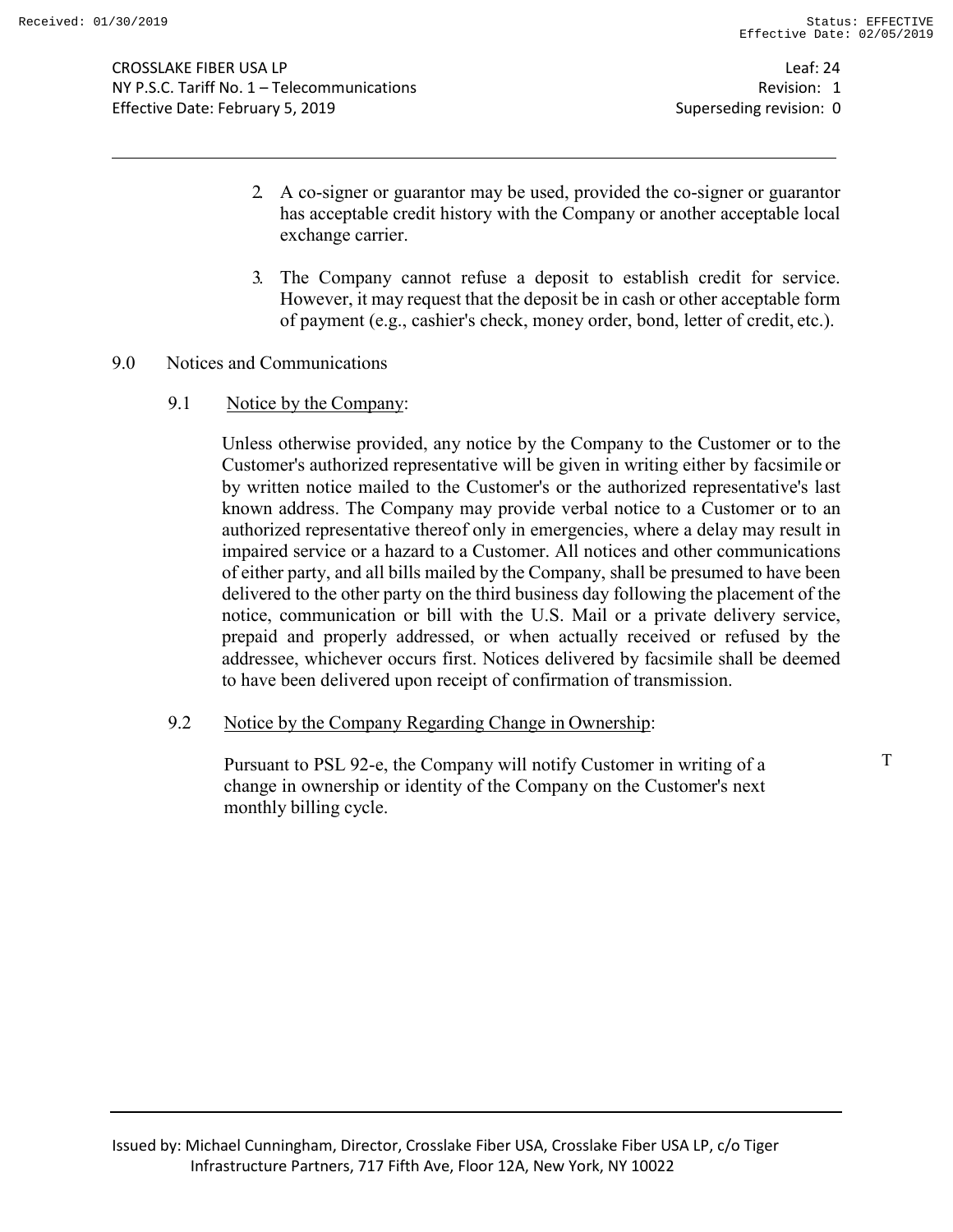Crosslake Fiber USA LP Leaf: 25 NY P.S.C. Tariff No. 1 – Telecommunications Revision: 0 Effective Date: February 5, 2019 Superseding revision:

#### 9.3 Notice by Customer:

Unless otherwise provided in this Tariff or the rules or regulations of the NYPSC, any notice by the Customer or its authorized representative may be given verbally to the Company at the Company's business office or by written notice mailed to the Company's business office.

- 9.4 The Company or the Customer shall advise the other party of any changes to the addresses designated for notices, other communications or billing, by following the notice requirement set forth herein.
- 10.0 Rendering and Payment of Bills
	- 10.1 Charges for Service(s) shall be set forth on the applicable Service Order.

- 10.2 Except as otherwise provided in the Service Order, recurring charges will be invoiced on a monthly basis in advance and non-recurring charges will be due upon acceptance of the Service Order. If the Service Commencement Date (as defined herein) for any Service falls on a date other than the first day of any month, the first invoice will consist of: (a) any non-recurring charges, (b) the pro-rata portion of the applicable recurring monthly charge covering the period from the Service Commencement Date to the first day of the following month, and (c) the recurring monthly charge for the following month.
- 10.3 In the event an amended Service Order is executed by the Parties that affects monthly recurring charges, the new monthly recurring charges will become effective on the first date of the next billing cycle after full acceptance and execution of the amended Service Order.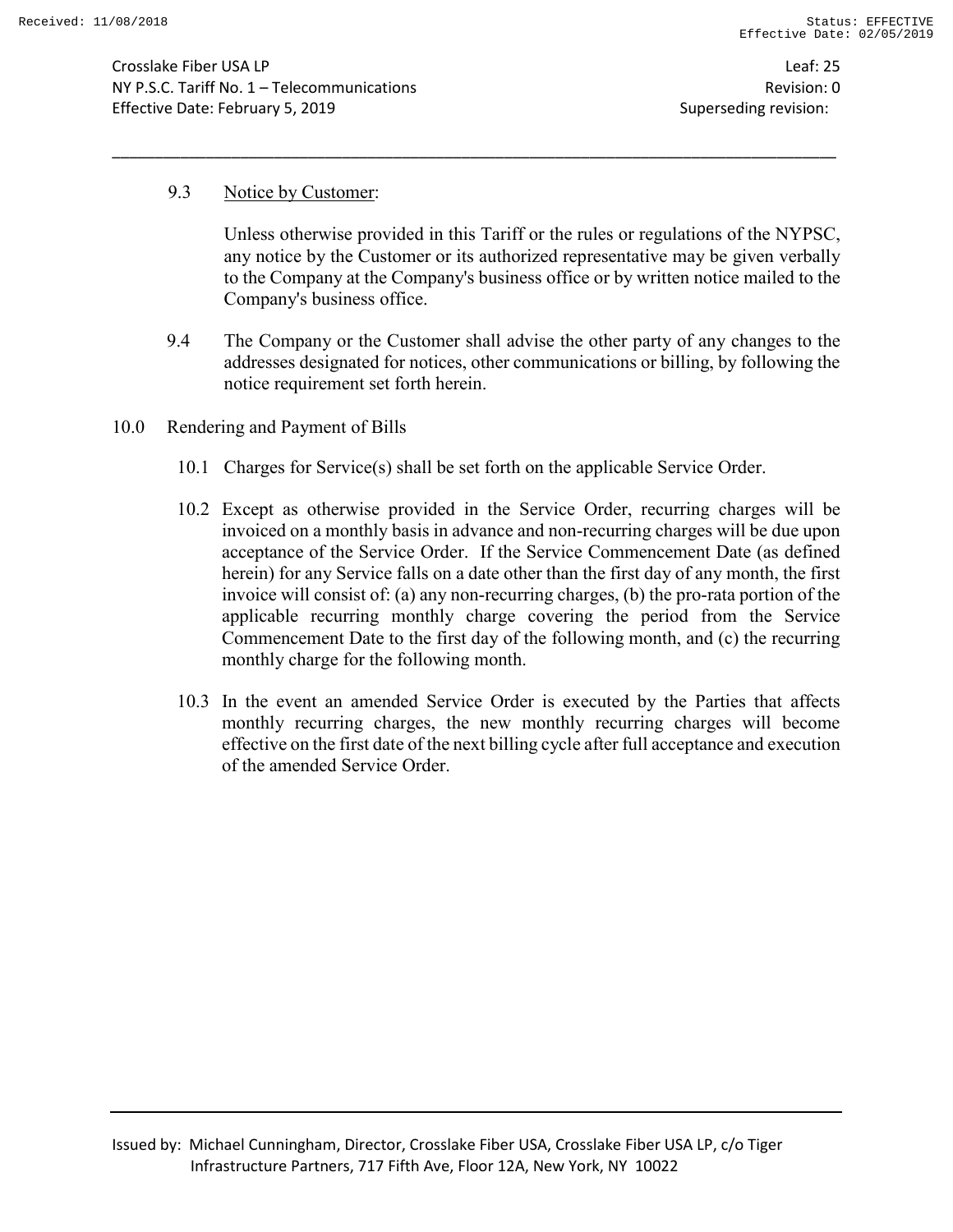Crosslake Fiber USA LP Leaf: 26 NY P.S.C. Tariff No. 1 – Telecommunications Revision: 0 Effective Date: February 5, 2019 Superseding revision:

10.4 Upon request, Customer agrees to provide credit references or other information reasonably required by Crosslake Fiber USA LP to determine credit worthiness and the ability to make the requisite payments when due in connection with the Service(s) provided under this Tariff. Crosslake Fiber USA LP reserves the right to impose a security deposit, where appropriate, in accordance with Section 8.0 herein. In the event of a material adverse change in Customer's credit-worthiness, Crosslake Fiber USA LP shall have the right to demand a security deposit or additional security, in accordance with Section 8.0 herein. Failure to provide such security deposit or additional security by the date set forth in a demand notice for such security shall be deemed an Event of Default under Section 18.

\_\_\_\_\_\_\_\_\_\_\_\_\_\_\_\_\_\_\_\_\_\_\_\_\_\_\_\_\_\_\_\_\_\_\_\_\_\_\_\_\_\_\_\_\_\_\_\_\_\_\_\_\_\_\_\_\_\_\_\_\_\_\_\_\_\_\_\_\_\_\_\_\_\_\_\_\_\_\_\_\_\_\_\_\_

10.5 Invoiced amounts are payable according the Service Order agreement and, except for State, county or municipal government entities, are subject to a late payment charge of 1.5% per month or the highest rate legally permissible, whichever is less, calculated from the Due Date thereof, in addition to any other remedies Crosslake Fiber USA LP may have available under this Tariff or by law or equity. Notwithstanding anything in this Tariff to the contrary, no payment due under this Tariff or in accordance with a Service Order shall be subject to reduction, set-off or adjustment of any nature by the Customer, except as is specifically provided in this Tariff or in the Service Order. In no event shall the malfunction or nonoperation of Customer's interconnecting equipment (including local access when such Party is responsible therefore) relieve Customer of its obligation to pay for Service(s), unless such malfunction or non-operation is the direct result of Crosslake Fiber USA LP's gross negligence or willful misconduct.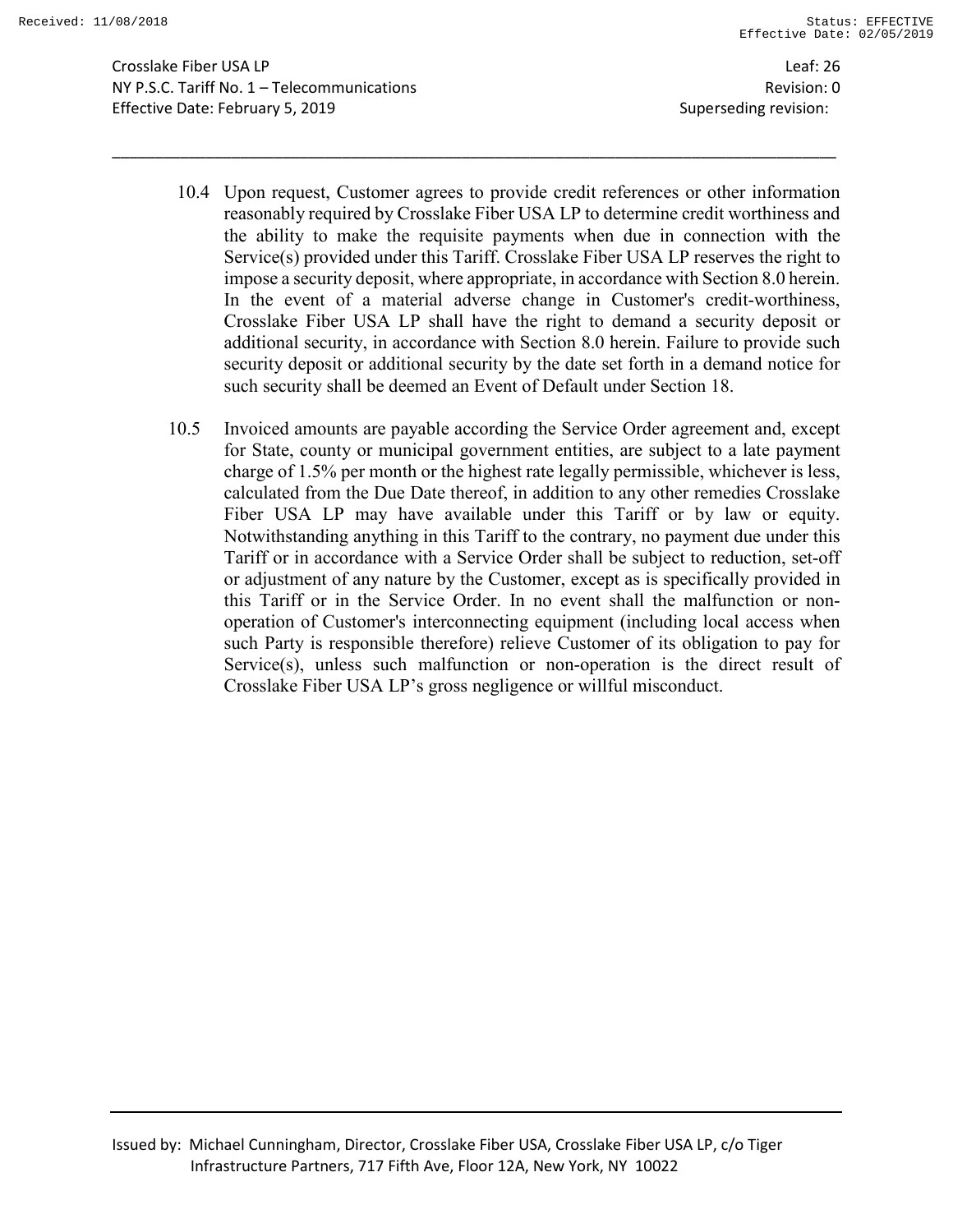Crosslake Fiber USA LP Leaf: 27 NY P.S.C. Tariff No. 1 – Telecommunications Revision: 0 Effective Date: February 5, 2019 Superseding revision:

#### 11.0 Billing Disputes

11.1 All disputes or requests for billing adjustments must be submitted in writing with reasonable detail to Crosslake Fiber USA LP within sixty (60) days after the usage period for the applicable Service(s), or be deemed waived. If waived, Customer agrees to pay the disputed charges along with any late payment charges that may have accrued. Crosslake Fiber USA LP agrees to use reasonable best efforts to resolve the dispute within thirty (30) days of receipt of proper documentation, which at a minimum shall contain a detailed explanation as to the dispute or request for billing adjustment. Any amounts that are determined to be in error or not in compliance with this Tariff will be adjusted on the next month's invoice. Any disputed amounts that reasonably, in good faith and supported by reasonable documentation, are deemed to be correct as billed and in compliance with this Tariff, will be due and payable (if not previously paid), upon notification and demand by Crosslake Fiber USA LP, along with late payment charges pursuant to Section 10.0(d). Disputes will not be cause for Customer to delay payment of any undisputed balance.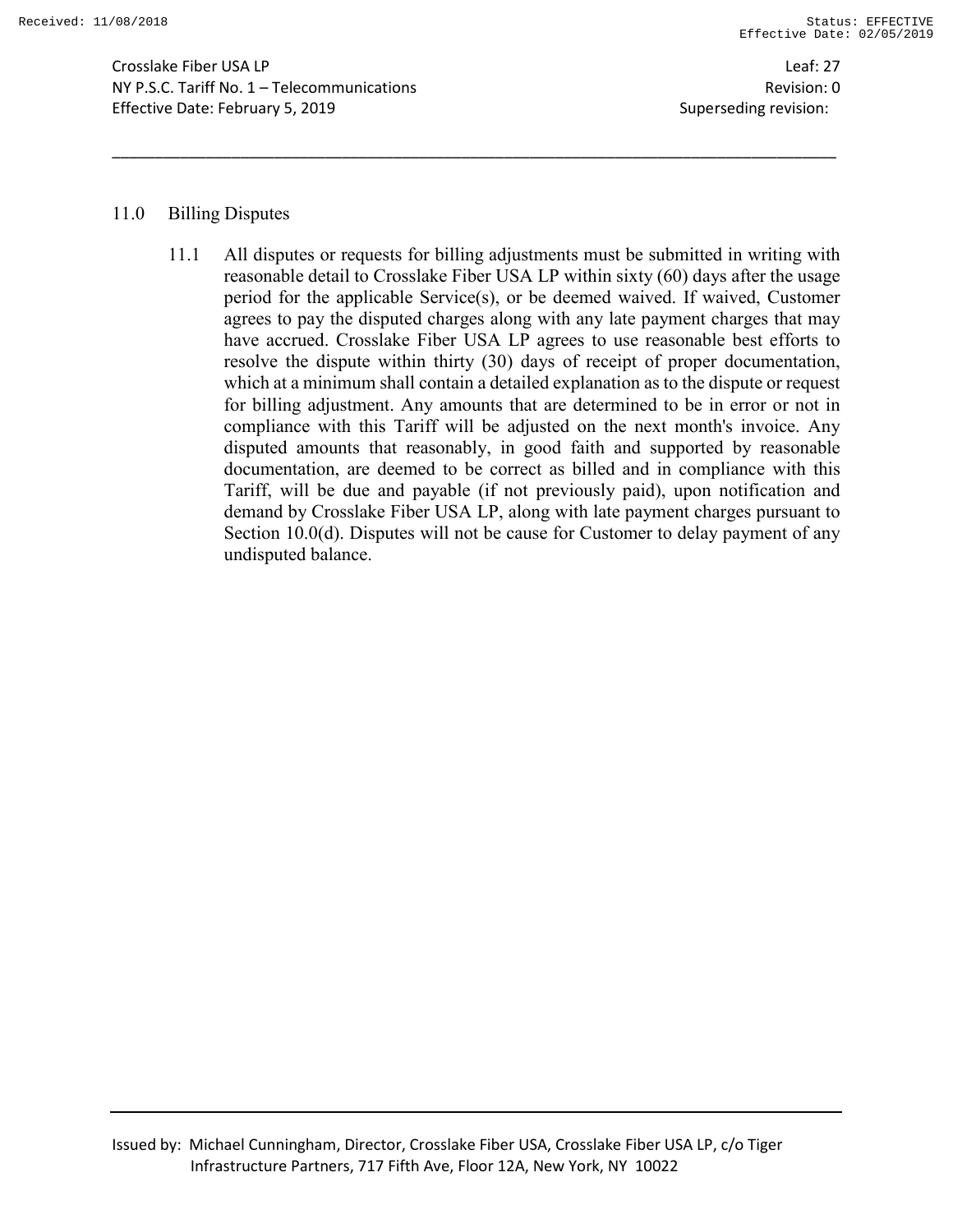Crosslake Fiber USA LP Leaf: 28 NY P.S.C. Tariff No. 1 – Telecommunications Revision: 0 Effective Date: February 5, 2019 Superseding revision:

11.2 The rates and charges set forth in this Tariff do not include any federal, state or local sales, use, value-added, or utility taxes, or third-party surcharges, however designated, which may be levied on the Service(s) provided hereunder. Any applicable federal, state, or local taxes, and all use, sales, value-added, commercial, gross receipts, privilege or other similar taxes or license fees, or third-party charges, whether charged to or against Crosslake Fiber USA LP or Customer, with respect to the Service(s) provided (except taxes on Crosslake Fiber USA LP's income or gains), as well as any other imposition by any governmental authority that has the effect of increasing the cost of providing the Service(s), will be payable by Customer in addition to the other charges set forth in this Tariff.

- 11.3 The Company will make no refund of overpayments by a Customer unless the claim for such overpayment together with proper evidence is submitted within one (1) year from the date of alleged overpayment unless billing records prepared by the Company can be produced which would justify a credit beyond one year.
- 12.0 Warranties, Outage Credit and Restoration of Service/Limitations of Liability
	- 12.1 Crosslake Fiber USA LP warrants that the Service(s) will be provided and will operate in accordance with current prevailing telecommunications industry standards.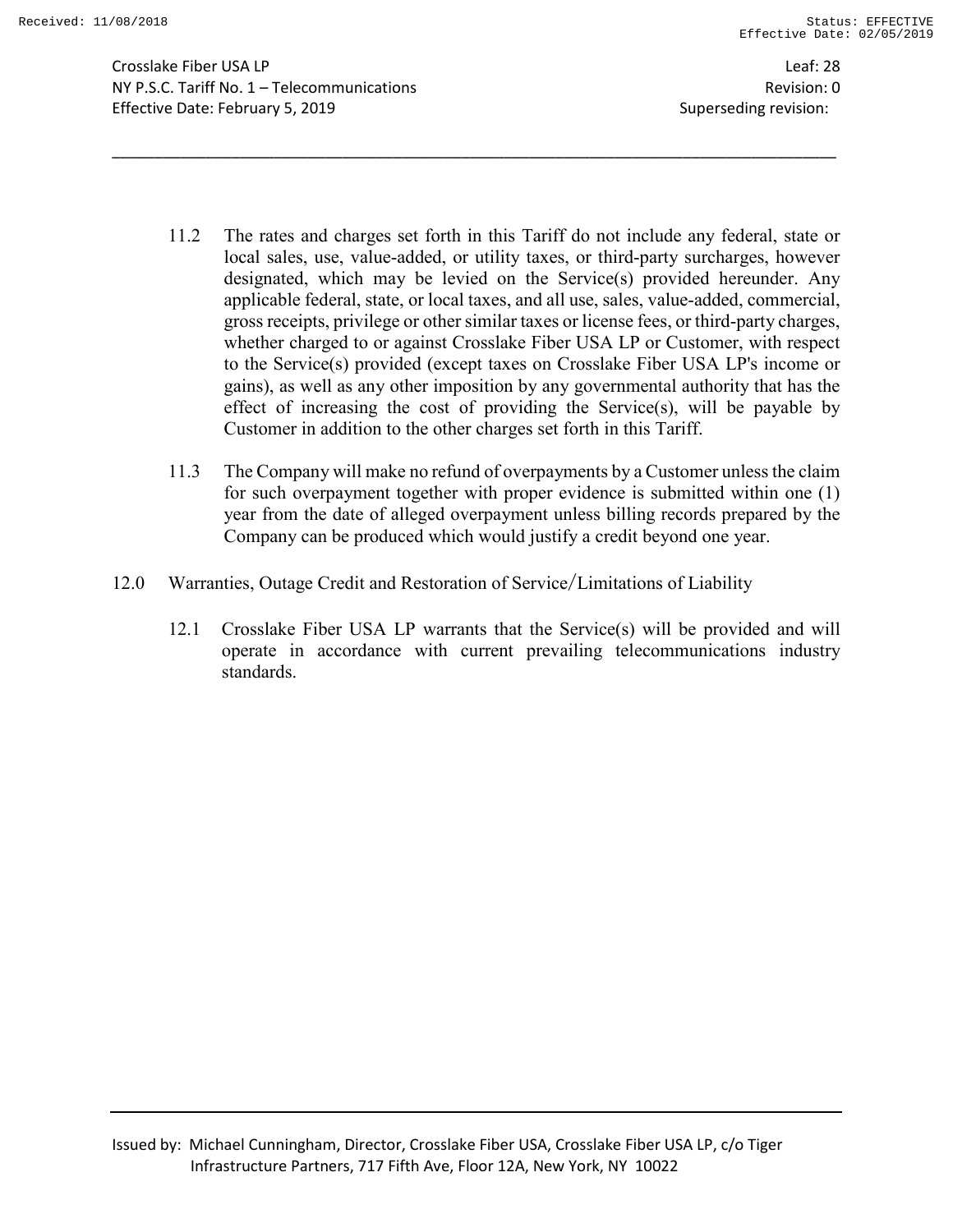Crosslake Fiber USA LP Leaf: 29 NY P.S.C. Tariff No. 1 – Telecommunications Revision: 0 Effective Date: February 5, 2019 **Superseding revision:** Superseding revision:

12.2 Customer acknowledges the possibility of an unscheduled, continuous and/or interrupted period of time when the Service(s) or a portion of the Service(s) may not be 'available' (hereafter an 'Outage'). In such instance the Customer shall call an assigned toll-free number with an authorization number and shall identify himself/herself as having the requisite authority to request assistance. Technicians will then be dispatched and shall arrive within two hours of the initial call. Fibers at the Customer's facility will be tested and a determination of Fiber break/nonperformance will be established as specified in the Service Order form. If Fibers are determined to be operating at levels less than specified in the Service Order form, technicians will continue to work with the Customer to reestablish Service Order standards. The Customer understands and acknowledges that Fiber break/nonperformance can be due to an act of nature, which would prohibit Company technicians from accessing Fiber for repair until deemed safe by fire, police or other safety officials. In the event Fibers are deemed to be operational upon testing in accordance with the standards set forth on the Service Order form, the Customer will be permitted an allowance of one call free of charge during the Lease Term. Additional calls which result in Fiber testing as specified in the Service Order will be charged to the Customer at the rate set forth in the ICB or the rate of \$3,500.00 per call if not set in the ICB. In the event of an Outage, Customer shall be entitled to a credit (the 'Outage Credit') which shall be calculated as set forth below. An Outage shall be deemed to have commenced upon verifiable notification thereof by Customer to Crosslake Fiber USA LP, or, when indicated by network control information actually known to Crosslake Fiber USA network personnel, whichever is earlier. Each Outage shall be deemed to terminate upon restoration of the affected Service(s) as evidenced by appropriate network tests by Crosslake Fiber USA LP. Crosslake Fiber USA LP shall give reasonable notice to Customer of any scheduled maintenance, and Customer acknowledges and agrees that any such scheduled maintenance shall under no circumstance be deemed as an Outage hereunder.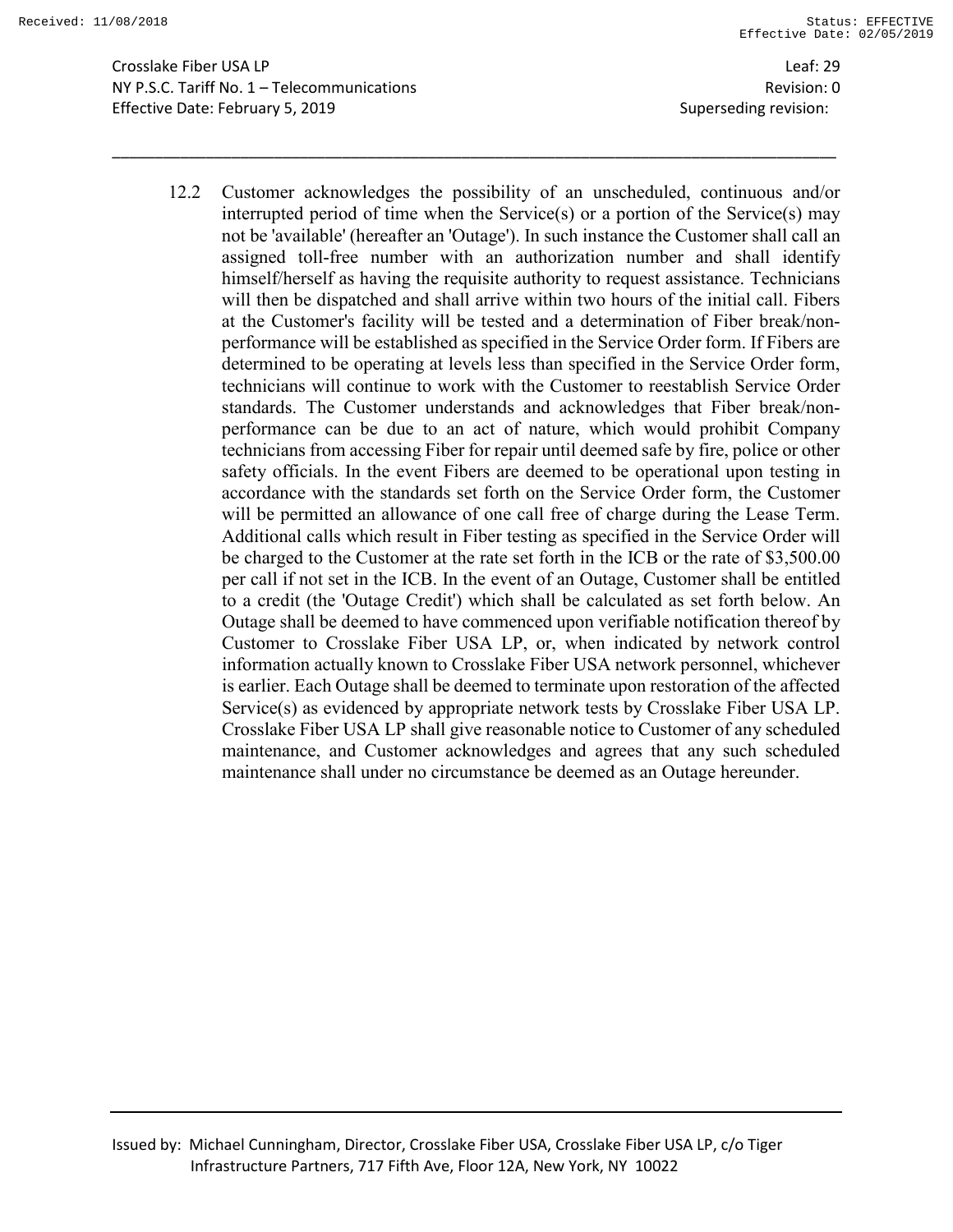Crosslake Fiber USA LP Leaf: 30 NY P.S.C. Tariff No. 1 – Telecommunications Revision: 0 Effective Date: February 5, 2019 Superseding revision:

| Interruption of 24 hours or less | Interruption Period to be Credited |
|----------------------------------|------------------------------------|
| Fewer than 8 hours               | none                               |
| 8 hours and more                 | 1 day                              |

\_\_\_\_\_\_\_\_\_\_\_\_\_\_\_\_\_\_\_\_\_\_\_\_\_\_\_\_\_\_\_\_\_\_\_\_\_\_\_\_\_\_\_\_\_\_\_\_\_\_\_\_\_\_\_\_\_\_\_\_\_\_\_\_\_\_\_\_\_\_\_\_\_\_\_\_\_\_\_\_\_\_\_\_\_

Two or more interruptions of 15 minutes or more during any one 24-hour period shall be considered as one interruption.

Interruption over 24 hours:

Interruptions over 24 hours will be credited 1 day for each 3-hour period or fraction thereof. No more than one full day's credit will be allowed for any 24-hour period.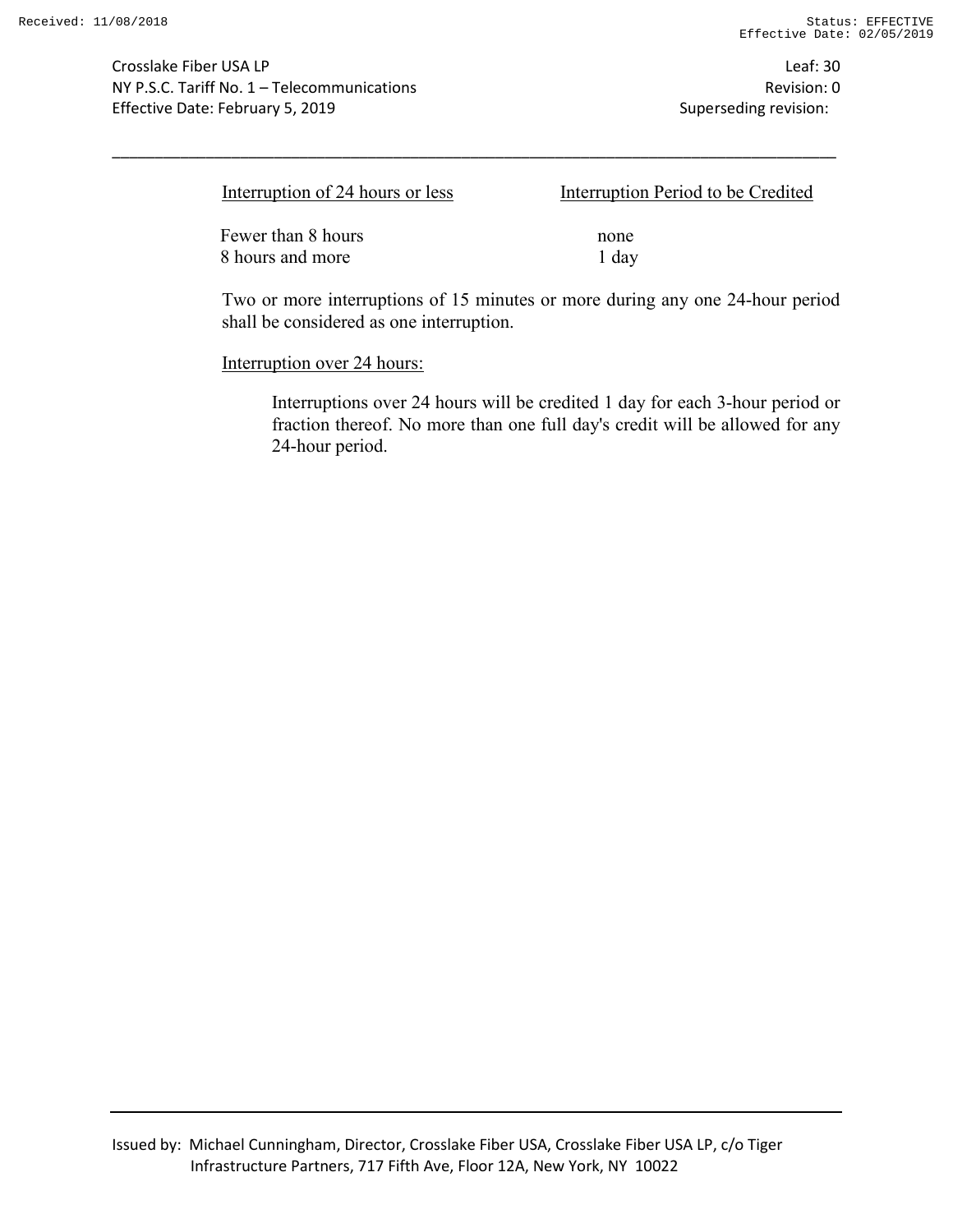Crosslake Fiber USA LP Leaf: 31 NY P.S.C. Tariff No. 1 – Telecommunications Revision: 0 Effective Date: February 5, 2019 Superseding revision:

12.3 Outage Credits shall not be granted if the Outage is due to a problem or defect in Customer's facilities or equipment, or its agents' or contractors' facilities or equipment, nor shall Outage Credits be granted if an Outage is caused by Customer, its employees, agents or contractors.

- 12.4 Except as otherwise provided in the Service Order, all Outage Credits shall be credited on the next monthly invoice for the affected Service(s) or portion thereof after receipt of Customer's request for credit. In no event shall the total of all Outage Credits applicable to or accruing in any given month exceed the amount payable by Customer to Crosslake Fiber USA LP for such monthly Service(s).
- 12.5 The Outage Credit described in this Section shall be the sole and exclusive remedy of Customer in the event of any Outage. Under no circumstance shall an Outage be deemed an Event of Default under this Tariff or a Service Order.
- 12.6 If an Outage continues for a consecutive period of thirty (30) days or more, following notice to the Company, Customer may, upon ten (10) days written notice, elect to terminate the affected Service(s) or portion thereof under the applicable Service Order without further liability to either Party, except for charges incurred by Customer prior to termination, provided that the Outage is not cured within such ten (10) day period.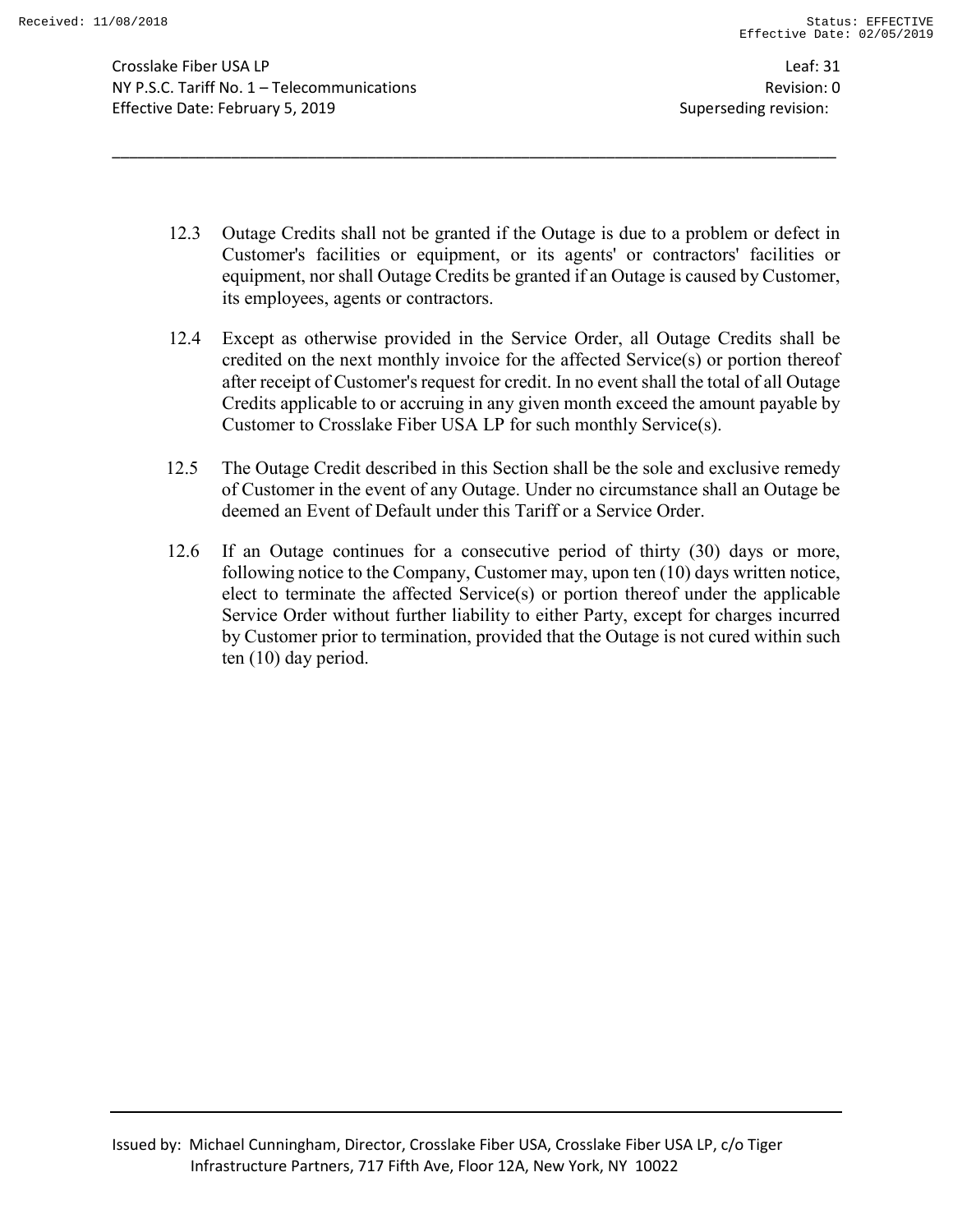Crosslake Fiber USA LP Leaf: 32 NY P.S.C. Tariff No. 1 – Telecommunications Revision: 0 Effective Date: February 5, 2019 Superseding revision:

12.7 THE WARRANTIES CONTAINED IN THIS TARIFF ARE EXCLUSIVE AND IN LIEU OF ALL OTHER WARRANTIES, WHETHER EXPRESS, IMPLIED OR STATUTORY, INCLUDING, BUT NOT LIMITED TO, IMPLIED WARRANTIES OF MERCHANTABILITY, NON-INFRINGEMENT, COMPLETENESS, QUALITY OR FITNESS FOR A PARTICULAR PURPOSE. THE COMPANY HEREBY SPECIFICALLY DISCLAIMS ANY LIABILITY TO CUSTOMER FOR INTERRUPTIONS AFFECTING THE SERVICE(S) OR FACILITIES FURNISHED UNDER THIS TARIFF THAT ARE ATTRIBUTABLE TO CUSTOMER'S INTERCONNECTION FACILITIES (AS DEFINED IN THE APPLICABLE SERVICE ORDER), CUSTOMER'S EQUIPMENT FAILURES, CUSTOMER'S BREACH OF THIS TARIFF, OR TO CUSTOMER'S CUSTOMERS, SUBCONTRACTORS OR VENDORS, OR ANY THIRD PARTY'S ACTS OR OMISSIONS.

\_\_\_\_\_\_\_\_\_\_\_\_\_\_\_\_\_\_\_\_\_\_\_\_\_\_\_\_\_\_\_\_\_\_\_\_\_\_\_\_\_\_\_\_\_\_\_\_\_\_\_\_\_\_\_\_\_\_\_\_\_\_\_\_\_\_\_\_\_\_\_\_\_\_\_\_\_\_\_\_\_\_\_\_\_

12.8 IN NO EVENT WILL Crosslake Fiber USA LP OR ANY OF ITS OFFICERS, DIRECTORS, EMPLOYEES, PARTNERS, INVESTORS, PARENTS, SUBSIDIARIES OR AFFILIATES BE LIABLE TO THE CUSTOMER OR ANY OF ITS OFFICERS, DIRECTORS, EMPLOYEES, PARENTS, SUBSIDIARY OR AFFILIATES, CUSTOMERS OR TO ANY THIRD PARTY FOR: (a) ANY LOSS OF PROFIT OR REVENUE, OR FOR ANY INDIRECT, CONSEQUENTIAL, INCIDENTAL, PUNITIVE OR SIMILAR OR ADDITIONAL DAMAGES, WHETHER INCURRED OR SUFFERED AS A RESULT OF UNAVAILABILITY OF SERVICE(S) OR FACILITIES, PERFORMANCE, NON-PERFORMANCE, TERMINATION, BREACH, OR OTHER ACTION OR INACTION UNDER THIS TARIFF, OR FOR ANY OTHER REASON, EVEN IF CUSTOMER ADVISES COMPANY OF THE POSSIBILITY OF SUCH LOSS OR DAMAGE; OR (b) FOR ANY OUTAGE OR INCORRECT OR DEFECTIVE TRANSMISSIONS, OR ANY DIRECT OR INDIRECT CONSEQUENCES THEREOF, EXCEPT AS SPECIFICALLY PROVIDED IN THIS SECTION WITH REGARD TO OUTAGE CREDITS.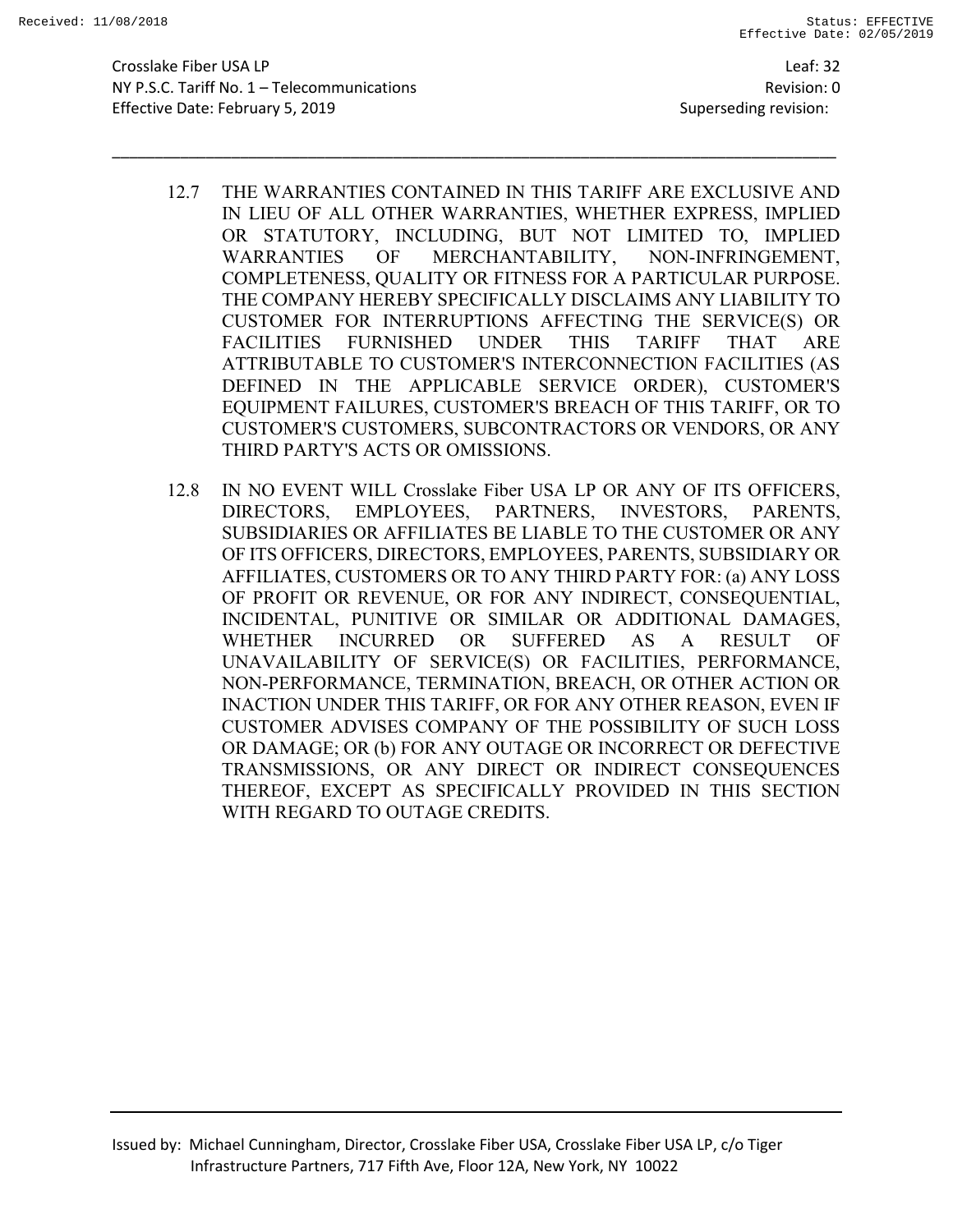Crosslake Fiber USA LP Leaf: 33 NY P.S.C. Tariff No. 1 – Telecommunications Revision: 0 Effective Date: February 5, 2019 Superseding revision:

12.9 NOTWITHSTANDING ANYTHING IN THIS TARIFF TO THE CONTRARY: (a) CUSTOMER AGREES THAT ITS SOLE REMEDY IN THE EVENT OF ANY BREACH OF THE WARRANTIES DESCRIBED IN THIS TARIFF WILL BE THE OUTAGE CREDITS IN THIS TARIFF AND, (b) IN NO EVENT WILL THE CUMULATIVE LIABILITY OF THE COMPANY UNDER A SERVICE ORDER, INCLUDING ANY OUTAGE CREDITS, EXCEED THE TOTAL PAYMENTS PAID BY CUSTOMER TO Crosslake Fiber USA LP UNDER THE APPLICABLE SERVICE ORDER.

\_\_\_\_\_\_\_\_\_\_\_\_\_\_\_\_\_\_\_\_\_\_\_\_\_\_\_\_\_\_\_\_\_\_\_\_\_\_\_\_\_\_\_\_\_\_\_\_\_\_\_\_\_\_\_\_\_\_\_\_\_\_\_\_\_\_\_\_\_\_\_\_\_\_\_\_\_\_\_\_\_\_\_\_\_

12.10 CUSTOMER UNDERSTANDS AND ACKNOWLEDGES THAT Crosslake Fiber USA LP WILL NOT BE LIABLE TO THE CUSTOMER OR ANY THIRD PARTY FOR: (a) ANY ACT OR OMISSION OF THE CUSTOMER, ITS CONTRACTORS, EMPLOYEES OR AGENTS (INCLUDING DELAYS FOR FAILURE TO OBTAIN CUSTOMER APPROVALS), ITS CUSTOMERS OR ANY CARRIER OTHER THAN Crosslake Fiber USA LP; (b) ANY CLAIMS OR ACTIONS RELATED TO DEFAMATION, COPYRIGHT OR TRADEMARK INFRINGEMENT, OR THE VIOLATION OF ANY THIRD PARTY RIGHTS, ARISING FROM USE OF THE SERVICE(S) OR FACILITIES; (c) INFRINGMENT OF PATENTS ARISING FROM COMBINING OR USING CUSTOMER-PROVIDED FACILITIES WITH Crosslake Fiber USA LP's SERVICE(S) OR FACILITIES WHERE Crosslake Fiber USA LP's SERVICE(S) OR FACILITIES WOULD POSE NO INFRINGEMENT IN THE ABSENCE OF SUCH COMBINATION OR USE; OR (d) ANY UNAUTHORIZED USE OF THE SERVICE(S) OR FACILITIES. THE CUSTOMER AGREES TO INDEMNIFY AND HOLD Crosslake Fiber USA LP HARMLESS FROM ANY AND ALL COSTS, EXPENSES AND OR LIABILITY, INCLUDING LEGAL FEES, ARISING FROM ANY CLAIM, INCIDENT, OR LAWSUIT, THREATENED OR PURSUED, IN CONNECTION WITH CUSTOMER'S USE OF THE SERVICE(S) PROVIDED BY Crosslake Fiber USA LP.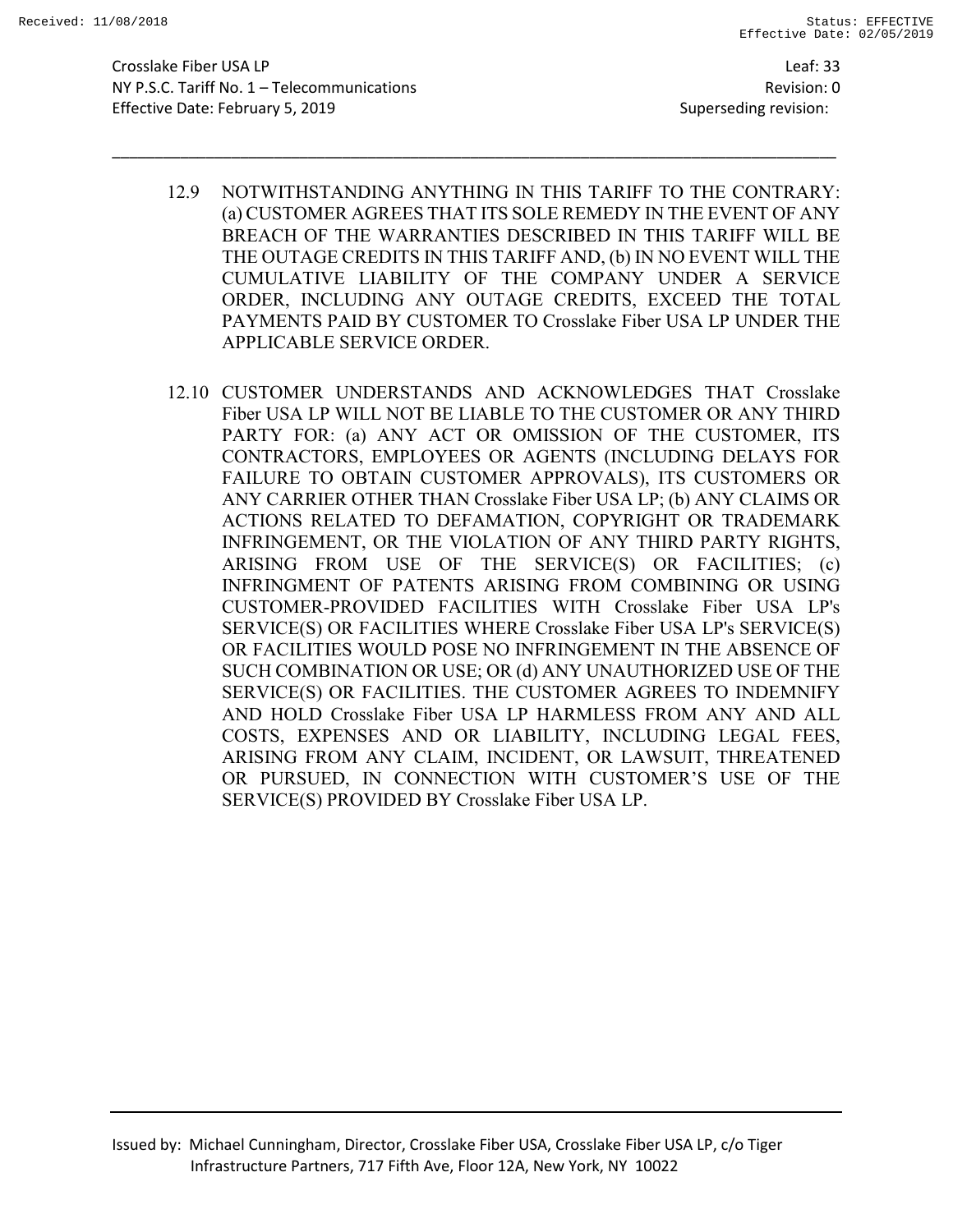Crosslake Fiber USA LP Leaf: 34 NY P.S.C. Tariff No. 1 – Telecommunications Revision: 0 Effective Date: February 5, 2019 Superseding revision:

12.11 The provisions of this Section shall survive the expiration or termination of the term of any Service Order.

\_\_\_\_\_\_\_\_\_\_\_\_\_\_\_\_\_\_\_\_\_\_\_\_\_\_\_\_\_\_\_\_\_\_\_\_\_\_\_\_\_\_\_\_\_\_\_\_\_\_\_\_\_\_\_\_\_\_\_\_\_\_\_\_\_\_\_\_\_\_\_\_\_\_\_\_\_\_\_\_\_\_\_\_\_

12.12 Company may disconnect Service(s) for non-payment, in accordance with the terms hereof, of the Customer's bill, provided that the Company has complied with any applicable NYPSC regulations regarding disconnection of service. Service shall be restored when the conditions under which Service(s) were disconnected are corrected and upon payment of all proper charges due from the Customer as provided in this Tariff or the applicable Service Order. The Customer may restore service by full payment in any reasonable manner, including by certified check. However, the Company may refuse to accept a personal check if a Customer's check for payment of service has been dishonored, except for reasons due to bank error, within the last twelve months. There shall be a three thousand dollar (\$3,000.00) charge for restoration of service after disconnection, unless there is another rate specified by ICB; if, however, the equipment necessary for service has been removed, a full installation/connection fee will apply.

The Company reserves the right to refuse to re-establish service to the Customer if service was disconnected due to reasons of fraud, tampering with equipment, violations of rules and regulations, or similar reasons.

12.13 Notwithstanding any other provision of this Tariff, credit allowances for interruptions of service caused by or attributable to Unbundled Network Element Loops shall be limited to the allowance provided by the underlying LEC. The Company will pass through such allowance to Customer.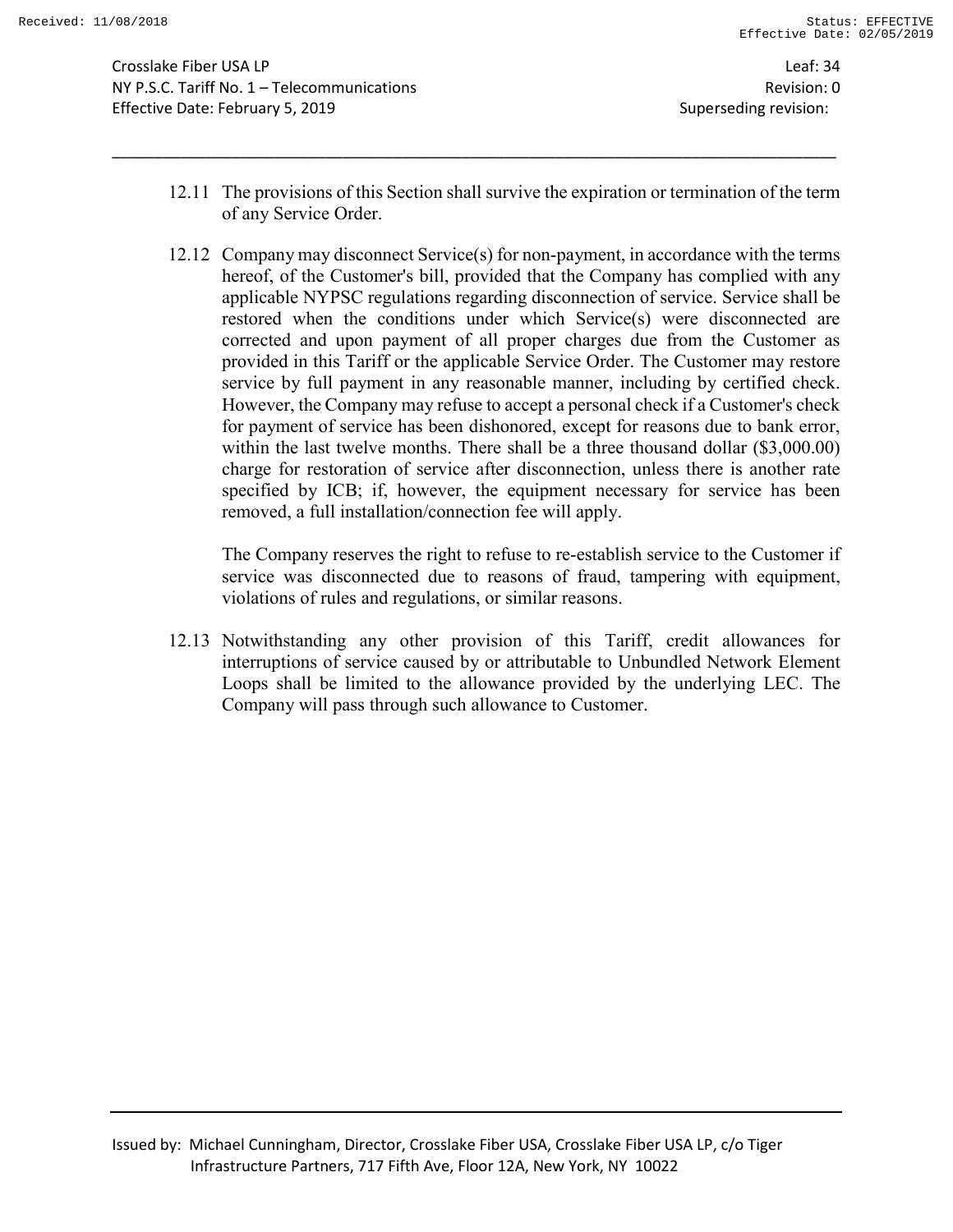Crosslake Fiber USA LP Leaf: 35 NY P.S.C. Tariff No. 1 – Telecommunications Revision: 0 Effective Date: February 5, 2019 **Superseding revision:** Superseding revision:

#### 12.14 Limitations on Allowances

No credit allowance will be made for:

A. Outages due to noncompliance with the provisions of this Tariff by the Customer, an Authorized User, joint user, and other common carrier providing service connected to the service of the Company;

- B. Outages due to the negligence of any person other than the Company, including but not limited to the Customer and other common carriers connected to the Company's facilities;
- C. Outages due to the failure or malfunction of non-Company equipment;
- D. Outages during a period in which the Company is not given full and free access to its facilities and equipment for the purpose of investigating and correcting interruptions;
- E. Outages during a period in which the Customer continues to use the service on an impaired basis;
- F. Outages during any period when the Customer has released service to the Company for maintenance purposes or for implementation of a Customer order for a change in service arrangements;
- G. Outages due to circumstances or causes beyond the control of the Company;
- H. Outages that occur or continue due to the Customer's failure to authorize replacement of any element of special construction; or
- I. Outages that are not reported to the Company within 30 days of the date that service was affected.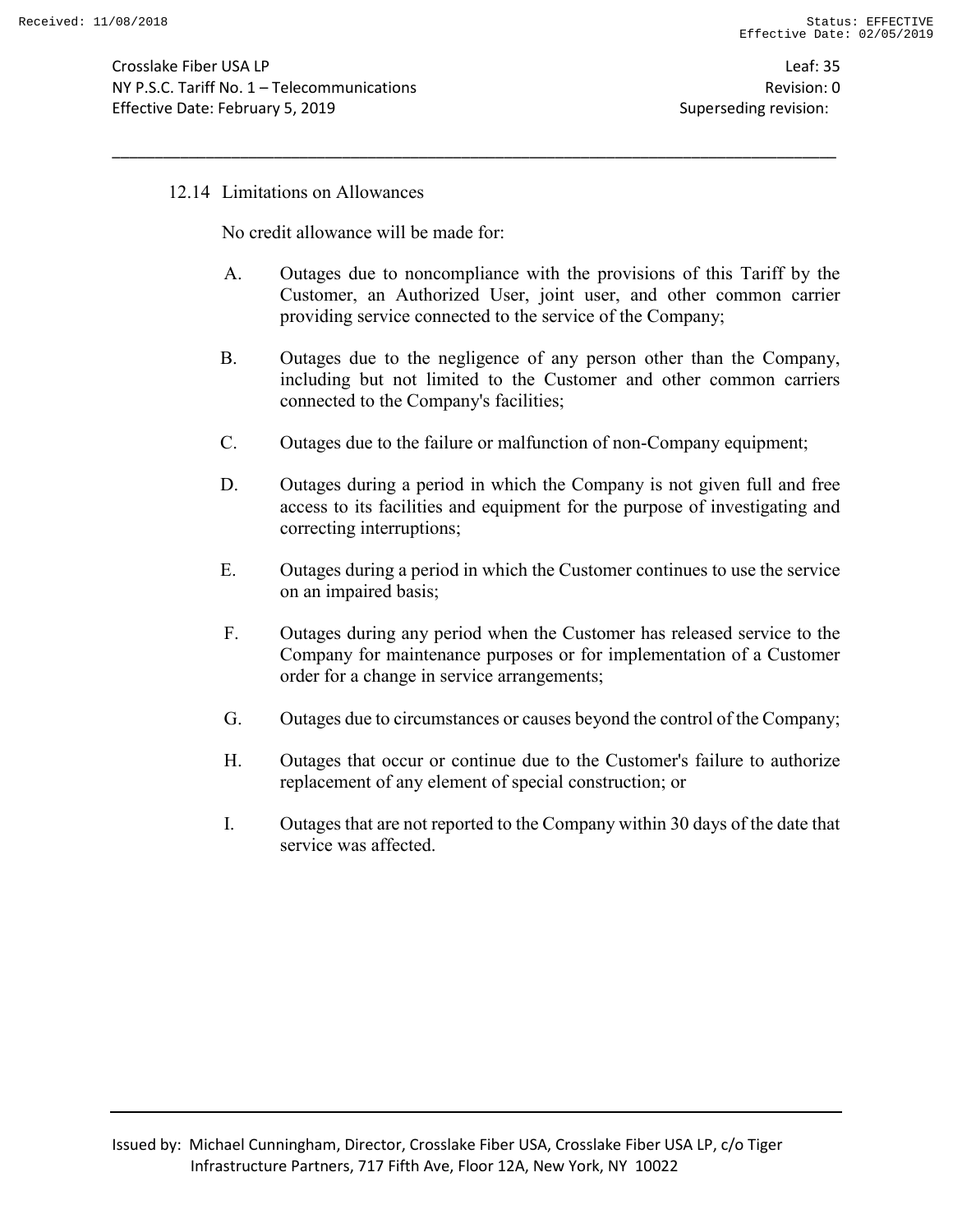Crosslake Fiber USA LP Leaf: 36 NY P.S.C. Tariff No. 1 – Telecommunications Revision: 0 Effective Date: February 5, 2019 Superseding revision:

#### 13.0 Repairs and Changes to Facilities

13.1 The Company shall have the right to make necessary repairs or changes to its facilities at any time and will have the right to suspend or interrupt Service(s) temporarily for the purpose of making the necessary repairs or changes to its system. When such suspension or interruption of Service(s) for any appreciable period is necessary, the Company will give the Customers who may be affected reasonable notice thereof as circumstances will permit, and will prosecute the work with reasonable diligence, and, if practicable, at times that will cause the least inconvenience.

- 13.2 When the Company is repairing or changing its facilities, it shall take appropriate precautions to avoid unnecessary interruptions of Customers' Service(s).
- 13.3 The use and restoration of service in emergencies shall be in accordance with Part 64, Subpart D of the Federal Communications Commission's Rules and Regulations.
- 14.0 Service Connections and Facilities on Customer's Premises
	- 14.1 Service(s) furnished by the Company may be interconnected with Service(s) or facilities of other authorized communications common carriers and with private systems, subject to the technical limitations established by the carrier. Service(s) furnished by the Company is not part of a joint undertaking with such carriers.
	- 14.2 Interconnection with the facilities or Service(s) of other carriers shall be under the applicable terms and conditions of the other carrier's tariffs. Customer is responsible for taking all necessary legal steps for interconnecting its Customerprovided terminal equipment or communications systems with the other carrier's facilities. Customer shall secure all licenses, permits, rights-of-way, and other arrangements necessary for such interconnection.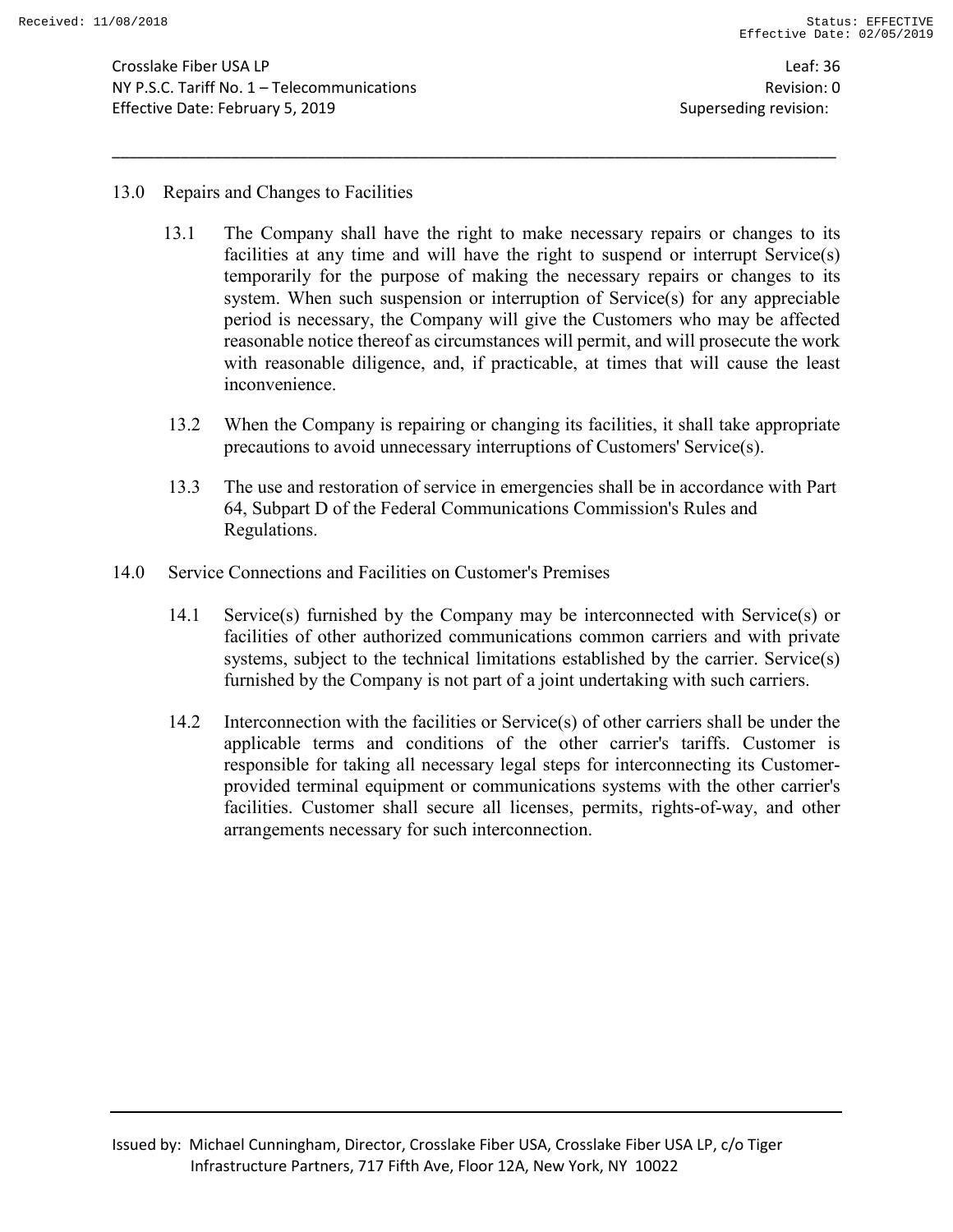Crosslake Fiber USA LP Leaf: 37 NY P.S.C. Tariff No. 1 – Telecommunications Revision: 0 Effective Date: February 5, 2019 Superseding revision:

14.3 The Company's facilities and Service(s) may be used with or terminated in Customer-provided terminal equipment or communications systems. Such terminal equipment shall be furnished and maintained at the expense of Customer, except as otherwise provided. Customer is responsible for all costs at its premises, including but not limited to personnel, wiring, electrical power, and the like, incurred in the use of the Company's service. When such terminal equipment is used, the equipment shall comply with the generally accepted minimum protective criteria standards of the telecommunications industry.

- 15.0 Limitations of Service
	- 15.1 Service(s) is offered subject to the availability of the necessary facilities and/or equipment and subject to the provisions of this Tariff. The Company may decline applications for Service(s) to or from a location where the necessary facilities or equipment are not available. The Company may discontinue furnishing service in accordance with the terms of this Tariff, the Service Order or NYPSC regulations.
	- 15.2 The Company reserves the right to discontinue or limit Service(s) when necessitated by conditions beyond its control (examples of these conditions are more fully set forth elsewhere in this Tariff), or when Service(s) is used in violation of provisions of this Tariff, the law or a Service Order.
	- 15.3 The Company does not undertake to transmit messages, but offers the use of its Service(s) when available, and, as more fully set forth elsewhere in this Tariff, shall not be liable for errors in transmission or for failure to establish connections.
	- 15.4 The Company reserves the right to discontinue Service(s), limit Service(s), or to impose requirements as required to meet changing regulatory or statutory rules and standards, or when such rules and standards have a material adverse effect on the business or economic feasibility of providing Service(s), as determined by the Company in its reasonable judgment.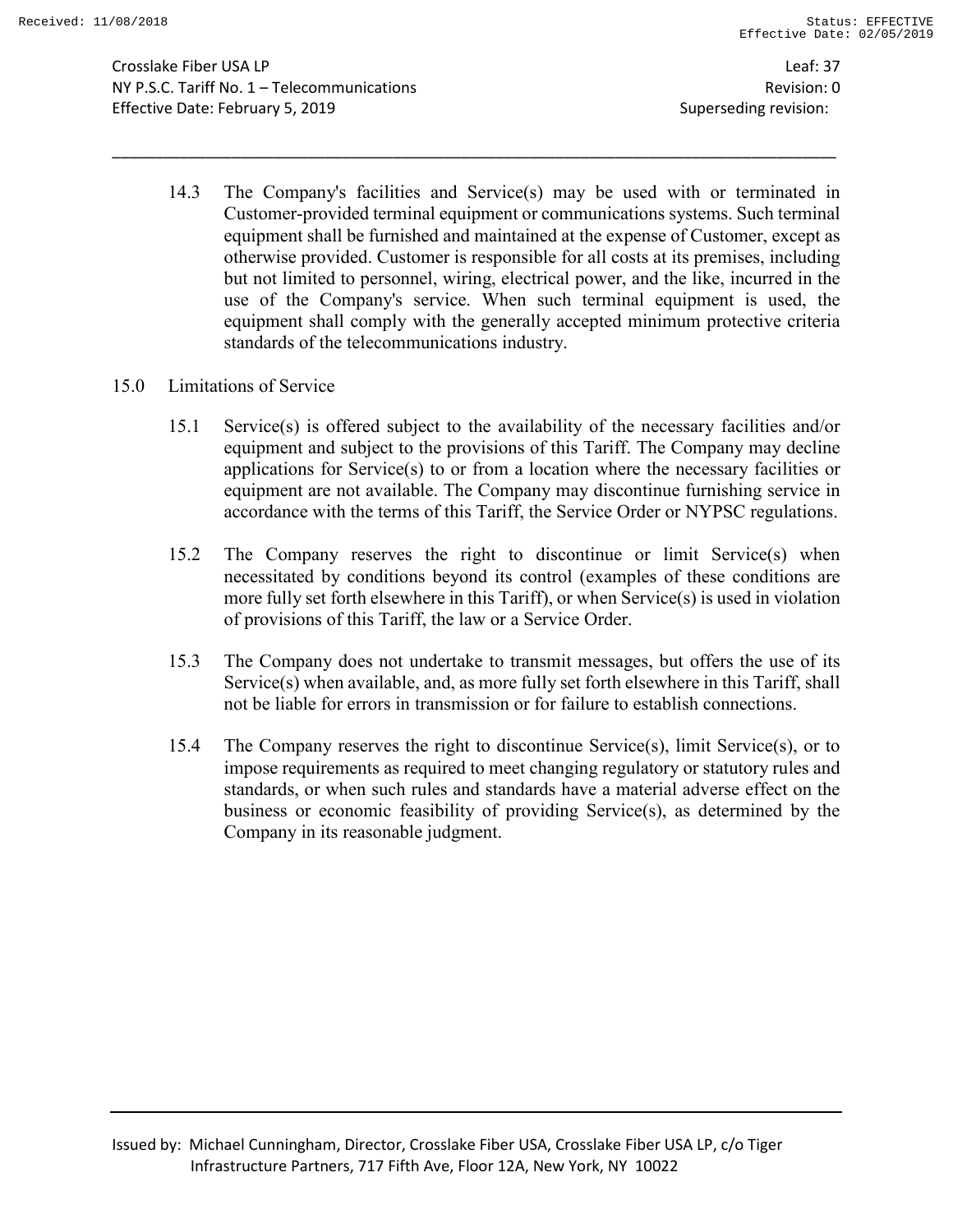Crosslake Fiber USA LP Leaf: 38 NY P.S.C. Tariff No. 1 – Telecommunications Revision: 0 Effective Date: February 5, 2019 Superseding revision:

15.5 The Company reserves the right to refuse an application for service made by a present or former Customer who is indebted to the Company for Service(s) previously rendered pursuant to this Tariff or a Service Order until the indebtedness is satisfied.

- 16.0 Service(s) and Targeted Completion Date
	- 16.1 Crosslake Fiber USA LP shall use its commercially reasonable efforts to provide during the Term the Service(s) identified in a Service Order, in accordance with the terms thereof, which may include but are not limited to Metro Dark Fiber dedicated leased lines and/or circuits and/or capacity, managed network Service(s), point to point dark Fiber and ancillary Service(s), pursuant to the terms and conditions set forth herein or in a Service Order.
	- 16.2 Service(s) shall be ordered on Crosslake Fiber USA LP's standard Service Order form and shall include, at a minimum, the charges, a Targeted Completion Date and any additional terms and conditions required to deliver the Service(s).
	- 16.3 Customer shall have the right to use the Service(s) during the Term for any lawful purpose, consistent with the terms and conditions set forth in this Tariff and any applicable Service Order(s) and Exhibits.
	- 16.4 Notwithstanding the delivery of the Service(s), Company retains exclusive legal title to the Service(s) and the rights to use, control, operate and maintain the Company's network for Customer's use during the Term.
	- 16.5 Notwithstanding the delivery of the Customer Fibers for Customer's use during the Service Order Term, Crosslake Fiber USA LP retains the exclusive legal title to the Customer Fibers and the rights to use, control, operate and maintain the Crosslake Fiber USA LP Network. Crosslake Fiber USA LP shall also retain and have the exclusive right and obligation to establish, administer and maintain any applicable rights-of-way agreements in accordance with their terms.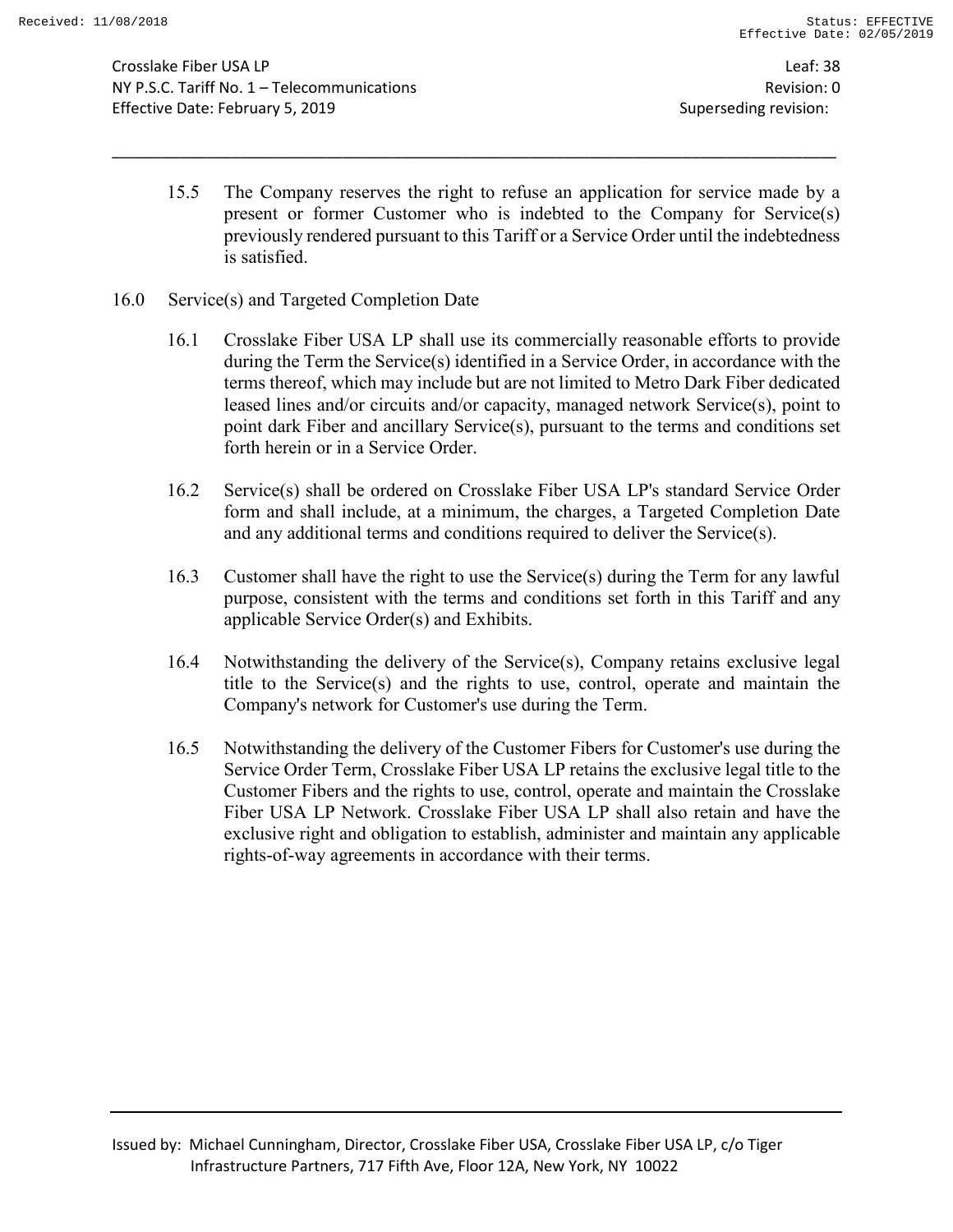Crosslake Fiber USA LP Leaf: 39 NY P.S.C. Tariff No. 1 – Telecommunications Revision: 0 Effective Date: February 5, 2019 Superseding revision:

16.6 Customer shall have the exclusive right to use the Customer Fibers solely for its own use during the Term for any lawful purpose, consistent with the terms and conditions set forth in this Tariff, any applicable Service Order, and any applicable Customer Approvals or Required Rights.

- 16.7 Crosslake Fiber USA LP shall not be responsible for any delay or failure to deliver the Customer Fiber under any Service Order or the provision of the Service(s) thereunder due to Customer's failure to obtain Customer Approvals or otherwise comply with the provisions of this Tariff or any applicable Service Order.
- 16.8 This Tariff, together with an executed Service Order, shall govern the provision of Service(s) by Crosslake Fiber USA LP.
- 16.9 Customer shall obtain, at its sole cost and expense, all necessary Customer Approvals required to deliver to a Fiber distribution panel, pull box or splice point or other termination point as agreed by the Parties and set forth in the Service Order, to the Customer demarcation point.
- 16.10 Crosslake Fiber USA LP will use its reasonable commercial efforts to deliver the Service on or before the Targeted Completion Date(s) but the failure to deliver the Service(s) by such date shall not be an Event of Default under this Tariff or a Service Order. The Targeted Completion Date(s) shall be extended for the appropriate period as may be necessary as a result of events of Force Majeure or any acts, omissions or delays by Customer, its employees, agents, or contractors, including but not limited to, delays in obtaining any necessary Customer Approvals.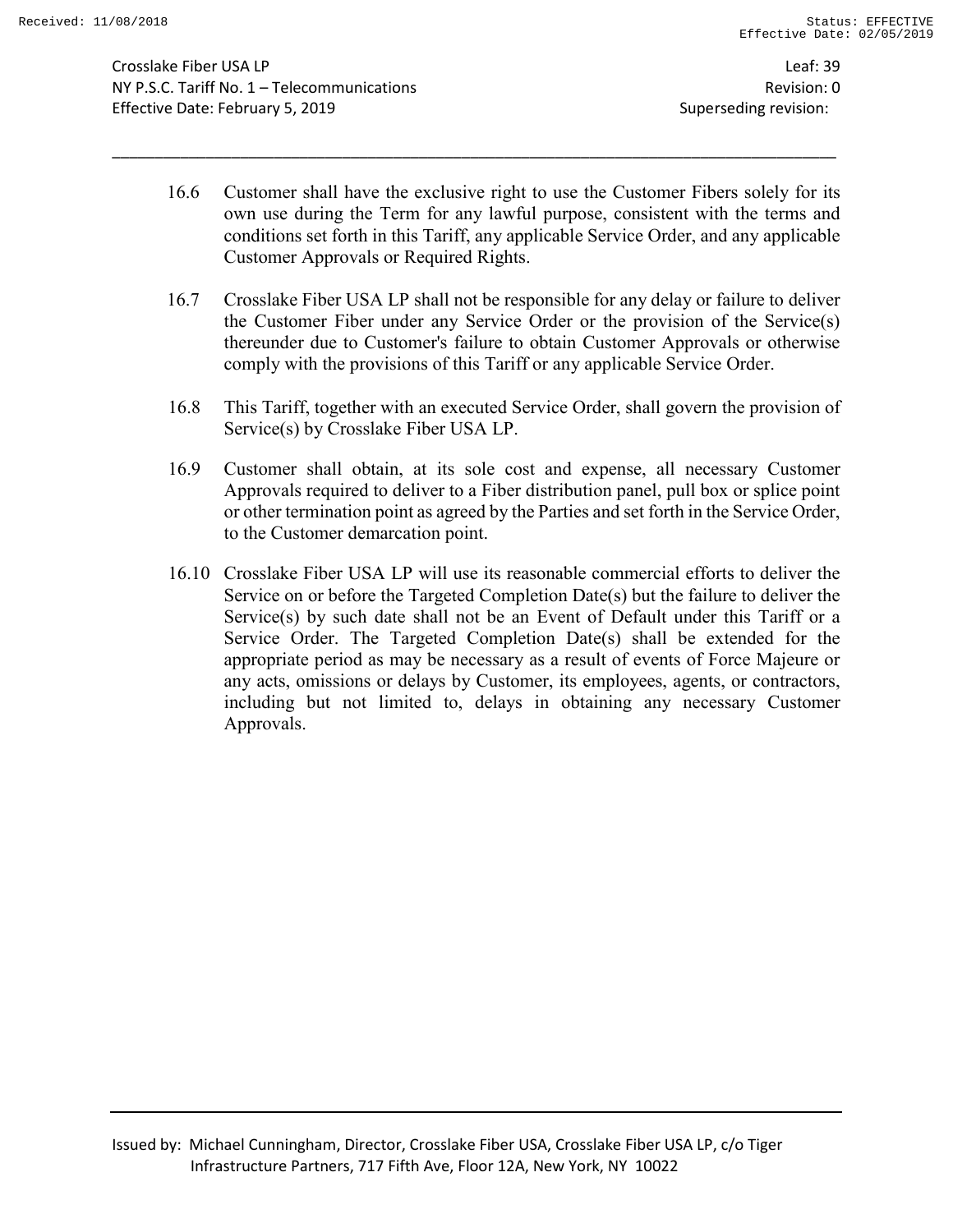Crosslake Fiber USA LP Leaf: 40 NY P.S.C. Tariff No. 1 – Telecommunications Revision: 0 Effective Date: February 5, 2019 **Superseding revision:** Superseding revision:

16.11 Absent events of Force Majeure, events of Termination in accordance with Section 18 or an Event of Default pursuant to Section 18 or delays attributable to Customer, its employees, agents, servants or contractors, if Crosslake Fiber USA LP fails to deliver the Service(s) on or before one hundred eighty (180) days after the Targeted Completion Date(s) set forth in a particular Service Order, Customer shall have the right, in Customer's sole discretion and as its sole and exclusive remedy, to terminate the Service Order in writing and such termination shall be Customer's sole remedy hereunder, with neither party having any obligation under such Service Order.

- 17.0 Term of Service Orders
	- 17.1 The Term of any Service Order shall be effective between the Parties as of the Service Commencement Date and shall remain in effect until the expiration or earlier termination of any applicable Service Order, unless earlier terminated by either Party in accordance with the terms of the Service Order or this Tariff.
	- 17.2 The initial term of a Service Order shall be set forth therein (the "Initial Service Order Term"). Unless otherwise set forth in the Service Order, upon the expiration of the Initial Service Order Term, provided Customer is not in default, the Service Order will automatically be extended for a one (1) year term with the rate being increased by 6% annually thereafter (the "Renewal Service Order Term"), unless Customer or Crosslake Fiber USA LP notifies the other Party in writing of its intent to not renew the Service Order at least ninety (90) days before expiration of the Initial Service Order Term or any Renewal Service Order Term. The Initial Service Order Term and the Renewal Service Order Term are referred to hereafter as the "Service Order Term."
	- 17.3 The term for any Service Order and the Service Order Term are referred to as the "Term."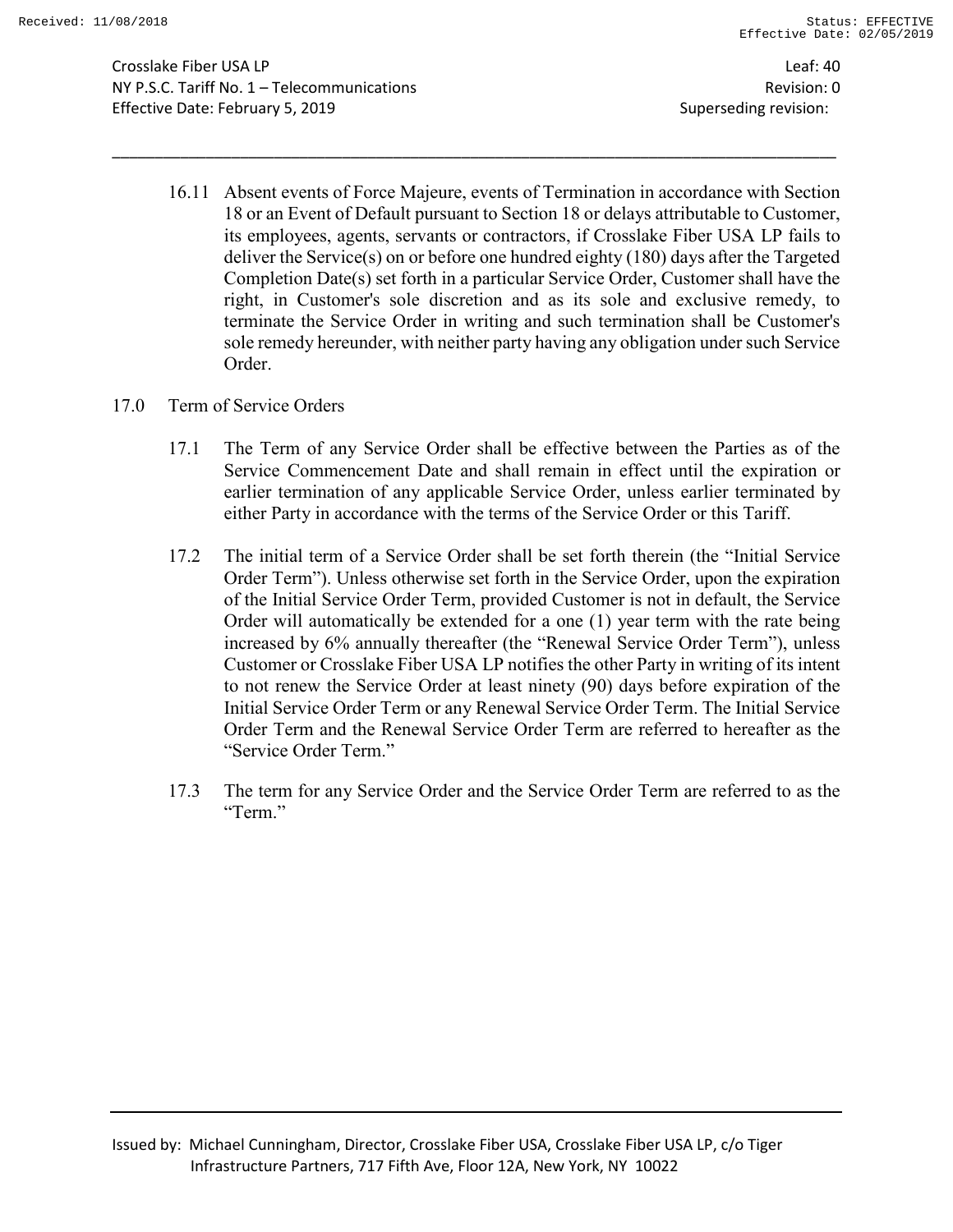Crosslake Fiber USA LP Leaf: 41 NY P.S.C. Tariff No. 1 – Telecommunications Revision: 0 Effective Date: February 5, 2019 Superseding revision:

#### 18.0 Termination Rights

18.1 If the Federal Communications Commission, a state or Public Utility or Service Commission, or a court of competent jurisdiction or other governmental entity issues a rule, regulation, law or order that has the effect of canceling, changing or superseding any term or provision of this Tariff (collectively, "Regulatory Requirement"), then this Tariff will be deemed modified to the extent necessary to comply with the Regulatory Requirement, unless such Regulatory Requirement adversely and materially affects a Party's rights or obligations under this Tariff. In the event of an adverse and material change, the Parties agree to negotiate in good faith a mutually agreeable modification consistent with such Regulatory Requirement. If the Parties cannot agree to such modification within thirty (30) days after the Regulatory Requirement is effective, then upon written notice, either Party may, to the extent practicable, terminate that portion of a Service Order impacted by the Regulatory Requirement. For purposes of this Section, any Regulatory Requirement that results in substantial increased costs to provide the Service(s) shall be deemed to have an adverse and material effect.

\_\_\_\_\_\_\_\_\_\_\_\_\_\_\_\_\_\_\_\_\_\_\_\_\_\_\_\_\_\_\_\_\_\_\_\_\_\_\_\_\_\_\_\_\_\_\_\_\_\_\_\_\_\_\_\_\_\_\_\_\_\_\_\_\_\_\_\_\_\_\_\_\_\_\_\_\_\_\_\_\_\_\_\_\_

18.2 Notwithstanding anything contained in this Tariff or any Service Order to the contrary, Crosslake Fiber USA LP shall have the right to immediately suspend and/or terminate any or all Service(s) provided hereunder without notice to Customer if Customer uses or permits the use of the Service(s) for any unlawful purpose or in any unlawful manner, in a manner that threatens any person, or in a manner that interferes with or threatens the integrity of Crosslake Fiber USA LP's telecommunications network or the networks of any third parties.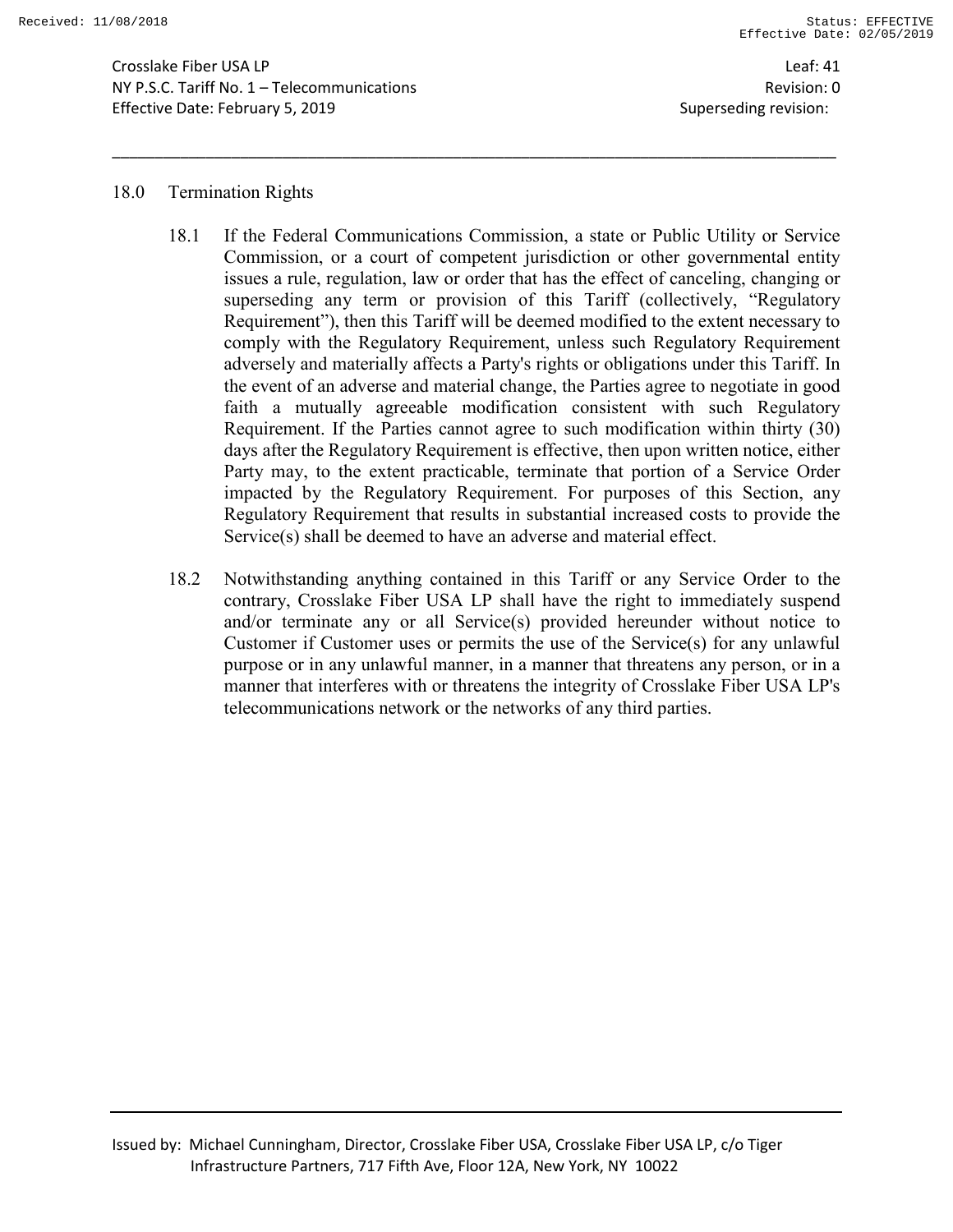Crosslake Fiber USA LP Leaf: 42 NY P.S.C. Tariff No. 1 – Telecommunications Revision: 0 Effective Date: February 5, 2019 Superseding revision:

18.3 Customer may terminate any Service Order prior to the expiration of the applicable Service Order Term. However, the Parties acknowledge that this Tariff and the prices set forth in the Service Order(s) are based on the provision of Service(s) for the entire Service Order Term. Accordingly, in the event Customer terminates a Service Order prior to expiration of the applicable Service Order Term for any reason except Crosslake Fiber USA LP's breach of a material term of the Tariff or Service Order which is not cured within thirty (30) days of Customer's written notice of such breach, Customer agrees to pay to Crosslake Fiber USA LP an Early Termination Fee equal to the remaining amount due under the Service Order through its full Term, payable in full within thirty (30) days of such termination, with interest to accrue at 1.5% monthly thereafter.

\_\_\_\_\_\_\_\_\_\_\_\_\_\_\_\_\_\_\_\_\_\_\_\_\_\_\_\_\_\_\_\_\_\_\_\_\_\_\_\_\_\_\_\_\_\_\_\_\_\_\_\_\_\_\_\_\_\_\_\_\_\_\_\_\_\_\_\_\_\_\_\_\_\_\_\_\_\_\_\_\_\_\_\_\_

18.4 Either Party (the "Non-Defaulting Party") may terminate a Service Order, by written notice to the other Party (the "Defaulting Party"), immediately upon the Defaulting Party's receipt of such notice or such later date as specified in the notice, in any one of the following circumstances (each an "Event of Default"), and may seek any other legal remedies it may have under applicable law or principles of equity relating to such Event of Default, which other remedies shall be in addition to the right of termination provided herein.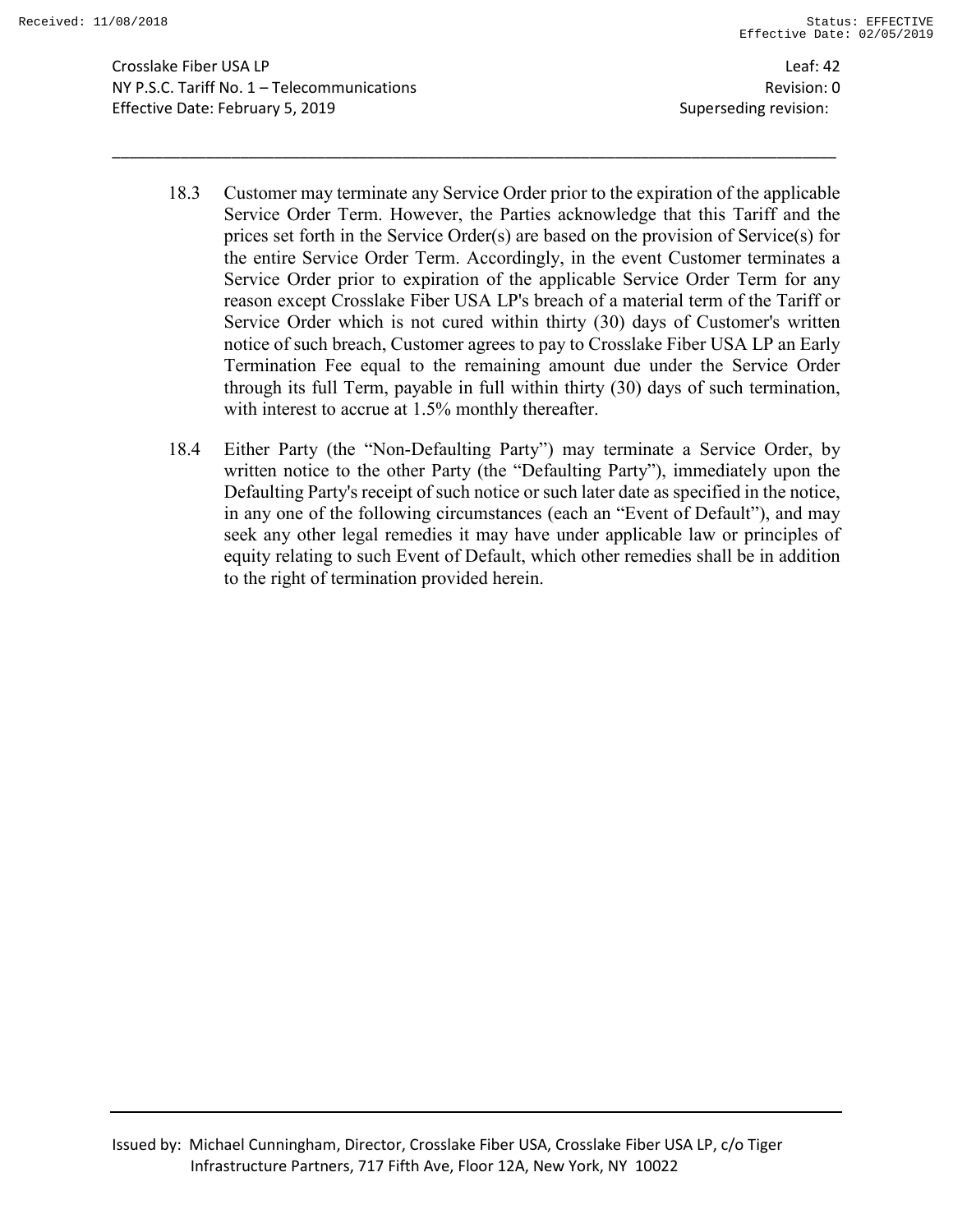Crosslake Fiber USA LP Leaf: 43 NY P.S.C. Tariff No. 1 – Telecommunications Revision: 0 Effective Date: February 5, 2019 Superseding revision:

The following shall constitute Events of Default:

A. if a Defaulting Party fails to comply with any of the material terms and conditions of this Tariff or a Service Order, including any payment obligations; provided, however, that except for a failure to pay monies when due hereunder, a Party shall not be in default under any Service Order unless and until the Non-Defaulting Party provides the Defaulting Party written notice of such default and the Defaulting Party shall have failed to cure the same within thirty (30) days after receipt of such notice or such longer period as the Non-Defaulting Party may authorize in writing (the "Cure Period"); provided, further, that where such default cannot reasonably be cured within such Cure Period, the Cure Period shall automatically be extended for such period of time as may be required to complete such curing, provided that the Defaulting Party proceeds promptly to use reasonable commercial efforts to cure the default with due diligence and provides written progress reports to the Non-Defaulting Party during any extension of the Cure Period. Any Event of Default may be waived at the Non-Defaulting Party's option. Upon the failure of the Defaulting Party to timely cure any such default within the Cure Period, the Non-Defaulting Party may pursue any legal remedies it may have under applicable law or principles of equity relating to such breach. Notwithstanding anything to the contrary in this Section or the Tariff generally, the Cure Period applicable to a failure to pay monies when due under any Service Order shall be ten (10) days; or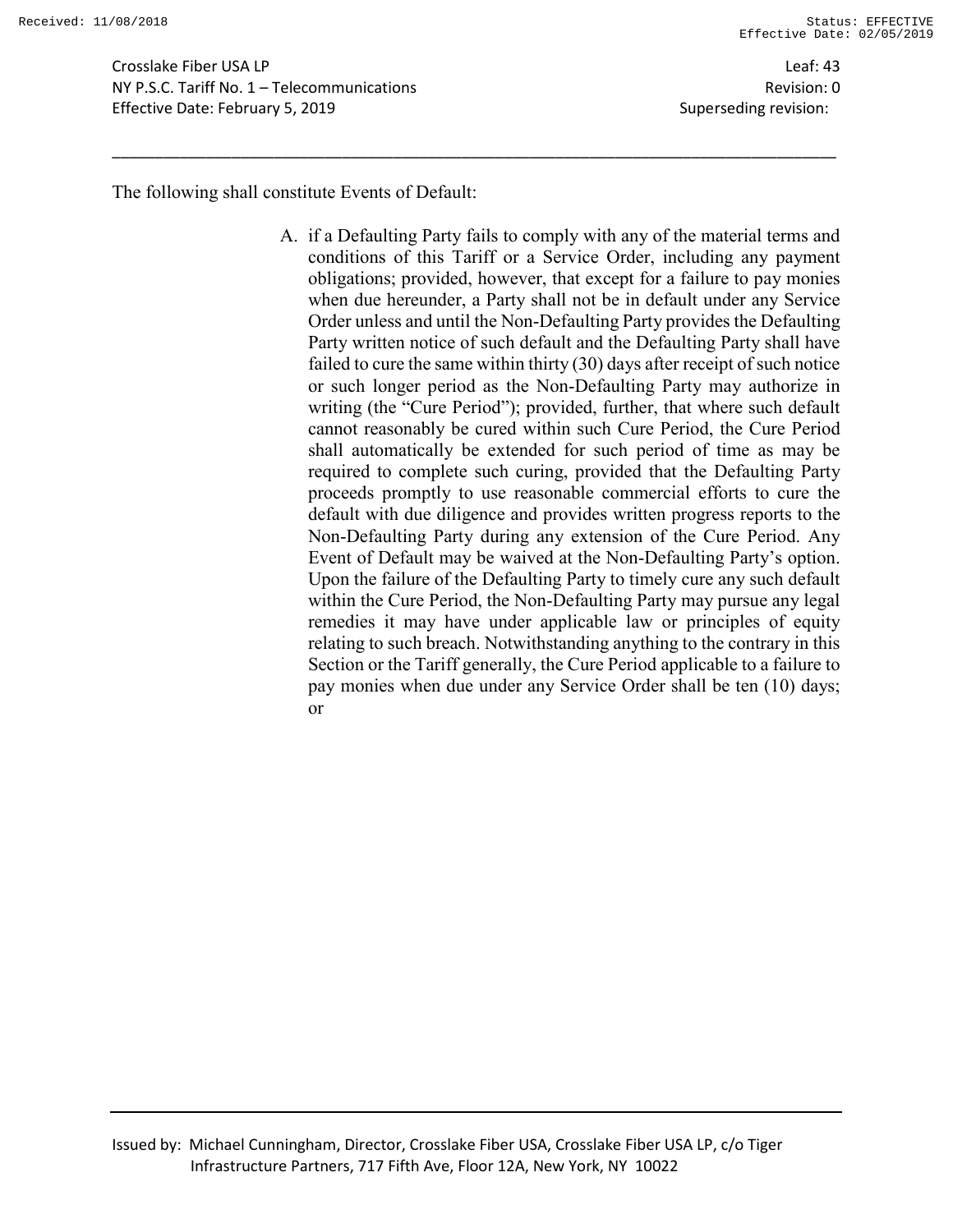Crosslake Fiber USA LP Leaf: 44 NY P.S.C. Tariff No. 1 – Telecommunications Revision: 0 Effective Date: February 5, 2019 Superseding revision:

B. if a Defaulting Party (i) commences a voluntary case or other proceeding seeking liquidation, reorganization, or other relief with respect to itself or its debts under any bankruptcy, insolvency, or other similar law, now or hereafter in effect, or (ii) seeks the appointment of a trustee, receiver, liquidator, custodian, or other similar official of it or any substantial part of its property, or (iii) consents to any such relief or to the appointment of or taking possession by any such official in an involuntary case or other proceeding commenced against it, or (iv) makes a general assignment for the benefit of creditors, or (v) generally fails to pay its debts as they become due, or (vi) takes any corporate action to authorize any of the foregoing; or

- C. if an involuntary case or other proceeding is commenced against the Defaulting Party seeking liquidation, reorganization or other relief with respect to it or its debt under any bankruptcy, insolvency, or other similar law now or hereafter in effect or seeking the appointment of a trustee, receiver, liquidator, custodian or other similar official of it or any substantial part of its property, and such involuntary proceeding shall remain undismissed and unstayed for a period of 60 days; or an order for relief is entered against the Defaulting Party.
- D. In the event of a bankruptcy, liquidation, reorganization, receivership or any other relief being sought under any bankruptcy, insolvency or other similar law or similar type of proceeding, the terms of this Tariff hereto shall remain in full force and effect between the parties and shall survive such proceeding, as all parties recognize the impact of such proceeding upon the Customer's business operations and practices. Thus, in the event of such proceeding, the Customer shall be entitled to obtain an Order For Specific Performance of the Tariff and it shall be accepted as an executory Contract by any Trustee in any such proceeding, including bankruptcy, receivership, reorganization or liquidation proceedings.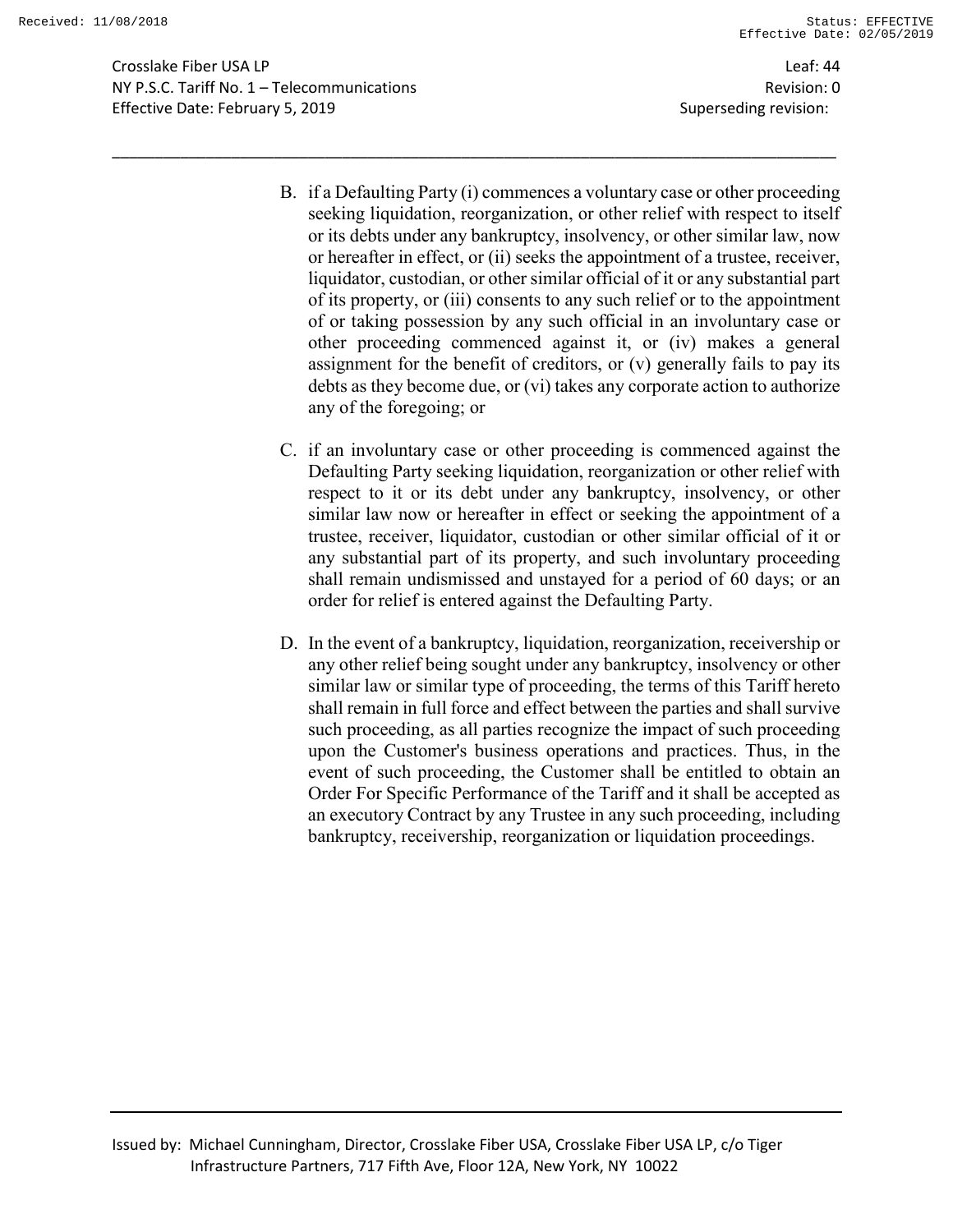Crosslake Fiber USA LP Leaf: 45 NY P.S.C. Tariff No. 1 – Telecommunications Revision: 0 Effective Date: February 5, 2019 Superseding revision:

18.5 A waiver by a Non-Defaulting Party with respect to any particular Event of Default shall not be deemed a waiver of any other or subsequent Event of Default.

- 18.6 Notwithstanding the foregoing, delays caused by Force Majeure events pursuant to Section 22 (other than delays in connection with the payment of monies due) shall not constitute an Event of Default or provide a basis for termination under this Section 18.
- 18.7 In the event an applicable Service Order is terminated, Customer shall have no further right to use the Service(s), the Equipment, or the Customer Fiber and all lease and/or contractual rights under the Service Order are terminated. If applicable, Customer shall within thirty (30) days remove all Customer equipment without damaging Crosslake Fiber USA LP Facilities. If Customer has not removed its equipment within such thirty (30) day period, Crosslake Fiber USA LP shall have the right, but not the obligation, to remove the Customer equipment. Crosslake Fiber USA LP retains the right to remove all Customer equipment and Fiber in the facility upon termination. Customer shall permit Crosslake Fiber USA LP access to all the necessary facilities to disconnect Service upon termination. Any costs incurred by Crosslake Fiber USA LP in removing the Customer equipment shall be reimbursed by Customer within thirty (30) days after receipt of Crosslake Fiber USA LP's invoice therefor. The foregoing remedy is in addition to any other remedy that may be available to Crosslake Fiber USA LP under this Tariff, the applicable Service Order, at law or in equity. Nothing in this Tariff shall be construed or implied to authorize Customer to remove any equipment or other facilities belonging to Crosslake Fiber USA LP.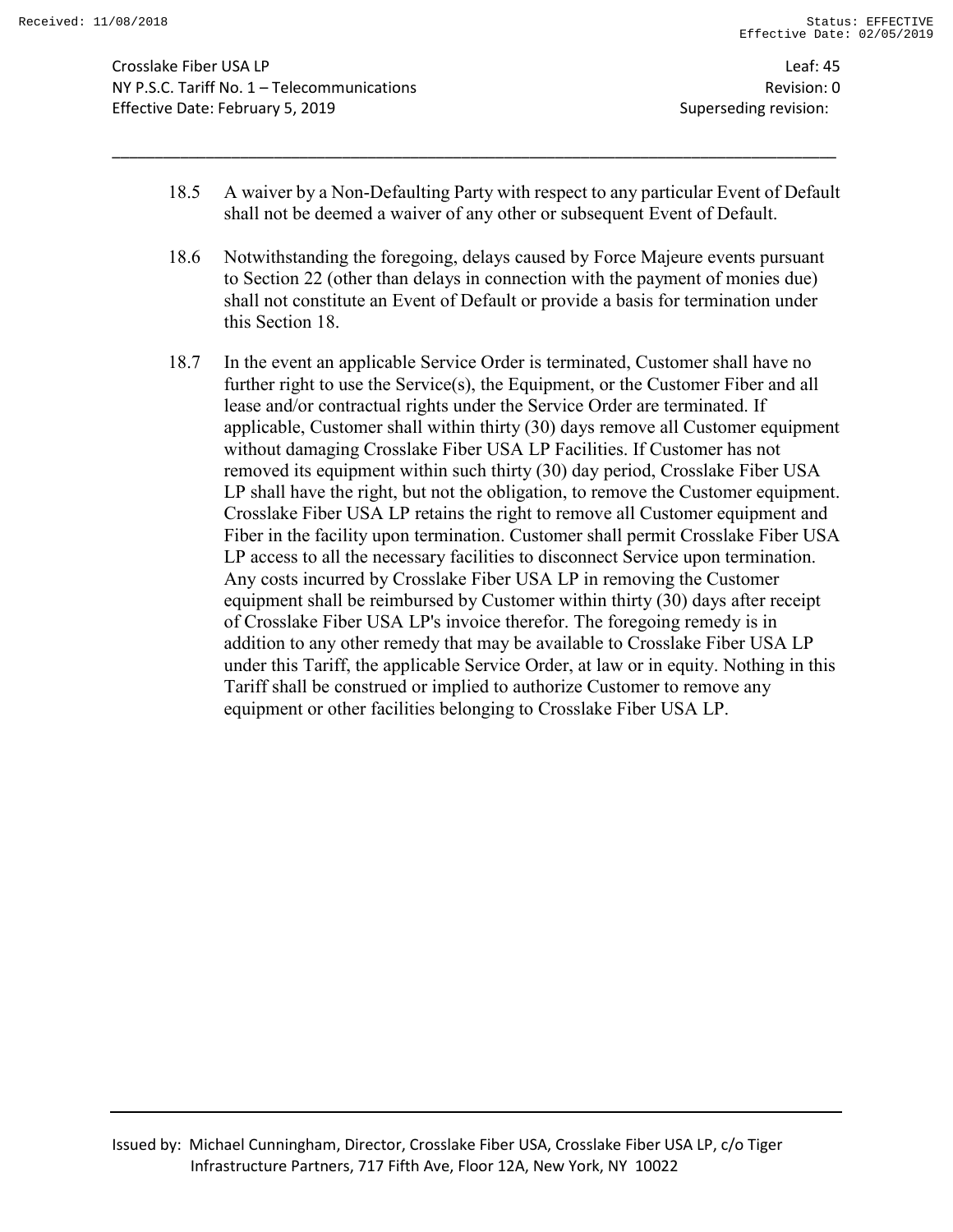Crosslake Fiber USA LP Leaf: 46 NY P.S.C. Tariff No. 1 – Telecommunications Revision: 0 Effective Date: February 5, 2019 Superseding revision:

18.8 Upon any material breach not cured after the expiration of all applicable notice and cure periods as set forth in Section 19.4(a), if any, the Non-Defaulting Party may at its sole option do any one or more of the following: (a) cease accepting or processing Service Orders and suspend any or all Service(s); (b) draw on any letter of credit, security deposit or other assurance of payment and enforce any security interest provided by the Defaulting Party; (c) terminate any Service(s)without further liability; (d) collect from the Defaulting Party an amount equal to any Early Termination Fee as set forth in this Tariff or an applicable Service Order; or (e) pursue any other legal or equitable remedy or relief as may be appropriate, including but not limited to recovery of legal costs and other expenses.

\_\_\_\_\_\_\_\_\_\_\_\_\_\_\_\_\_\_\_\_\_\_\_\_\_\_\_\_\_\_\_\_\_\_\_\_\_\_\_\_\_\_\_\_\_\_\_\_\_\_\_\_\_\_\_\_\_\_\_\_\_\_\_\_\_\_\_\_\_\_\_\_\_\_\_\_\_\_\_\_\_\_\_\_\_

#### 19.0 Indemnification

19.1 To the fullest extent permitted by law, Crosslake Fiber USA LP shall indemnify Customer and save it harmless from and against any and all causes of action, claims, actions, suits, charges, damages, liabilities, costs, taxes, penalties, interest, expenses, and losses in connection with personal and/or bodily injury or death of any person whomsoever (including employees of the Parties), or damage to any property, real and personal, including environmental damages, of the other Party (whether owned, leased or licensed), including all reasonable legal expenses incurred or sustained in enforcing this indemnification, caused by the willful or grossly negligent actions or willful or grossly negligent failure to act of Crosslake Fiber USA LP, its agents, contractors, employees and servants, in connection with the provision of Service under this Tariff or any Service Order.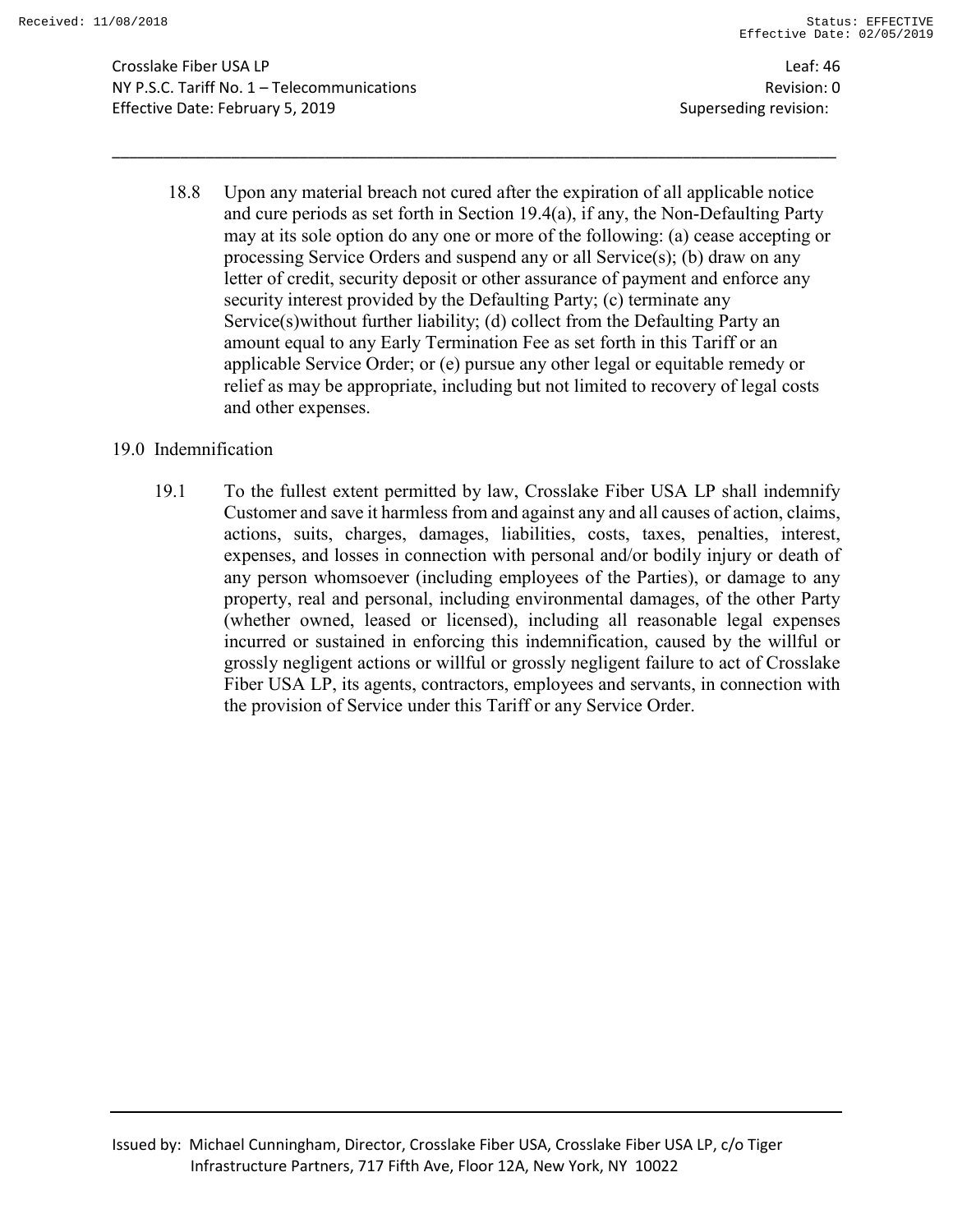Crosslake Fiber USA LP Leaf: 47 NY P.S.C. Tariff No. 1 – Telecommunications Revision: 0 Effective Date: February 5, 2019 **Superseding revision:** Superseding revision:

19.2 To the fullest extent permitted by law and subject to the limitations set forth in Section 19, Customer shall indemnify Crosslake Fiber USA LP and save it harmless from and against any and all causes of action, claims, actions, suits, charges, damages, liabilities, costs, taxes, penalties, interest, expenses, and losses in connection with personal and/or bodily injury or death of any person whomsoever (including employees of the Parties), or damage to any property, real and personal, including environmental damages, of the other Party (whether owned, leased or licensed), including all reasonable legal expenses incurred or sustained in enforcing this indemnification, caused by the willful or negligent actions or willful or negligent failure to act of Customer, its agents, contractors, employees and servants, in connection with the use of the Service(s)or Equipment or Customer Fiber or any lease or contract right provided under this Tariff or any Service Order.

- 19.3 The indemnified Party shall have the right to defense, by counsel of the indemnitor's selection reasonably satisfactory to the indemnitee, with respect to any claims for which the indemnitor may be liable under the indemnification provisions hereof. The Parties shall give each other prompt notice of any asserted claims or actions that may be subject to an indemnity hereunder, shall cooperate with each other in the defense of any such claims or actions and shall not settle any such claims or actions without the prior consent of the indemnifying Party, which consent shall not be unreasonably withheld.
- 19.4 The obligations of the respective Parties under the above provisions of this Section shall survive the expiration or termination of Service Orders executed by the Company.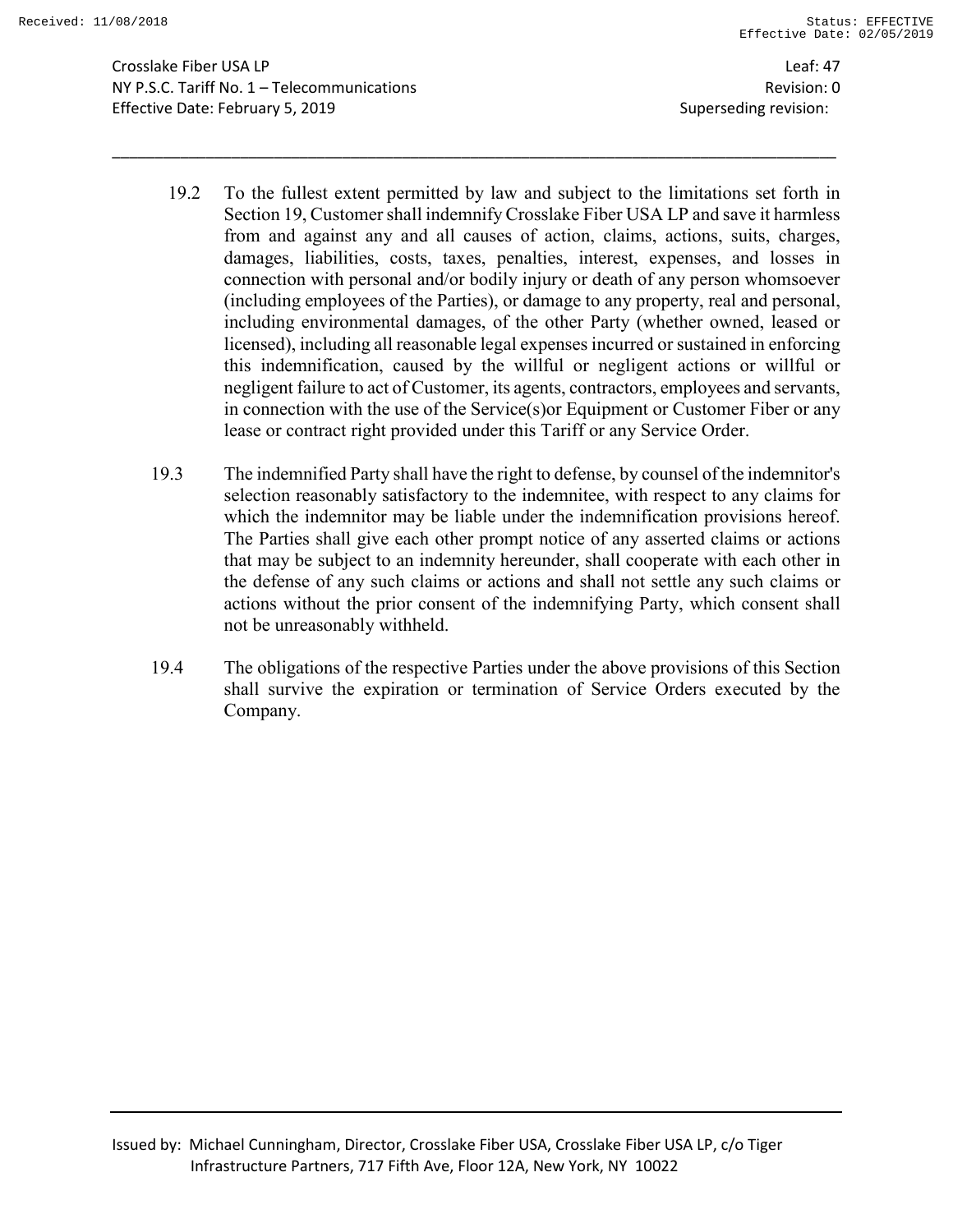Crosslake Fiber USA LP Leaf: 48 NY P.S.C. Tariff No. 1 – Telecommunications Revision: 0 Effective Date: February 5, 2019 Superseding revision:

#### 20.0 Insurance

20.1 Crosslake Fiber USA LP, during the Term of any Service Order, shall obtain and maintain insurance reasonably sufficient to meet its obligations under this Tariff and such Service Order.

\_\_\_\_\_\_\_\_\_\_\_\_\_\_\_\_\_\_\_\_\_\_\_\_\_\_\_\_\_\_\_\_\_\_\_\_\_\_\_\_\_\_\_\_\_\_\_\_\_\_\_\_\_\_\_\_\_\_\_\_\_\_\_\_\_\_\_\_\_\_\_\_\_\_\_\_\_\_\_\_\_\_\_\_\_

20.2 Nothing in this Tariff shall be construed to prevent Crosslake Fiber USA LP from satisfying its insurance obligations pursuant to this Tariff or Service Order under a blanket policy or policies of insurance that meet or exceed the requirements of this Section.

#### 21.0 Notices

21.1 Except as otherwise specified in this Tariff, all notices, demands, requests, instructions, approvals, proposals and claims shall be in writing and shall be sent as follows: (a) by registered or certified United States mail, return receipt requested and postage prepaid, to the applicable address below, or to such other addresses as the Parties may substitute by written notice given in the manner prescribed in this Section; (b) by hand delivery, including courier service delivery, to such address; or (c) by facsimile machine transmission to the numbers provided below.

> Crosslake Fiber USA LP c/o Tiger Infrastructure Partners 717 Fifth Ave., Floor 12A New York, NY 10022 Attn: CFO Fax 212-201-2182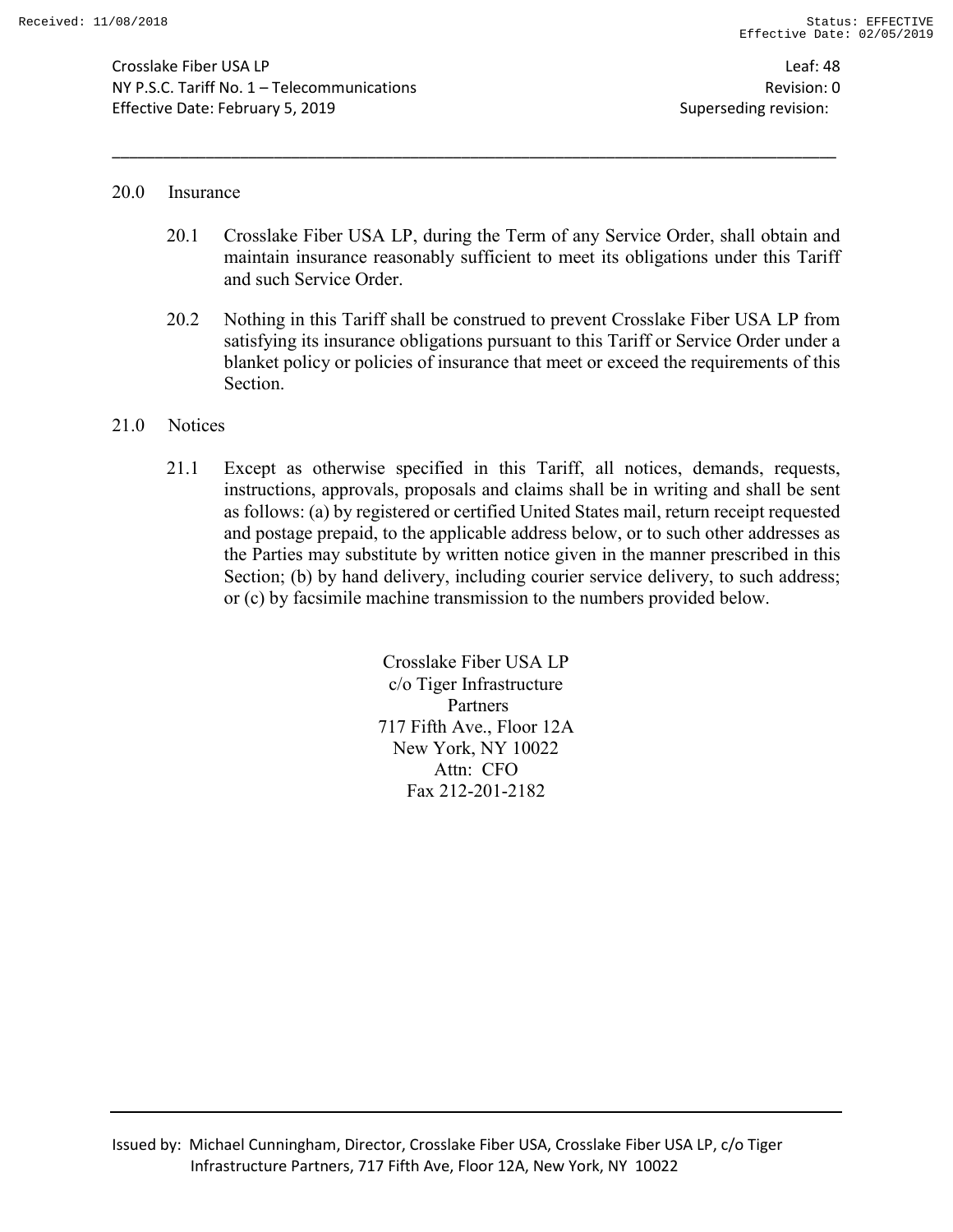Crosslake Fiber USA LP Leaf: 49 NY P.S.C. Tariff No. 1 – Telecommunications Revision: 0 Effective Date: February 5, 2019 **Superseding revision:** Superseding revision:

#### 22.0 Force Majeure

22.1 Except for payment of any monies due under this Tariff or any Service Order(s), neither Party shall be liable under this Tariff or any Service Order for delays, failure to perform, damages, losses or destruction, or malfunction of any equipment, or any consequence thereof, caused by, or due to any cause beyond its control including but not limited to acts of God; acts, or failures to act, of any utility, rightsof-way or required rights owners, or other third party providing access to the rightsof-way; governmental action, inaction or delays; government codes, ordinances, laws, rules, regulations or restrictions; war or civil disorder; general material shortages, transportation delays, or labor strikes or walkouts that could not reasonably be avoided by the Party claiming Force Majeure; or other similar events beyond such Party's control (a "Force Majeure Event"). The Party claiming the Force Majeure Event shall give the other Party prompt notice of the occurrence of such Force Majeure Event and such Party shall, with the cooperation of the other, exercise reasonable efforts to mitigate the extent of a delay or failure resulting from such Force Majeure Event.

\_\_\_\_\_\_\_\_\_\_\_\_\_\_\_\_\_\_\_\_\_\_\_\_\_\_\_\_\_\_\_\_\_\_\_\_\_\_\_\_\_\_\_\_\_\_\_\_\_\_\_\_\_\_\_\_\_\_\_\_\_\_\_\_\_\_\_\_\_\_\_\_\_\_\_\_\_\_\_\_\_\_\_\_\_

22.2 If performance of this Tariff is suspended for thirty (30) or more consecutive days as a result of a Force Majeure event, then either Party may, upon ten (10) days prior written notice, terminate so much of this Tariff or Service Order as is affected by the Force Majeure event, without further liability to either Party, except for unpaid charges for Service(s) provided prior to the date of termination set forth in the notice.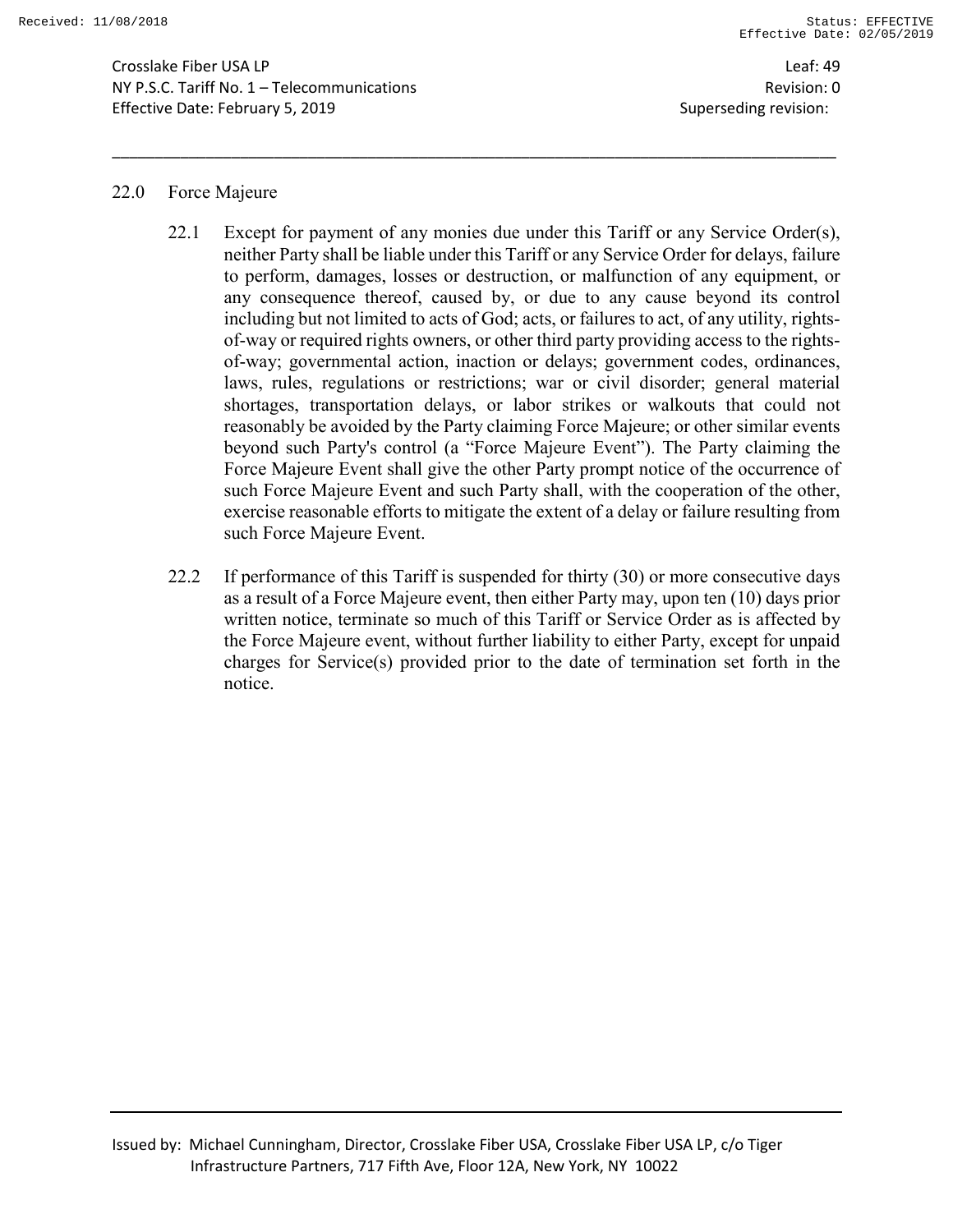Crosslake Fiber USA LP Leaf: 50 NY P.S.C. Tariff No. 1 – Telecommunications Revision: 0 Effective Date: February 5, 2019 Superseding revision:

#### 23.0 Miscellaneous Provisions

23.1 Representations. Except as otherwise provided, each of Crosslake Fiber USA LP, prospective Customers and existing Customers, represents, warrants and covenants to the other that (i) it has full right and authority, including any requisite corporate and governmental approvals, to enter into and to perform its respective obligations under this Tariff and any applicable Service Order; (ii) the execution of this Tariff and any applicable Service Order is not violative of its charter, by-laws or any laws or regulation by which it is bound or to which it is subject; and (iii) no litigation or governmental proceeding is pending or threatened which might adversely affect this Tariff or any applicable Service Order, the transactions contemplated by this Tariff or any applicable Service Order, or the rights of the Parties hereunder or thereunder.

- 23.2 Compliance with Applicable Laws. Crosslake Fiber USA LP and prospective Customers and existing Customers shall comply with all material applicable federal, state, or local laws, ordinances, regulations, orders, permits, franchises, or requirements of any governmental body having jurisdiction, including, but not limited to, the Federal Communications Commission and the NYPSC or similar governmental body in the jurisdiction in which the Service is provided.
- 23.3 Advertising and Publicity. Except as expressly permitted in this Tariff or upon the prior approval of the other Party, which approval shall not be unreasonably withheld, conditioned, or delayed, neither Customer nor Crosslake Fiber USA LP shall make public reference to the existence or terms of any applicable Service Order, except as expressly provided herein.
- 23.4 Cumulative Remedies. The rights and remedies provided by this Tariff are cumulative and the use of any one right or remedy by any Party shall not preclude or waive its right to sue on or pursue any or all other remedies. Said rights and remedies are in addition to any other rights such Party may have by law, statute, ordinance or otherwise, except as such remedies are expressly limited in this Tariff.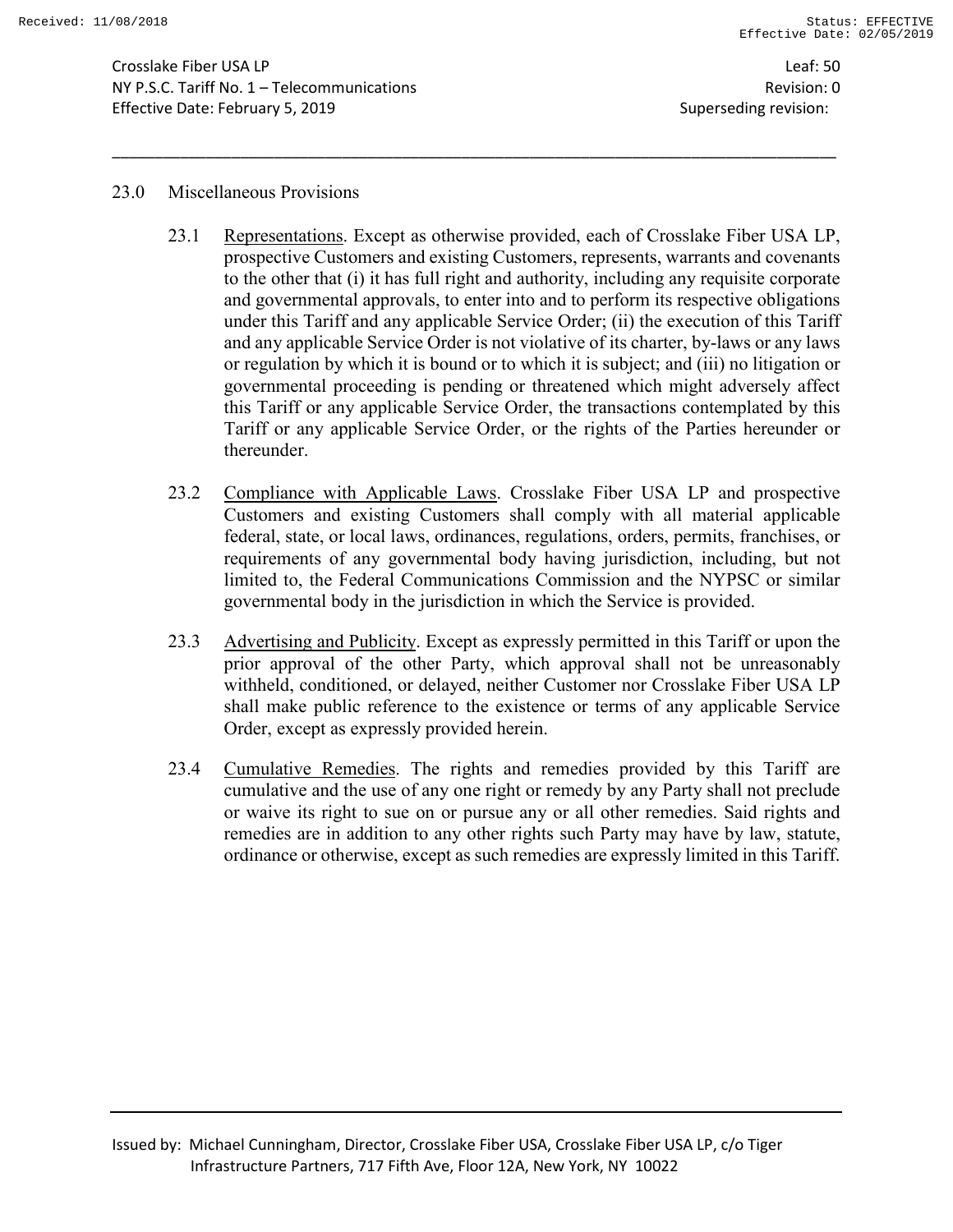Crosslake Fiber USA LP Leaf: 51 NY P.S.C. Tariff No. 1 – Telecommunications Revision: 0 Effective Date: February 5, 2019 Superseding revision:

23.5 Headings. The Section headings in this Tariff are for convenience of reference only and shall neither be deemed to be a part of this Tariff nor modify, define, expand or limit any of the terms or provisions hereof. All references to numbered or lettered Sections or sub-Sections are to Sections or sub-Sections of this Tariff.

- 23.6 Invalidity. Any provision of this Tariff which is held to be invalid, illegal or unenforceable in any manner in any jurisdiction shall be, as to such jurisdiction, ineffective to the extent of such invalidity, illegality or unenforceability without in any way affecting the validity, legality or enforceability of the remaining provisions hereof, and any such invalidity, illegality or unenforceability in any jurisdiction shall not invalidate or in any way affect the validity, legality or enforceability of such provision in any other jurisdiction.
- 23.7 Choice of Law. This Tariff and any applicable Service Order(s) shall be governed by and construed and enforced in accordance with the laws of the State of New York without regard to any conflicts of law principles that result in the application of the laws of another jurisdiction.
- 23.8 Legal Fees. Each of Crosslake Fiber USA LP and Customer shall each be responsible for its own costs, including legal fees, incurred in negotiating or finalizing any Service Order, and for its own legal fees and costs associated with the enforcement of any Service Order, unless otherwise expressly provided herein. If any legal proceeding is brought to enforce or interpret any part of a Service Order and/or this Tariff or any provision thereof, the prevailing Party in any such proceeding shall be entitled to recover from the other Party its reasonable attorneys' and paralegal fees and court costs in addition to any remedy or relief granted.
- 24.0 Required Rights and Construction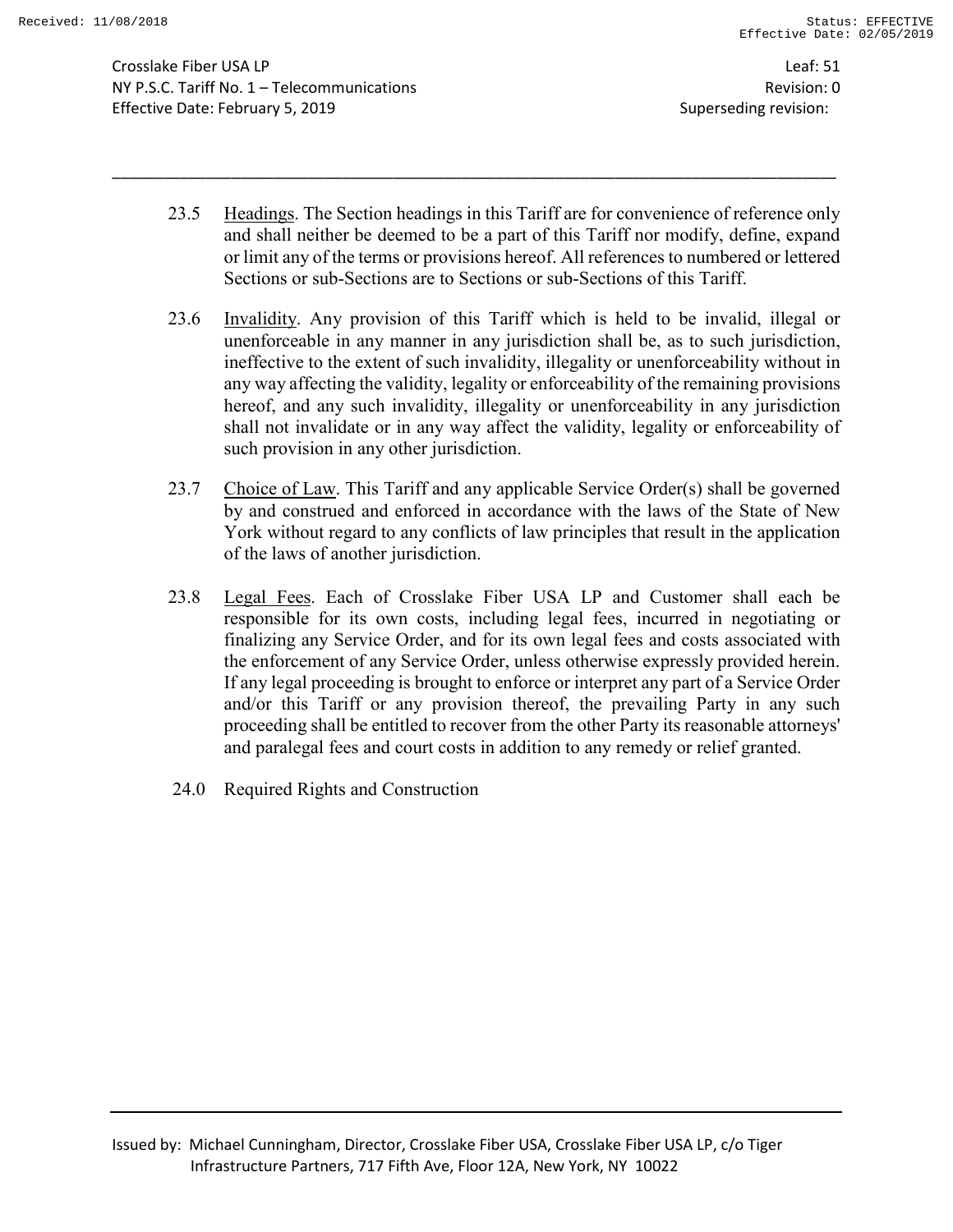Crosslake Fiber USA LP Leaf: 52 NY P.S.C. Tariff No. 1 – Telecommunications Revision: 0 Effective Date: February 5, 2019 Superseding revision:

24.1 On or before the Acceptance Date under each Service Order, Crosslake Fiber USA LP shall obtain all material rights, licenses, permits, authorizations, rights of way, easements, authorizations, leases, fee interests and other necessary rights from third parties that are necessary for the provision of the Service(s) throughout the Term (collectively referred to as the "Required Rights"), except for those rights that are required to be obtained by Customer as provided in Section 25. Crosslake Fiber USA LP shall, at Crosslake Fiber USA LP's sole cost and expense, take commercially reasonable measures to cause such Required Rights to remain in effect in accordance with their terms throughout the Term of any applicable Service Order.

- 24.2 Crosslake Fiber USA LP shall design, engineer, construct and install the Customer Fibers to be delivered under this Tariff or any applicable Service Order in a workmanlike manner in compliance with current prevailing telecommunications industry standards using the skill and expertise appropriate for similar projects and Crosslake Fiber USA LP 's construction specifications.
- 25.0 Customer Approvals
	- 25.1 Customer, at its cost and expense, shall obtain any approvals and authorizations necessary to deliver the Customer Fibers from the closest manhole along the Crosslake Fiber USA LP Network to the Customer demarcation point within any buildings as set forth on the Service Order(s), including but not limited to any required licenses, leases, easements, building entrance agreements, and house and riser permissions. Further, Customer shall comply with any building rules and regulations and any requirements imposed by third parties for providing approvals and authorizations under any such licenses, leases, easements, and any requirements for building entrance access and/or riser access for any buildings in which the Customer Fibers shall be delivered hereunder, and with all material applicable federal, state or local laws, ordinances, rules, regulations and orders in connection with the use of the Service(s). (All of the approvals and authorizations set forth in this Section shall be referred to as "Customer Approvals.")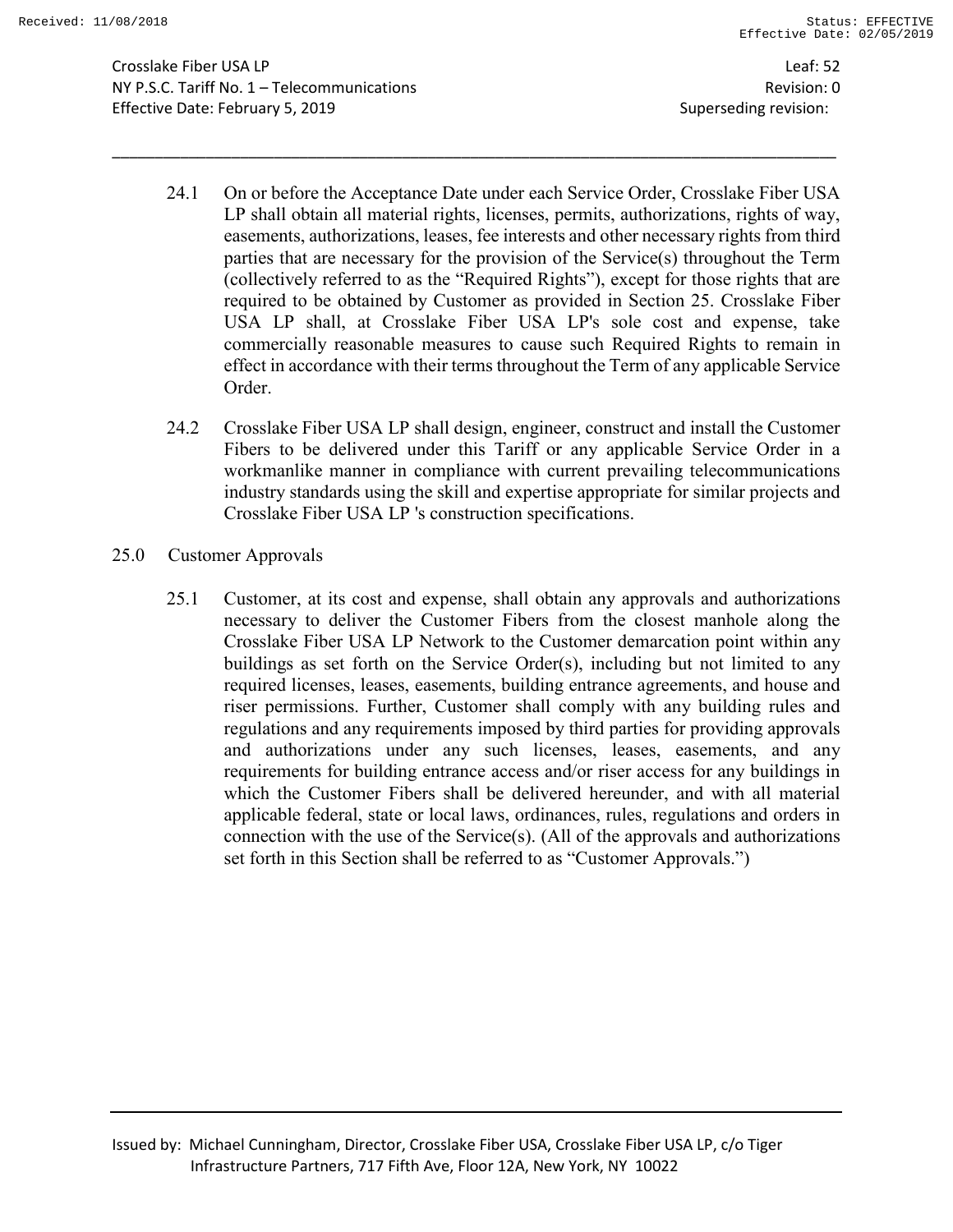Crosslake Fiber USA LP Leaf: 53 NY P.S.C. Tariff No. 1 – Telecommunications Revision: 0 Effective Date: February 5, 2019 Superseding revision:

25.2 Upon request, Customer shall provide Crosslake Fiber USA LP with reasonable evidence of its right to authorize Crosslake Fiber USA LP to enter and install the Customer Fibers in any buildings where the Customer Fibers will be delivered, as identified in the Service Order.

- 26.0 Testing and Acceptance
	- 26.1 Crosslake Fiber USA LP shall deliver the Service(s) as soon as it is tested and accepted as provided in the standards set forth in the Service Order form. At such times that Crosslake Fiber USA LP is ready to test the Service(s), Crosslake Fiber USA LP shall provide Customer five (5) days written notice that it is scheduling the testing. Customer shall be entitled to observe and participate in such testing; provided, however, that Crosslake Fiber USA LP shall not be required to delay such testing in order for Customer to attend. Upon completion of said testing, if Crosslake Fiber USA LP believes that the Service is ready for delivery, Crosslake Fiber USA LP shall provide notice thereof to Customer by delivering a written certificate (a "Completion Certificate") which shall include:
		- (a) the test results for the Service pursuant to the Service Order specifications; and
		- (b) one copy of a map to be maintained as confidential information of the Crosslake Fiber USA LP Network containing the Customer Fibers to provide the Service(s).
	- 26.2 Customer will have five (5) business days from the date Crosslake Fiber USA LP delivers the Completion Certificate to Customer (the "Inspection Period") to review the test results and obtain additional information from Crosslake Fiber USA LP. During the Inspection Period, Crosslake Fiber USA LP personnel shall be available each day during regular business hours to accompany Customer to inspect the Customer Fibers and address any reasonable questions posed by Customer.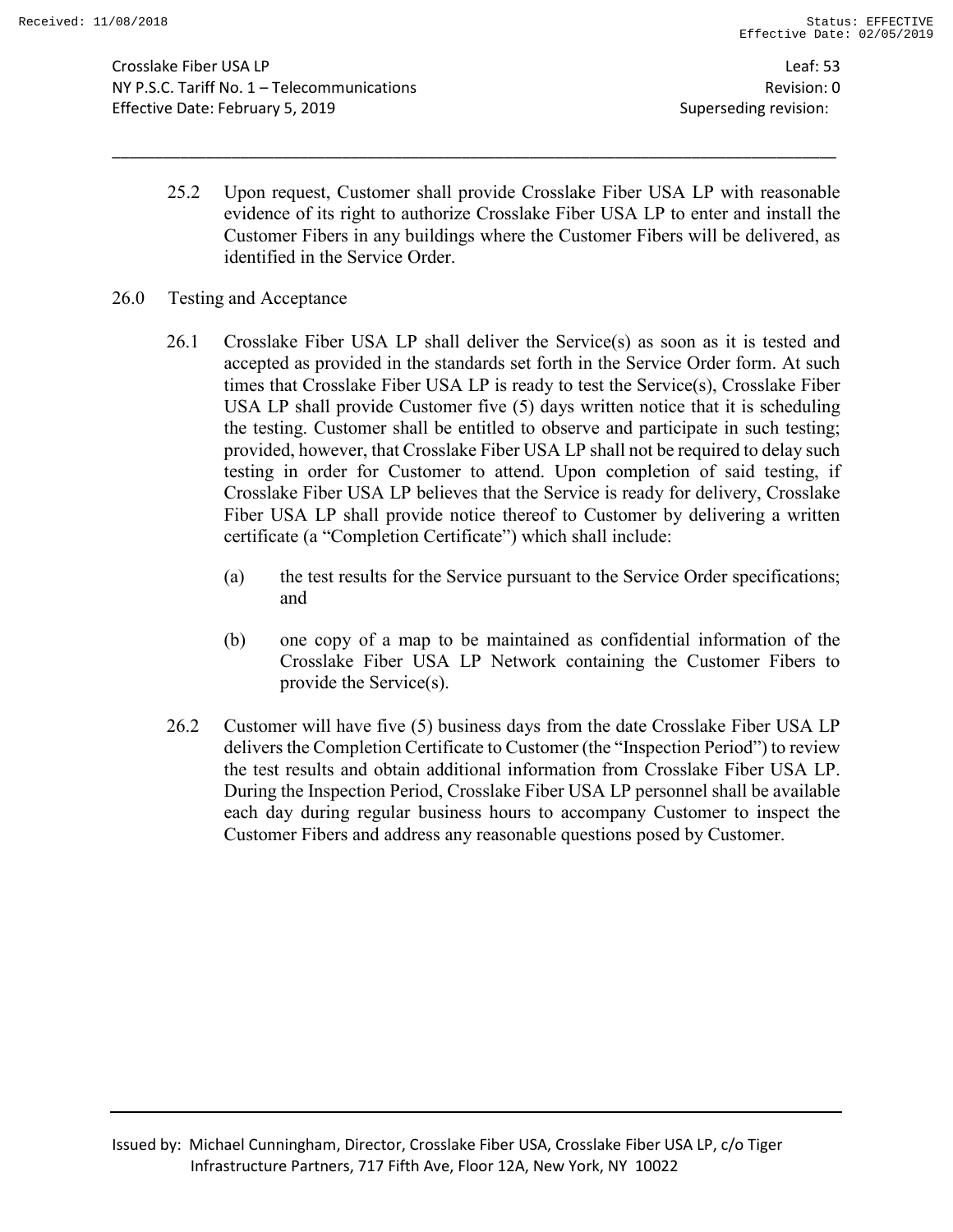Crosslake Fiber USA LP Leaf: 54 NY P.S.C. Tariff No. 1 – Telecommunications Revision: 0 Effective Date: February 5, 2019 Superseding revision:

26.3 If Customer determines that the Service is ready for acceptance, it shall issue a notice accepting delivery of such Service (an "Acceptance Notice"). If Customer reasonably determines that the Service is not ready for acceptance, it shall provide written notice of any deficiencies in the Customer Fibers, identifying which particular requirements of the Service Order Specifications have not been met (a "Rejection Notice").

- 26.4 In the event Customer issues a Rejection Notice, Crosslake Fiber USA LP shall take all commercially reasonable steps, at Crosslake Fiber USA LP's sole expense, to rectify any such properly identified deficiency and re-test the Customer Fibers. Once Crosslake Fiber USA LP believes the items specified in the Rejection Notice have been rectified and that the Service(s) is ready for acceptance, it shall provide Customer with another Completion Certificate and the procedure set forth in this Section 27 shall be repeated until the Service(s) is ready for acceptance. In the event the Parties cannot agree as to the propriety of the rejection, it shall be subject to an independent check by a third party and the prevailing party shall be entitled to recoup its fees for such testing from the third party.
- 26.5 If Customer does not provide a Rejection Notice prior to the expiration of the Inspection Period, an Acceptance Notice shall be deemed to have been issued as of the date of the expiration of such Inspection Period.
- 26.6 Upon issuance of an Acceptance Notice (or the date such notice is deemed to have been issued as provided in Section 26.5) of the Service(s), the Service(s) shall be deemed delivered to and accepted by Customer without any further act or document and the fees and charges for the lease of the Customer Fibers shall commence (the "Acceptance Date").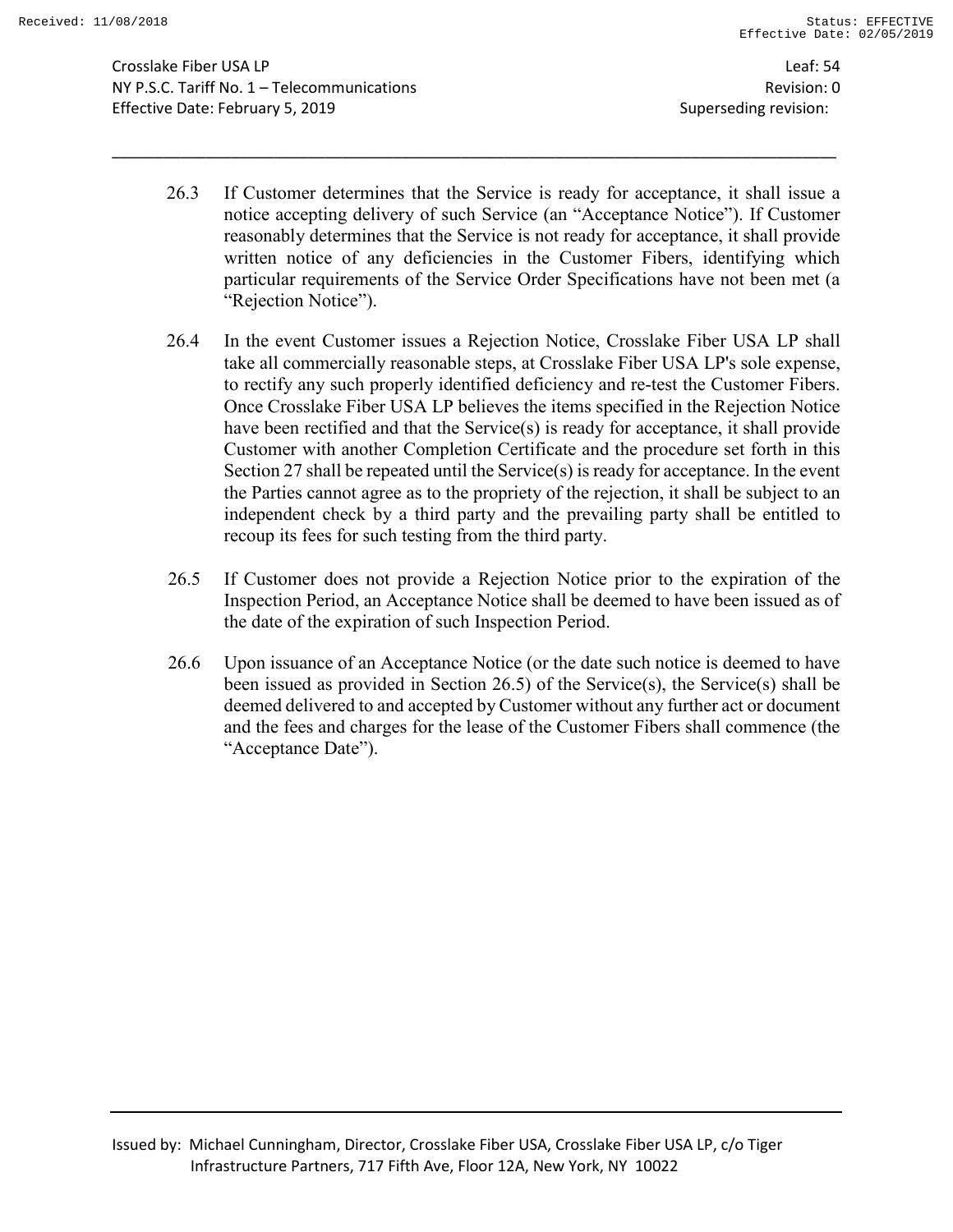Crosslake Fiber USA LP Leaf: 55 NY P.S.C. Tariff No. 1 – Telecommunications Revision: 0 Effective Date: February 5, 2019 **Superseding revision:** Superseding revision:

#### 27.0 Use of Customer Fibers

27.1 Subject to all applicable Collocation Specifications and obtaining and complying with all Customer Approvals, Customer shall be entitled to request Collocation Space and/or equipment or Service(s) from Crosslake Fiber USA LP at the Crosslake Fiber USA LP POPs or Transmission Sites in accordance with Crosslake Fiber USA LP's rates, terms and conditions governing such Collocation. Customer shall notify Crosslake Fiber USA LP in writing in the event that it desires Collocation Space, including the address and number of racks required and any special power or other requirements. If such space is available, Customer shall execute Crosslake Fiber USA LP's standard Collocation Agreement and comply with the Collocation Specifications. Notwithstanding anything to the contrary, (i) Customer's right to obtain and continue to utilize any Collocation Space shall be expressly subject to Customer obtaining and complying with all Customer Approvals, and (ii) any Customer Collocation Space obtained pursuant to this Tariff may be used by Customer only for purposes of interconnection of an optical device or other basis with the communication systems of Customer, Crosslake Fiber USA LP, or Crosslake Fiber USA LP Customers, that are located in the same Crosslake Fiber USA LP POPs or Crosslake Fiber USA LP Transmission Sites as Customer and only if Customer has arrangements with such Crosslake Fiber USA LP Customers. Customer shall be responsible for all costs of interconnecting the Customer Fibers with the rest of Customer's transmission network as well as any costs to connect the Customer Fibers to other Crosslake Fiber USA LP Customers or to other carriers outside the Crosslake Fiber USA LP POPs or Transmission Sites. In addition, Customer may be entitled to interconnect with third parties that are not Crosslake Fiber USA LP Customers in a Crosslake Fiber USA LP POP by purchasing a cross connection from Crosslake Fiber USA LP on Crosslake Fiber USA LP's then-standard terms and conditions, including rates, for such cross connections.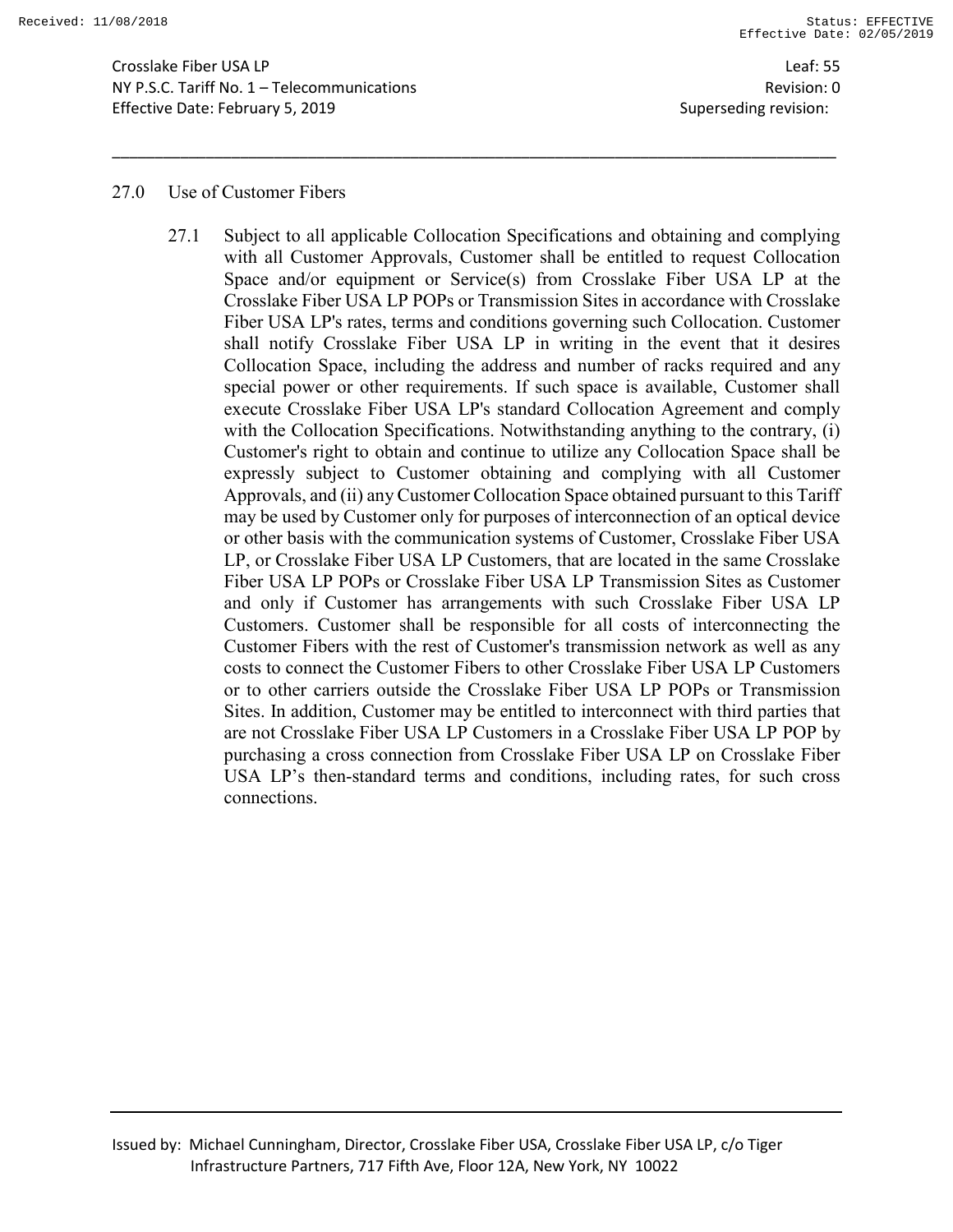Crosslake Fiber USA LP Leaf: 56 NY P.S.C. Tariff No. 1 – Telecommunications Revision: 0 Effective Date: February 5, 2019 Superseding revision:

27.2 Customer shall, at its sole cost and expense, acquire, install, operate and maintain all electronic and optronic equipment necessary for Customer to light the Customer Fibers or for Customer's transmission of information over the Customer Fibers consistent with the terms of this Tariff and any applicable Service Order(s).

- 27.3 Except as otherwise expressly provided in any applicable Service Order(s), Customer may not sell, assign, transfer, convey or swap ("Transfer") any of its rights to, in or with respect to the Service or the Customer Fibers to any third party during the Term, unless Crosslake Fiber USA LP grants, in its sole discretion, express advance written approval.
- 27.4 Notwithstanding any permitted Transfer, Customer shall remain liable for all Customer obligations under this Tariff for the Term and, prior to any permitted Transfer, shall also require any assignee to abide by and be bound by the terms and conditions of this Tariff and any applicable Service Order(s) in its or their entirety.
- 27.5 Without the prior written approval of Crosslake Fiber USA LP, Customer shall not undertake any installation, connection, upgrade or modification to the Customer Fibers or the Service.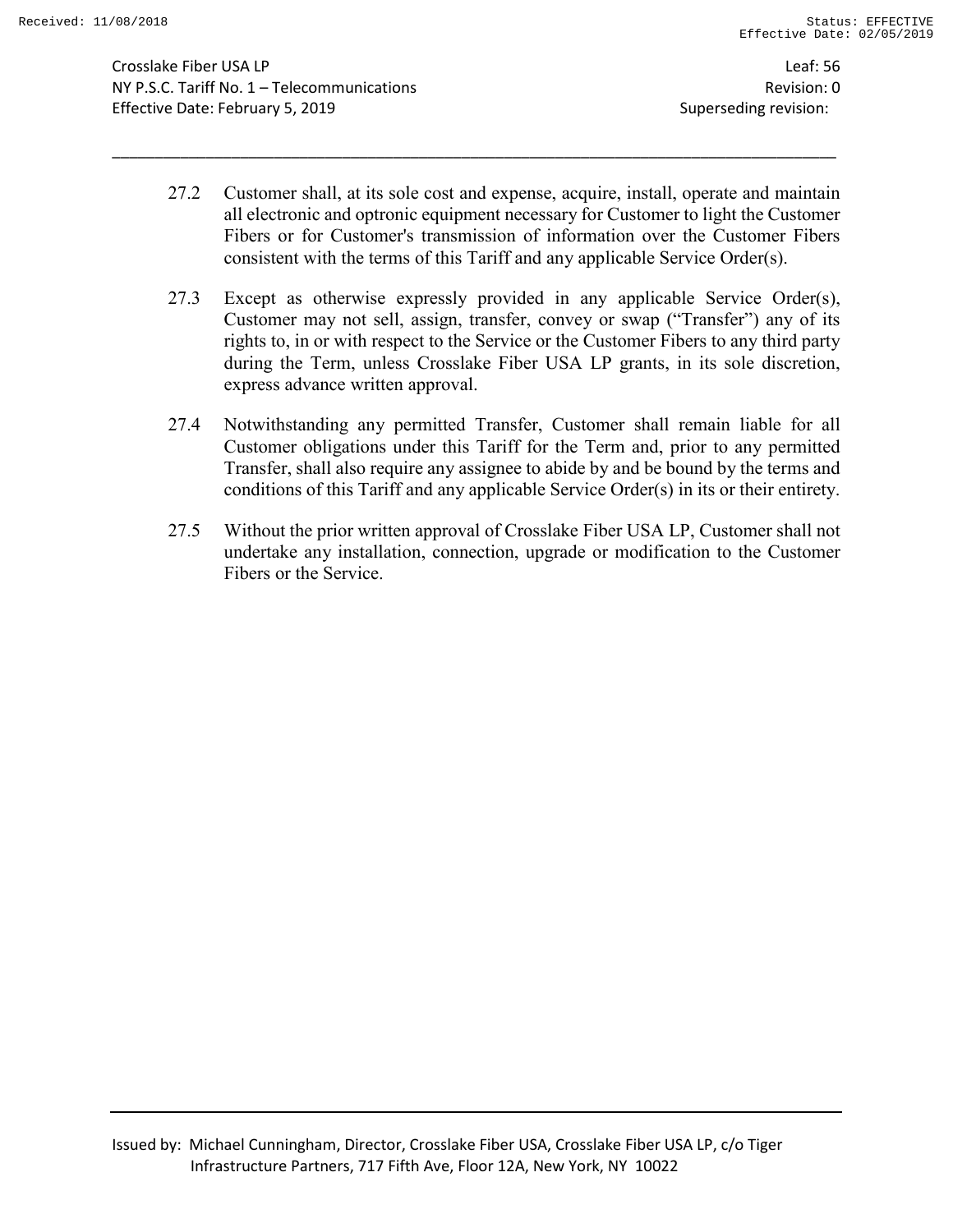Leaf: 57 Revision: 1 Superseding revision: 0

- 27.6 Customer shall indemnify Crosslake Fiber USA LP against and hold Crosslake Fiber USA LP and the Crosslake Fiber USA LP Facilities and Customer Fibers free and clear of and from all mechanics' liens and claims of liens, and all other liabilities, liens, claims and demands on account of any work done by or on behalf of Customer in connection with the Customer Fibers and the Service. Nothing contained in this Tariff or any applicable Service Order(s) shall be deemed to constitute a consent of Crosslake Fiber USA LP to subject the Crosslake Fiber USA LP Facilities or Customer Fibers to liability under any mechanics' or other lien law. If Customer receives notice that a lien has been or is about to be filed against the Crosslake Fiber USA LP Facilities or Customer Fibers, or any action affecting title to the Crosslake Fiber USA LP Facilities or Customer Fibers has been commenced on account of work done by or on behalf of Customer, or materials furnished to or for Customer by such lienors, Customer will immediately give Crosslake Fiber USA LP notice of such occurrence, and if the lien is not removed within a reasonable time, as determined in Crosslake Fiber USA LP's sole discretion, the same will constitute a material default by Customer under this Tariff.
- 28.0 Characterization of Rent for United States Federal Income Tax Purposes; Reporting.
	- 28.1 A Service Order will be treated as a true lease for United States federal income tax purposes, and the Service Order will constitute a Section 467 rental agreement as defined in Section 467(d) of the Code.
	- 28.2 The Parties to a Service Order shall report Rent to the Internal Revenue Service in accordance with Section 28.3 of this Tariff.
	- 28.3 Allocation of Rent: Rent represents total rent for the Lease Term and is to be allocated on a prorata basis to each Rental Period. Such allocation is intended to constitute an allocation of fixed rent within the meaning of Treasury Regulation Section  $1.467 - 1(c)(2)(ii)(A)$ .

## 29.0 EMERGENCY/ CRISIS/ DISASTER RESTORATION AND PROVISIONING TELECOMMUNICATIONS SERVICE PRIORITY

- 29.1 General
	- a. The Telecommunications Service Priority (TSP) Program is a telecommunications federal program used to identify and prioritize services that support national security or emergency preparedness (NS/EP) missions. NS/EP services are defined as those telecommunications services which are used to maintain a state of N N N

N N

N N N N N N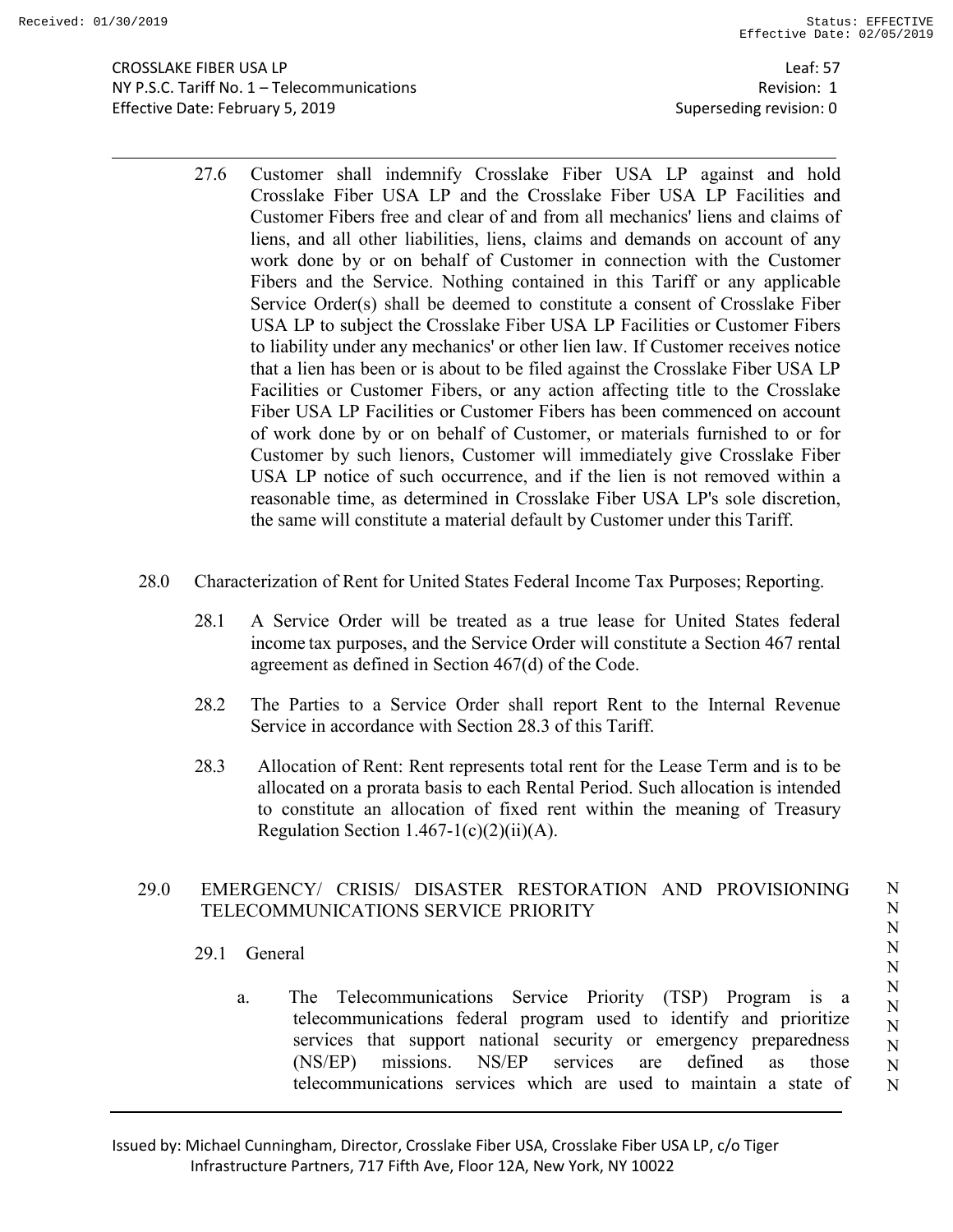Leaf: 58 Revision: 0 Superseding revision:

readiness or respond to and manage any event or crisis which causes or could cause injury or harm to the population, damage or loss to property, or degrades or threatens the NS/EP posture of the United States. TSP restoration and/or provisioning shall be provided in accordance with Part 64, Appendix A of the Federal Communications Commission's Rules and Regulations (47 C.F.R.), and the "Service Vendor Handbook For The Telecommunications Service Priority (TSP) Program" and the "Service User Manual for the Telecommunications Service Priority (TSP) System" (NCS Manual 3-1-1) (Service User Manual) issued and updated as necessary by the Office of Priority Telecommunications (OPT) of the National Communications System. Any changes to or reissuance of these regulations or manuals supersede tariff language contained herein.

- b. TheTSP program hastwo components, restoration and provisioning.
	- 1. A restoration priority is applied to new or existing telecommunications services to ensure restoration before any other services during a service outage. TSP restoration priorities must be requested and assigned before a service outage occurs.
	- 2. A provisioning priority is obtained to facilitate priority installation of new telecommunications services during a service outage. Provisioning on a priority basis becomes necessary when an end-user has an urgent requirement for a new NS/EP service that must be installed immediately or by a specific due date that can be met only by a shorter than standard or expedited Company provisioning time frame. As a matter of general practice, existing TSP services will be restored before provisioning new TSP services.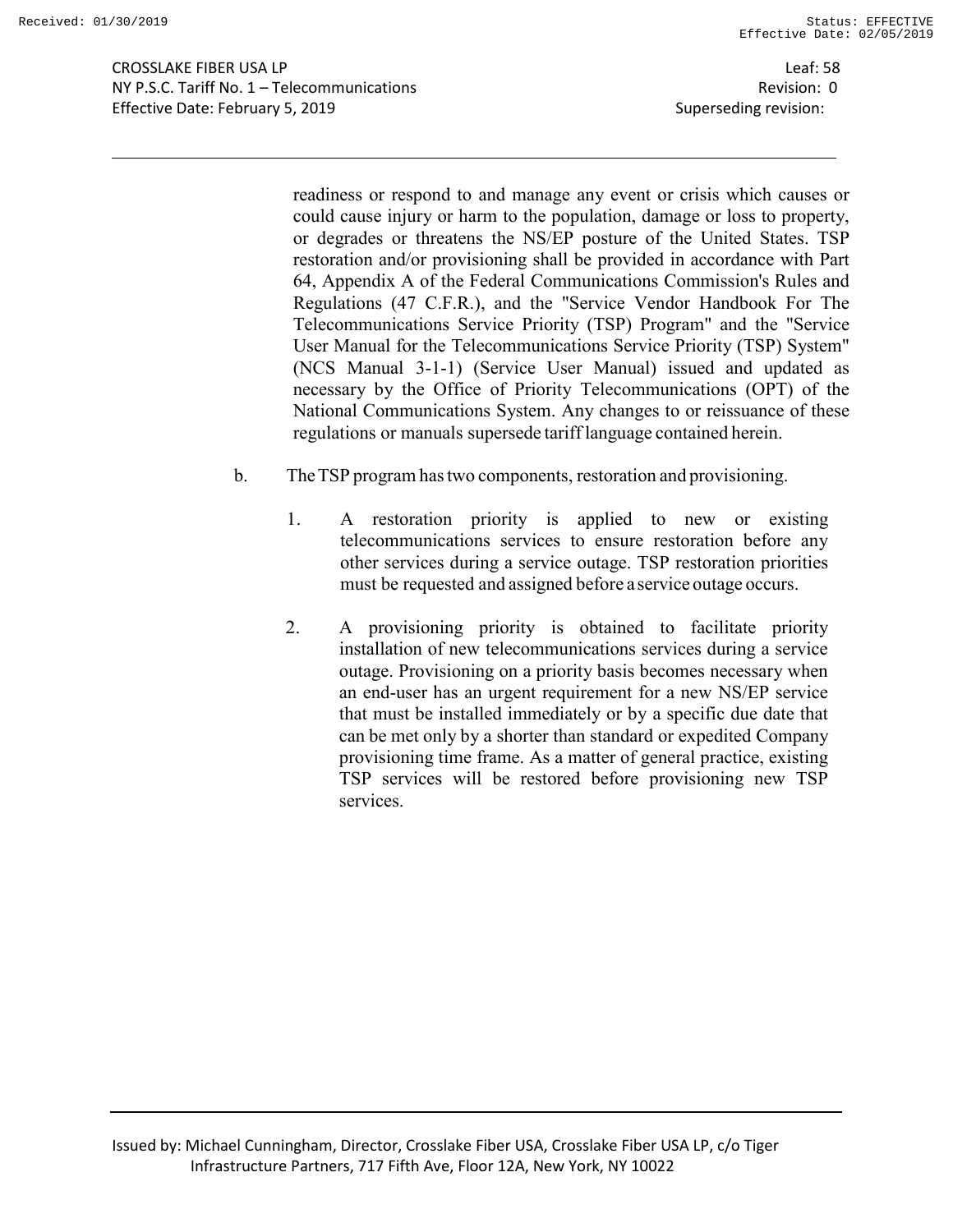## 29.2 TSP Request Process - Restoration

To request a TSP restoration priority assignment, a prospective TSP user must:

- a. Determine that the user's telecommunications service supports an NS/EP function under one of the following four TSP categories:
	- National Security Leadership;
	- National Security Posture and U.S. Population Attack Warning;
	- Public Health, Safety, and Maintenance of Law and Order; and
	- Public Welfare and Maintenance of National Economic Posture;
- b. Identify the priority level to be requested for the telecommunications service. The priority level is determined by the end-user's TSP category and service profile. The service profile defines the user's level of support to the portion of the telecommunications service that the user owns and operates, such as customer premises equipment or wiring. The five levels of priority and seven element groups that define the service profile are contained in the Service UserManual;
- c. Complete the TSP Request for Service Users form (SF 315) available on the National Communications System (NCS) website (http://tsp.ncs.gov/);

For non-federal users, have their TSP requests approved by a federal agency sponsor. Non-federal users should contact the OPT, at the NCS website (http://tsp.ncs.gov), for information on identifying a TSP sponsor;

- d. Submit the SF 315 to the OPT; and
- e. Upon receipt of the TSP Authorization Code from the OPT, notify the Company, and include the TSP Authorization Code in any service order to the Company requesting restoration of NS/EP services.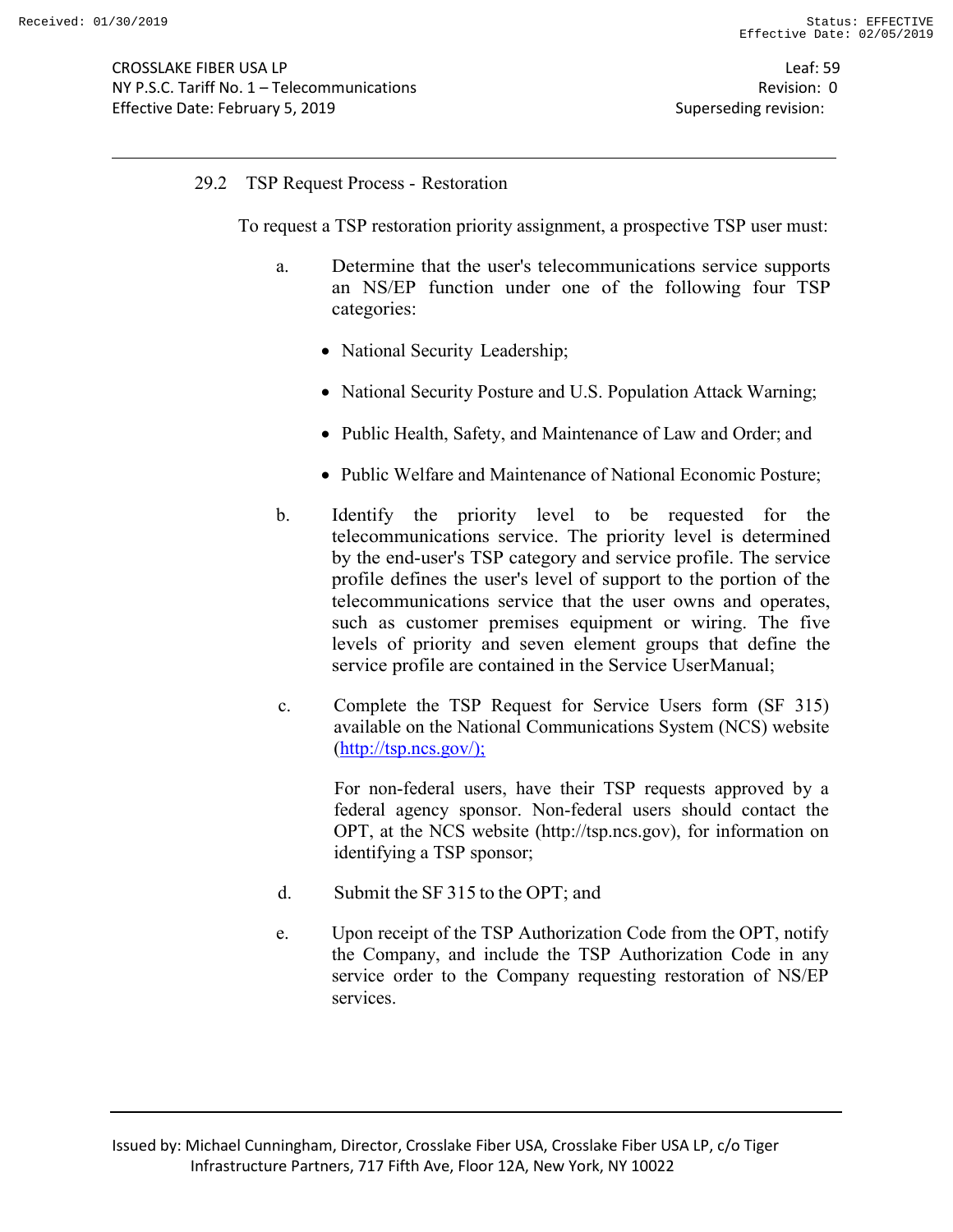#### 29.3 TSP RequestProcess- Provisioning

To request a TSP provisioning priority assignment, a prospective TSP user must follow the same steps listed in 29.2.a - 29.2.e above for restoration priority assignment except forthe following differences. The usershould:

- a. Certify that its telecommunications service is an Emergency service. Emergency services are those that support one of the NS/EP functions listed in 29.2.a above and are so critical that they must be provisioned at the earliest possible time, without regard to cost to the user;
- b. Verify that the Company cannot meet the service due date without a TSP assignment; and
- c. Obtain approval from the end-user's invocation official to request a provisioning priority. Invocation officials are designated individuals with the authority to request TSP provisioning for a telecommunications service, and include the head or director of a federal agency, commander of a unified/specified military command, chief of a military service, commander of a major military command, orstate governor.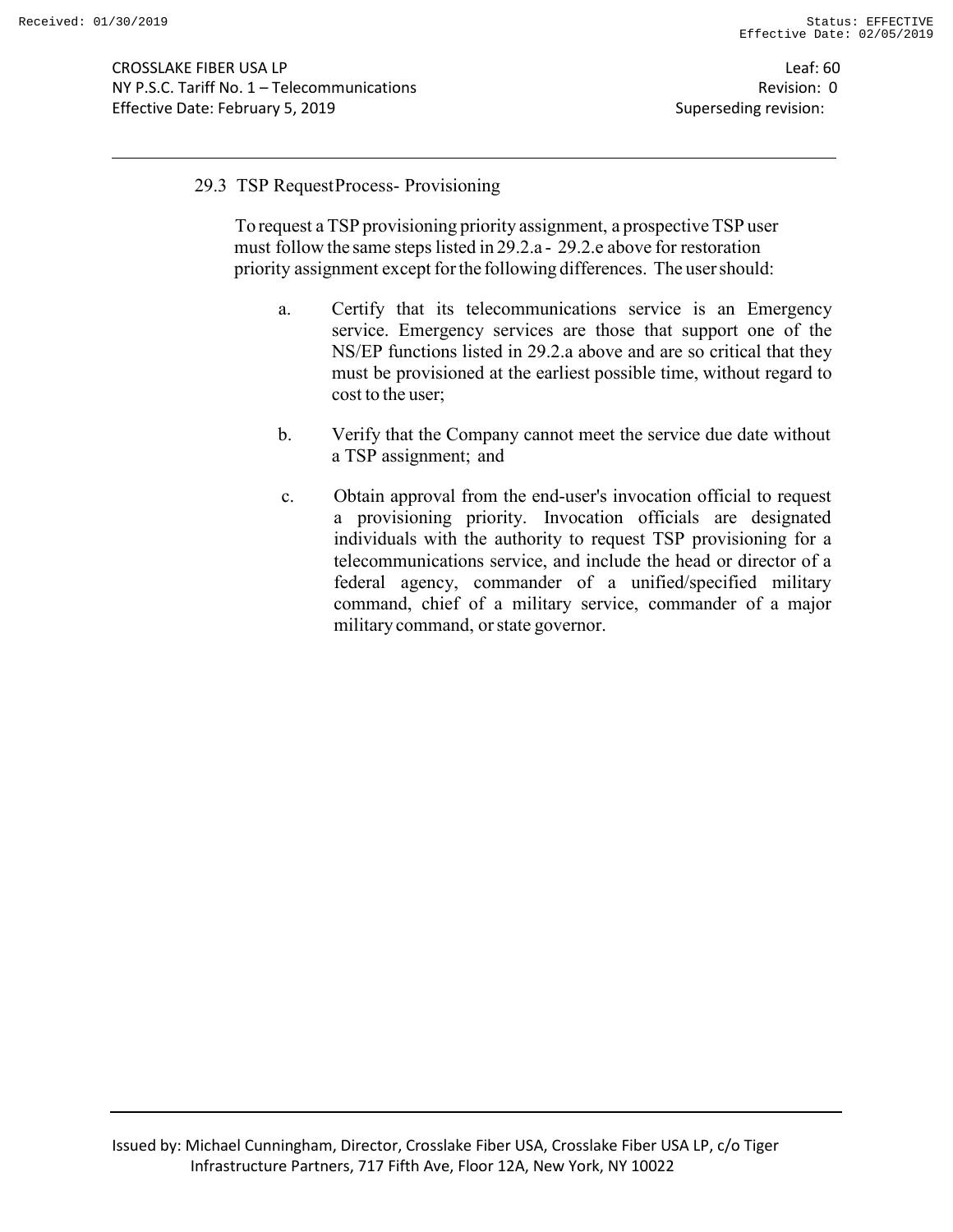## 29.4 Responsibilities of theEnd-User

End-users or entities acting on their behalf must perform the following:

- a. Identify telecommunications servicesrequiring priority;
- b. Request, justify, and revalidate all priority level assignments. Revalidation must be completed every 2 years, and must be done before expiration of the end-user's TSPAuthorization Code(s);
- c. Accept TSP services bythe service due dates;
- d. Have Customer Premises Equipment (CPE) and Customer Premises Wiring (CPW) available by the requested service due date and ensure (through contractual means or otherwise) priority treatment for CPE and CPW necessary for end-to-end servicecontinuity;
- e. PaytheCompany any authorized costs associated with priority services;
- f. Report to theCompany anyfailed or unusable services with priority levels;
- g. Designate a 24-hour point of contact for each TSP request and apprise the OPT; and
- h. Cooperate with the OPT during reconciliation (comparison of NS/EP service information and resolution of any identified discrepancies) and revalidation.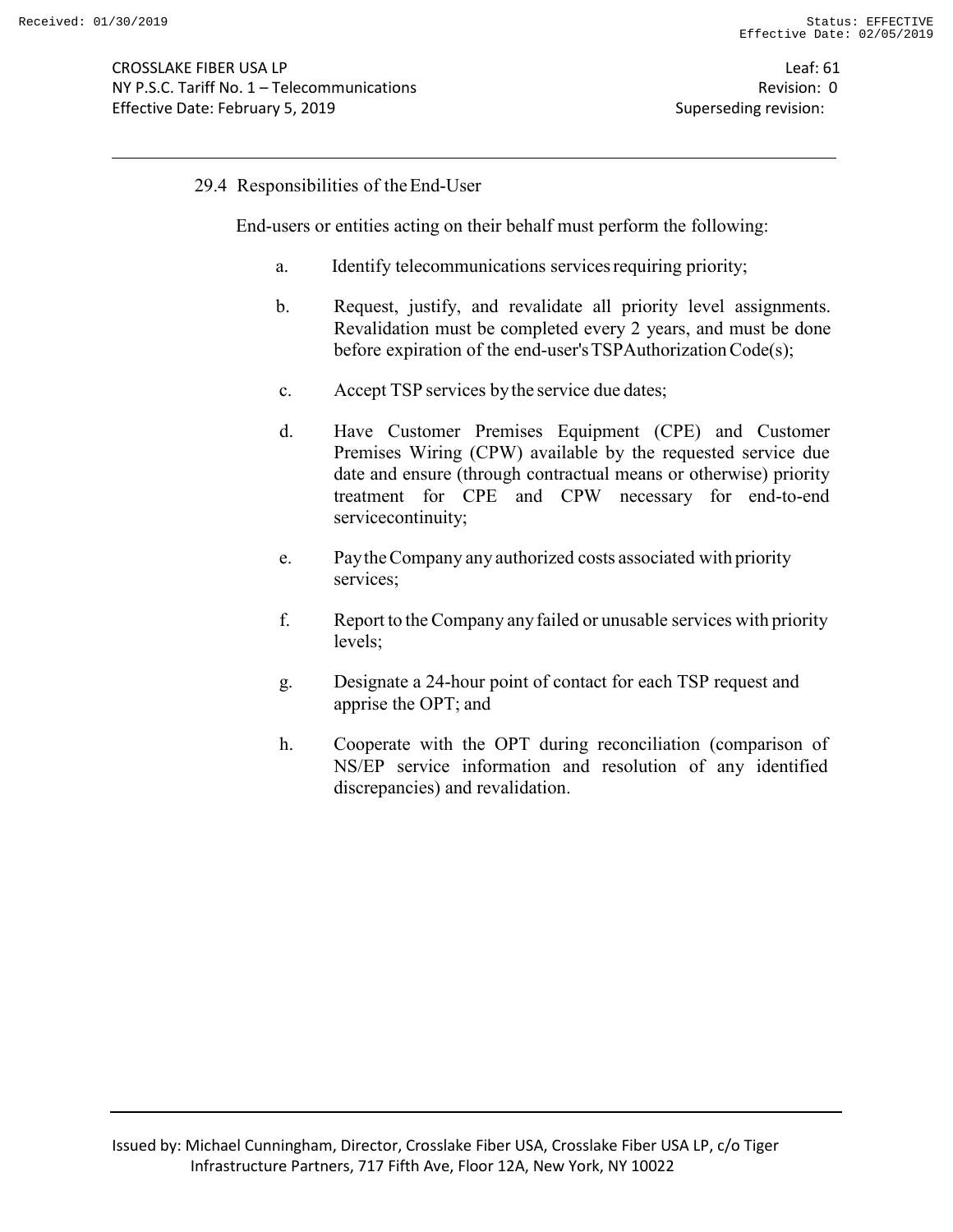## 29.5 Responsibilities of the Company

The Company will perform the following:

- a. ProvideTSP service only after receipt of aTSP authorization code;
- b. Revoke TSP services at the direction of the end-user or OPT;
- c. Ensure that TSP Program priorities supersede any other telecommunications priority that maybe provided (otherthan control services and order wires);
- d. Designate a 24-hour point of contact to receive reports of TSP service outages from TSP service users;
- e. Designate a 24-hour point of contact to coordinate TSP processes with the OPT;
- f. Confirm completion ofTSP service order activity to the OPT;
- g. Participate in reconciliation of TSP information at the request ofthe OPT;
- h. Ensure that all subcontractors complete reconciliation of TSP information with the service vendor;
- i. Ensure that other carriers supplying underlying facilities are provided information necessary to implement priority treatment of facilitiesthat support NS/EP services;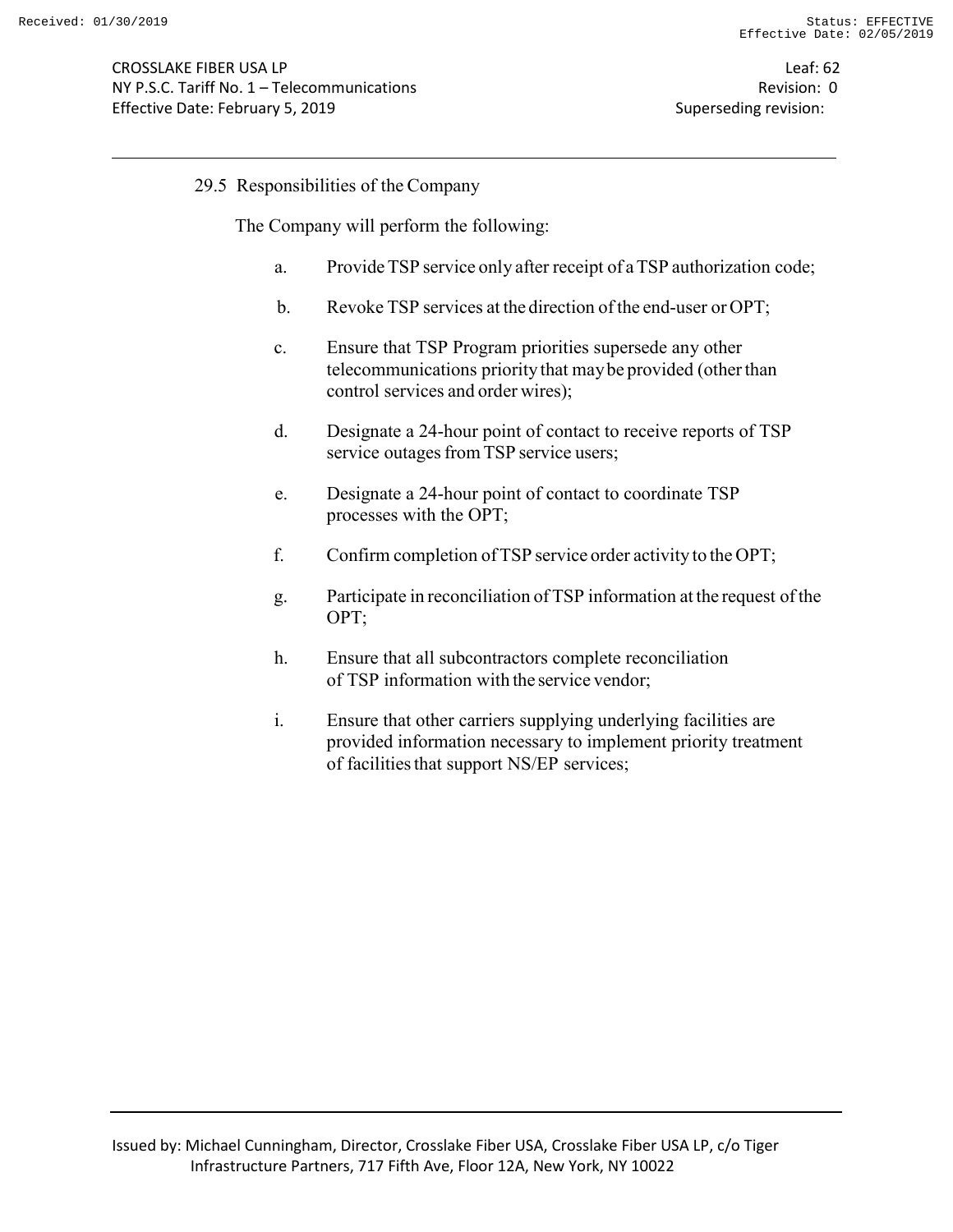- j. Assist in ensuring that priority level assignments of NS/EP services are accurately identified "end-to-end" by providing to subcontractors and interconnecting carriers the restoration priority level assigned to a service;
- k. Disclose content of the NS/EP TSP database only as may be required by law; and
- l. Comply with regulations and procedures supplemental to and consistent with guidelines issued by the OPT.
- 29.6 Preemption

When spare facilities are not available, it may be necessary for the Company to preempt the facilities required to provision or restore a TSP service. When preemption is necessary, non-TSP services may be preempted based on the Company's best judgment. If no suitable spare or non-TSP services are available, the Company may preempt an existing TSP service to restore a TSP service with a higher restoration priority assignment. When preemption is necessary, prior consent of the service user whose service will be preempted is not required; however, the Company will make every reasonable effort to notify the preempted customer of the action to be taken.

- 30.0 Telephone Surcharges
	- 30.1 General

In addition to the rates and charges applicable according to the rules and regulations of this Tariff, various surcharges apply to the customer's monthly bill statement as outlined in 30.2 and 30.3 below. If there ate surcharge rates applicable to a particular city, village, town or county tax district or other jurisdictional taxing entity, the rate will be listed on Statement 1.